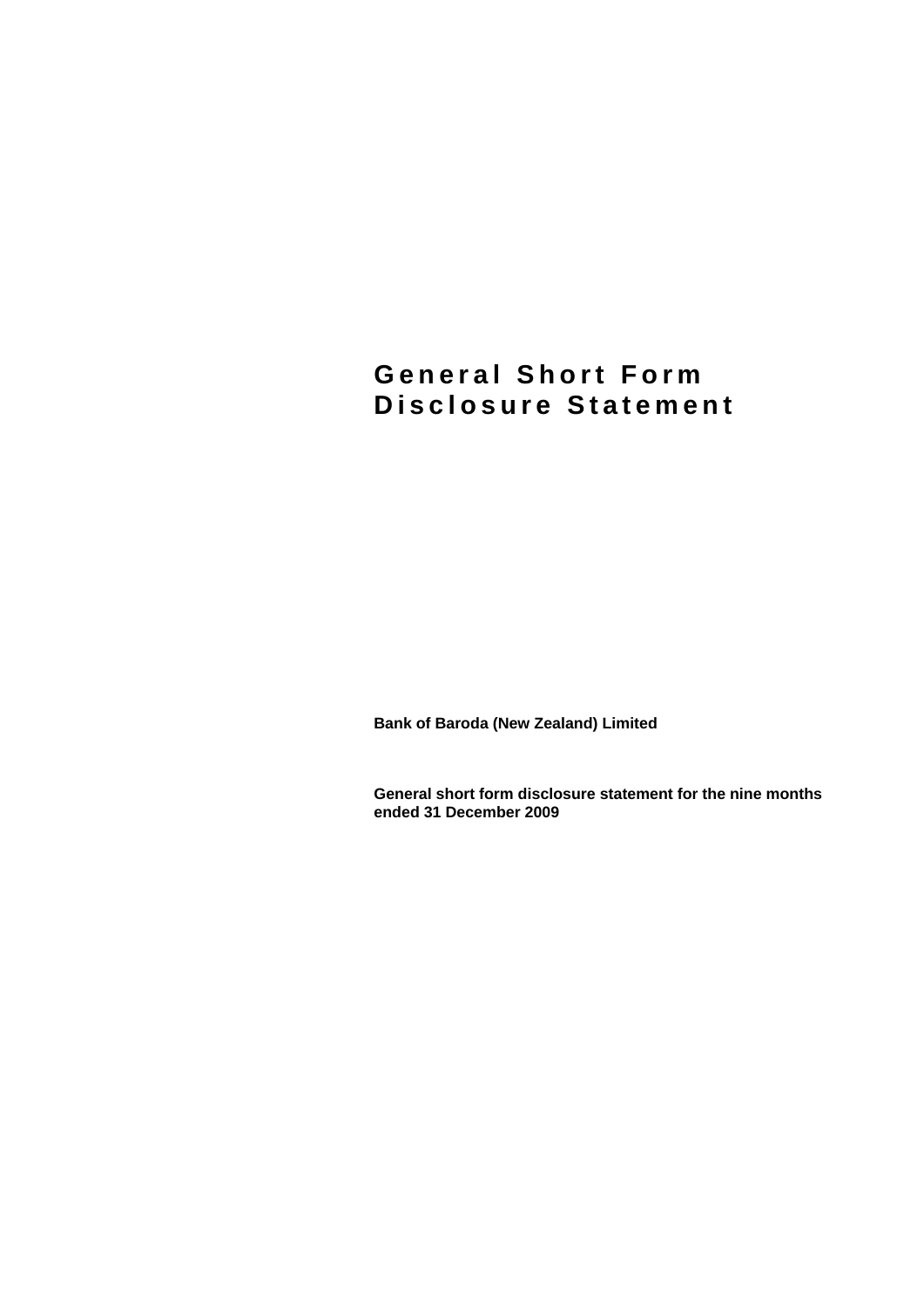### **Contents**

| 1.  |  |  |  |
|-----|--|--|--|
| 2.  |  |  |  |
| 3.  |  |  |  |
| 4.  |  |  |  |
| 5.  |  |  |  |
| 6.  |  |  |  |
| 7.  |  |  |  |
| 8.  |  |  |  |
| 9.  |  |  |  |
| 10. |  |  |  |
| 11. |  |  |  |
|     |  |  |  |
|     |  |  |  |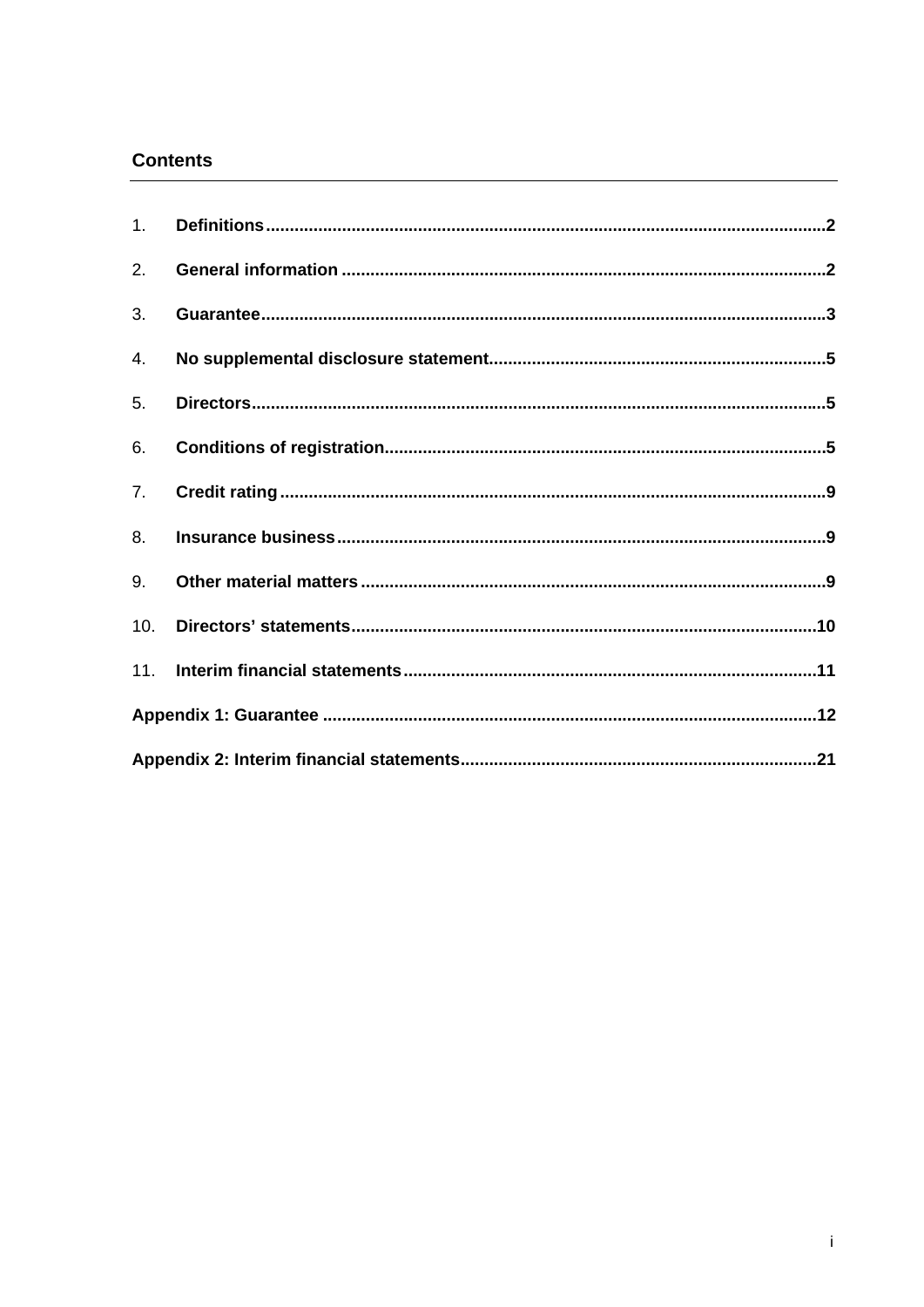## <span id="page-2-0"></span>1. **Definitions**

In this General Short Form Disclosure Statement, unless the context otherwise requires:

**Act** means the Reserve Bank of New Zealand Act 1989;

**Bank** means Bank of Baroda (New Zealand) Limited;

**Banking Group** means the Bank and its subsidiaries;

**Board** means the board of directors of the Bank;

**BOB** means Bank of Baroda (India);

**Director** means a director of the Bank;

**INR** means Indian Rupees;

**Parent Guarantee** has the meaning given in section 3.1; and

**USD** means United States Dollars.

Unless otherwise defined in this General Short Form Disclosure Statement, terms defined in the Registered Bank Disclosure Statement (Off-Quarter – New Zealand Incorporated Registered Banks) Order 2008 (the **Order**) have the same meaning in this document.

### <span id="page-2-1"></span>2. **General information**

### 2.1 **Name and address for service of registered bank**

(a) The full name of the Bank is Bank of Baroda (New Zealand) Limited and its address for service is:

Bank of Baroda (New Zealand) Limited 114 Dominion Road PB No. 56580, Post Code 1446 Auckland New Zealand

(b) The Bank's website address is: *www*.*[barodanzltd.co.nz](http://www.barodanzltd.co.nz/)* 

### 2.2 **Details of ultimate parent bank and ultimate holding company**

#### (a) **Ultimate parent bank**

The Bank's ultimate parent bank is Bank of Baroda (India), an Indian incorporated bank (**BOB**).

BOB is subject to regulatory oversight by the Reserve Bank of India and the Government of India. BOB is not a New Zealand registered bank and is not subject to regulatory oversight by the Reserve Bank of New Zealand.

The address for service of BOB is: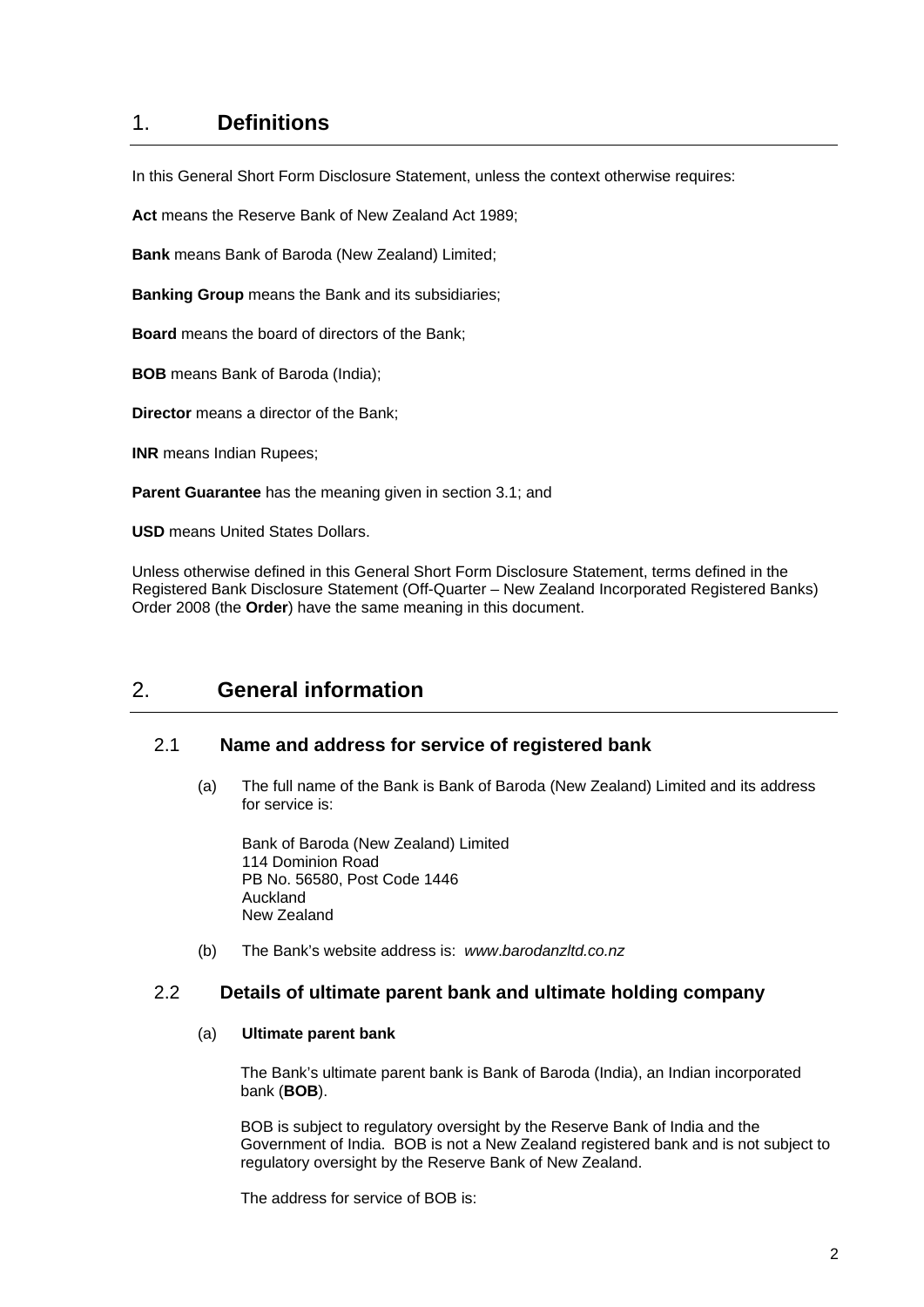Baroda Corporate Centre C-26, G-Block Bandra Kurla Complex Mumbai – 400 051 India

#### (b) **Ultimate holding company**

BOB is the ultimate holding company of the Bank.

#### *Shareholding in BOB*

As at 31 March 2009, the Government of India held 53.81% of the total shares in BOB. The remaining 46.19% of the shares in BOB are held by public shareholding (governed by the laws of India). BOB shares are listed on both the National Stock Exchange (India) and on the Bombay Stock Exchange (India). Further details concerning the shareholdings in BOB are on the BOB website: *[www.bankofbaroda.com](http://www.bankofbaroda.com/)*

#### *Annual Report of BOB*

A copy of the latest BOB annual report "Annual Report 2008-09 – Performance next. The Baroda next effect" is on the BOB website: *[www.bankofbaroda.com](http://www.bankofbaroda.com/)*

#### (c) **A summary of any regulations, legislation or other restrictions of a legally enforceable nature that may materially inhibit the legal ability of BOB to provide material financial support to the Bank**

The obligations of the Bank are guaranteed by BOB (see section 3 below for further information on the guarantee arrangements).

There are no legislative, regulatory or other restrictions of a legally enforceable nature in India (BOB's country of incorporation) that may materially inhibit the legal ability of BOB to provide material financial support to the Bank.

### 2.3 **Interest in 5% or more of voting securities of the Bank**

The Bank is a wholly-owned subsidiary of BOB.

### 2.4 **Registered bank**

The Bank was incorporated on 27 May 2008 under the Companies Act 1993 as Baroda (New Zealand) Limited and changed its name to Bank of Baroda (New Zealand) Limited on 1 September 2009 upon registration as a bank at this date. As at 31 December 2009, the Bank had not commenced trading.

### <span id="page-3-0"></span>3. **Guarantee**

### 3.1 **Guarantee arrangements**

As at the date of this General Short Form Disclosure Statement, the obligations of the Bank are guaranteed by BOB.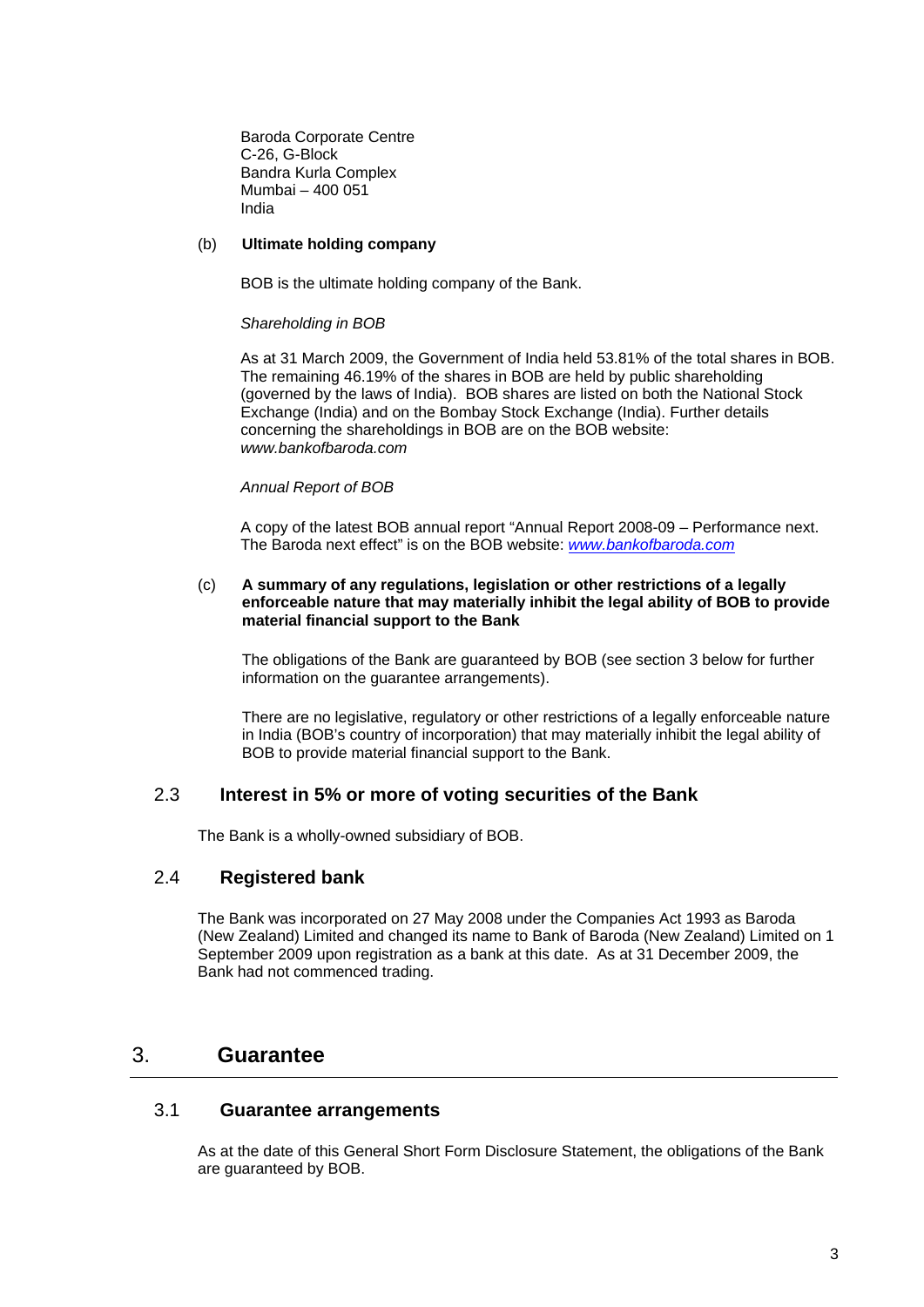A copy of the guarantee of the Bank's indebtedness given by BOB is attached as Appendix 1 (the **Parent Guarantee**).

#### (a) **Details of the guarantor**

The guarantor is BOB. BOB is the Bank's ultimate parent and ultimate holding company. BOB is not a member of the Banking Group.

The address for service of the guarantor is:

Baroda Corporate Centre C-26, G-Block Bandra Kurla Complex Mumbai – 400 051 India

As at 31 December 2009, the publicly disclosed capital of BOB was INR149,805,600,000 (USD3,219,540,000) (31 March 2009: INR128,355,412,000 (USD2,558,060,000)) representing 14.65% of risk weighted exposure (31 March 2009: 14.05%).

BOB has the following credit rating applicable to its long-term senior unsecured obligations (payable in INR):

| <b>Rating Agency</b>                 | <b>Current</b><br>Rating | <b>Outlook</b> | <b>Qualifications</b> | <b>Rating Change</b><br>in the Last 2<br>Years |
|--------------------------------------|--------------------------|----------------|-----------------------|------------------------------------------------|
| Moody's Investor<br>Services Limited | Baa2                     | Stable         | Nil                   | Nil                                            |
| Fitch IBCA, Inc.                     | BBB-                     | Stable         | Nil                   | Nil                                            |

Details of the applicable rating scale can be found at section [7.2](#page-9-3) of this General Short Form Disclosure Statement.

### (b) **Details of guaranteed obligations**

- a. BOB guarantees due payment of all indebtedness of the Bank to the Bank's depositors and other creditors.
	- (i) There are no limits on the amount of the obligations guaranteed.
	- (ii) There are no material conditions applicable to the guarantee, other than non-performance by the Bank.
	- (iii) There are no material legislative or regulatory restrictions in India (BOB's country of incorporation) that would have the effect of subordinating the claims of the Bank's creditors under the Parent Guarantee to other claims on BOB in a winding up of BOB.
	- (iv) The Parent Guarantee does not have an expiry date.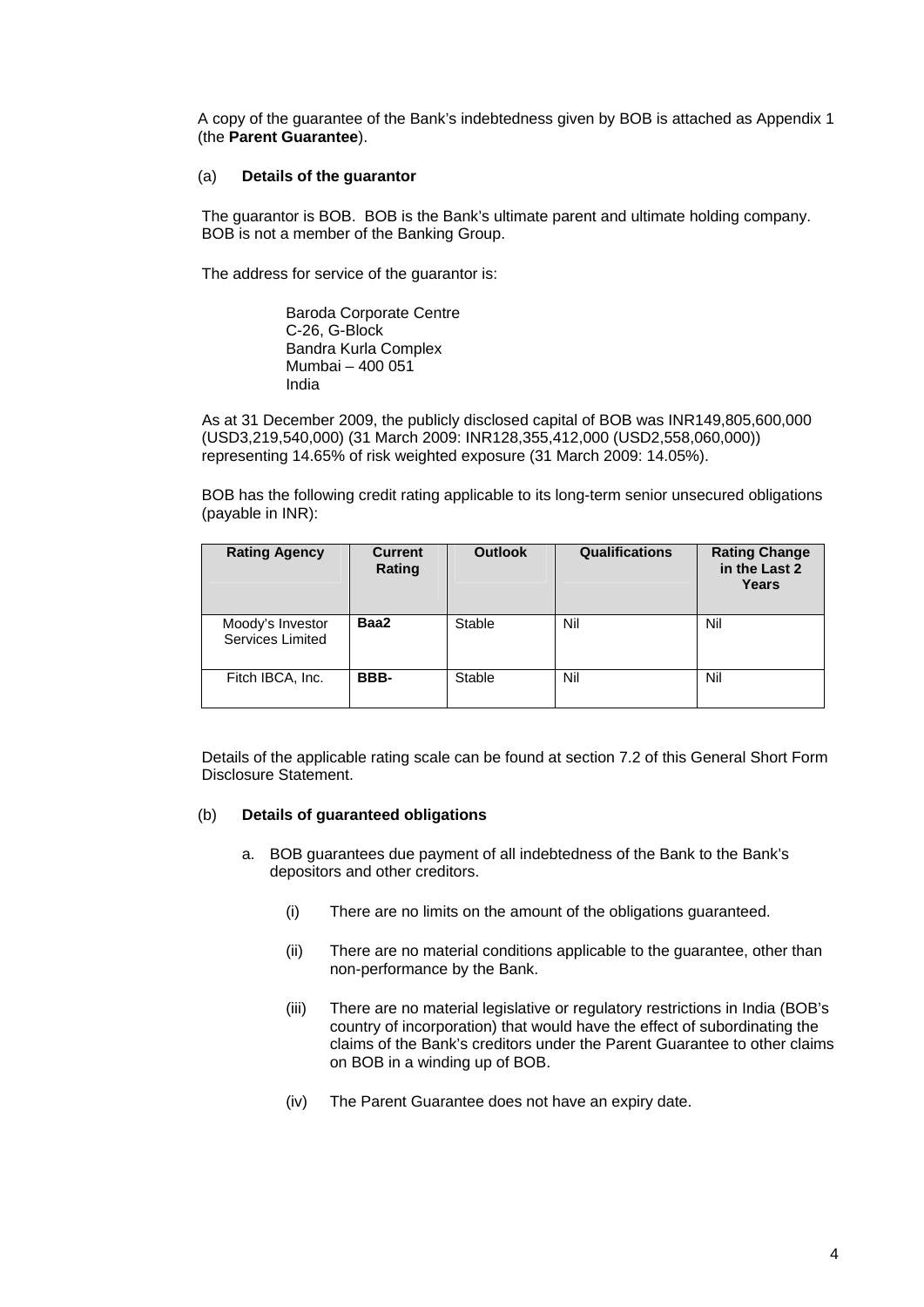### <span id="page-5-0"></span>4. **No supplemental disclosure statement**

All of the information required to be disclosed by the Bank under the Order is contained in this General Short Form Disclosure Statement. Accordingly, there is no supplemental disclosure statement.

## <span id="page-5-1"></span>5. **Directors**

There have been no changes to Directors since the 30 September 2009 General Disclosure Statement was signed.

## <span id="page-5-2"></span>6. **Conditions of registration**

The Bank was entered into the Reserve Bank of New Zealand register of registered banks effective 1 September 2009.

The registration of the Bank is subject to the following conditions, effective as from 1 September 2009:

#### *Capital requirements – conditions for the standardised approach*

- 1 That the Banking Group complies with the following requirements:
	- (a) the total capital ratio of the Banking Group is not less than 8 percent;
	- (b) the tier one capital ratio of the Banking Group is not less than 4 percent; and
	- (c) the capital of the Banking Group is not less than NZD30,000,000.

For the purposes of this condition of registration, capital, the total capital ratio and tier one capital ratio must be calculated in accordance with the Reserve Bank of New Zealand document: "Capital Adequacy Framework (Standardised Approach)" (BS2A) dated November 2007.

- 1A That:
	- (a) the Bank has an internal capital adequacy assessment process ("ICAAP") that accords with the requirements set out in the document "Guidelines on a Bank's Internal Capital Adequacy Process ("ICAAP")" (BS12) dated December 2007;
	- (b) under its ICAAP, the Bank identifies and measures its "other material risks" defined as all material risks of the Banking Group that are not explicitly captured in the calculation of tier one and total capital ratios under the requirements set out in document "Capital Adequacy Framework (Standardised Approach)" (BS2A) dated November 2007; and
	- (c) the Bank determines an internal capital allocation for each identified and measured "other material risk".

#### *General conditions of registration*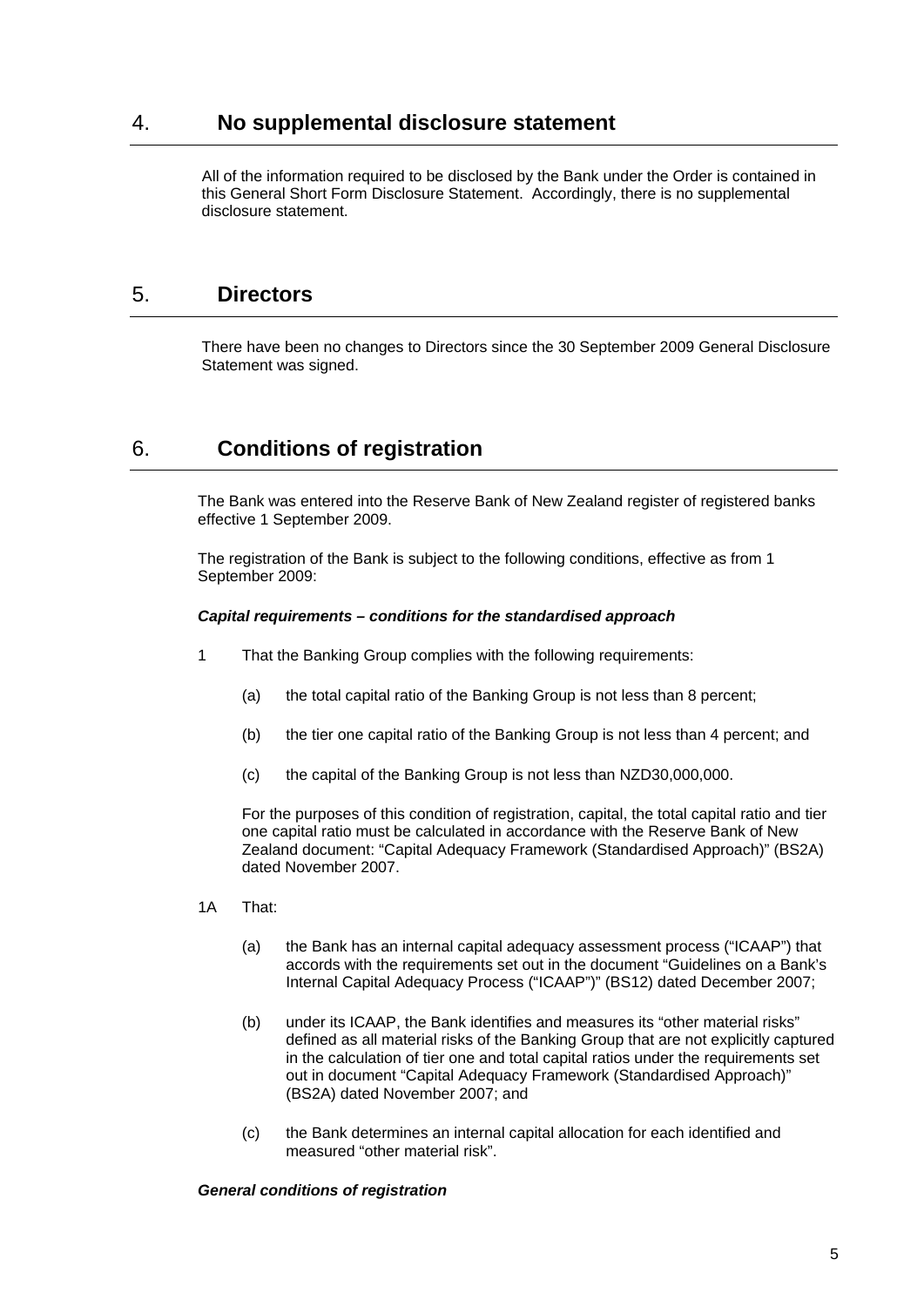- 2 That the Banking Group does not conduct any non-financial activities that in aggregate are material relative to its total activities, where the term material is based on generally accepted accounting practice, as defined in the Financial Reporting Act 1993.
- 3 That the Banking Group's insurance business is not greater than 1% of its total consolidated assets.

For the purposes of this condition:

Insurance business means any business of the nature referred to in section 4 of the Insurance Companies (Ratings and Inspections) Act 1994 (including those to which the Act is disapplied by sections  $4(1)(a)$  and (b) and 9 of that Act), or any business of the nature referred to in section 3(1) of the Life Insurance Act 1908;

In measuring the size of the Banking Group's insurance business:

- (a) where insurance business is conducted by any entity whose business predominantly consists of insurance business, the size of that insurance business shall be:
	- the total consolidated assets of the group headed by that entity;
	- or if the entity is a subsidiary of another entity whose business predominantly consists of insurance business, the total consolidated assets of the group headed by the latter entity;
- (b) otherwise, the size of each insurance business conducted by any entity within the Banking Group shall equal the total liabilities relating to that insurance business, plus the equity retained by the entity to meet the solvency or financial soundness needs of the insurance business;
- (c) the amounts measured in relation to parts (a) and (b) shall be summed and compared to the total consolidated assets of the Banking Group. All amounts in parts (a) and (b) shall relate to on balance sheet items only, and shall be determined in accordance with generally accepted accounting practice, as defined in the Financial Reporting Act 1993;
- (d) where products or assets of which an insurance business is comprised also contain a non-insurance component, the whole of such products or assets shall be considered part of the insurance business.
- 4 That the aggregate credit exposures (of a non-capital nature and net of any allowances for impairment) of the Banking Group to all connected persons do not exceed the rating-contingent limit outlined in the following matrix:

| Credit rating <sup>1</sup> | Connected exposure limit (% of the Banking<br><b>Group's Tier 1 capital)</b> |
|----------------------------|------------------------------------------------------------------------------|
| AA/Aa2 and above           | 75                                                                           |
| AA-/Aa3                    | 70                                                                           |
| $A+/A1$                    | 60                                                                           |

<span id="page-6-0"></span><sup>1</sup> This table uses the rating scales of Standard & Poor's, Fitch Ratings and Moody's Investors Service. (Fitch Ratings' scale is identical to Standard & Poor's.)

1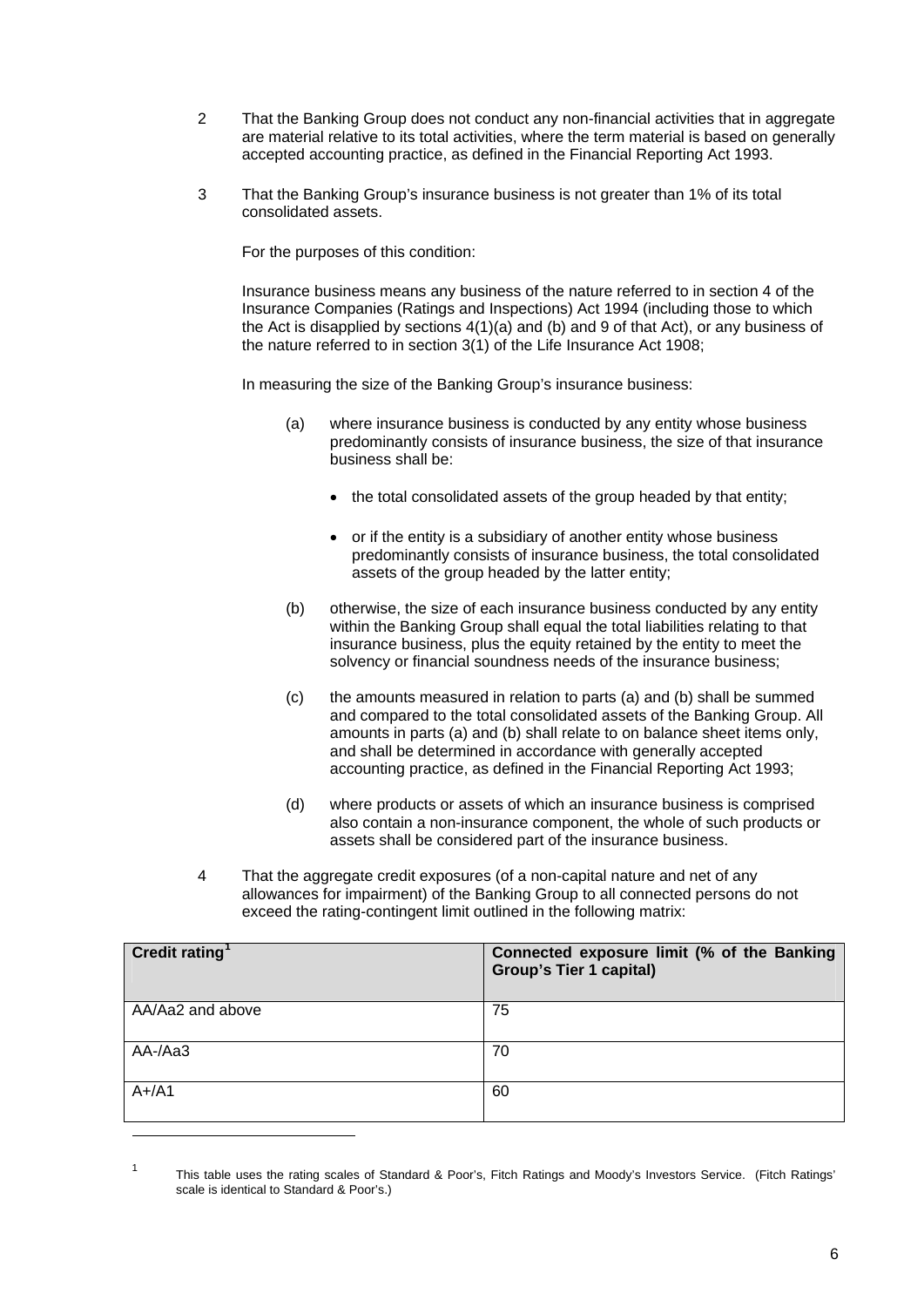| A/A2                | 40 |
|---------------------|----|
|                     |    |
| $A-A3$              | 30 |
| BBB+/Baa1 and below | 15 |

Within the rating-contingent limit, credit exposures (of a non-capital nature and net of any allowances for impairment) to non-bank connected persons shall not exceed 15 percent of the Banking Group's tier one capital.

For the purposes of this condition of registration, compliance with the rating-contingent connected exposure limit is determined in accordance with the Reserve Bank of New Zealand document entitled "Connected Exposures Policy" (BS8) dated March 2008.

- 5 That exposures to connected persons are not on more favourable terms (e.g., as relates to such matters as credit assessment, tenor, interest rates, amortisation schedules and requirement for collateral) than corresponding exposures to nonconnected persons.
- 6 That the board of the Bank contains at least two independent directors. In this context an independent director is a director who is not an employee of the Bank, and who is not a director, trustee or employee of any holding company of the Bank, or any other entity capable of controlling or significantly influencing the Bank.
- 7 That the chairperson of the Bank's board is not an employee of the Bank.
- 8 That the Bank's constitution does not include any provision permitting a director, when exercising powers or performing duties as a director, to act other than in what he or she believes is the best interests of the company (i.e., the Bank).
- 9 That no appointment of any director, chief executive officer, or executive who reports or is accountable directly to the chief executive officer, shall be made unless:
	- a. the Reserve Bank has been supplied with a copy of the curriculum vitae of the proposed appointee; and
	- b. the Reserve Bank has advised that it has no objection to that appointment.
- 10 That a substantial proportion of the Bank's business is conducted in and from New Zealand.
- 11 That the Banking Group complies with the following quantitative requirements for liquidity-risk management with effect from 1 April 2010:
	- a. the one-week mismatch ratio of the banking group is not less than zero per cent at the end of each business day;
	- b. the one-month mismatch ratio of the banking group is not less than zero per cent at the end of each business day; and
	- c. the one-year core funding ratio of the banking group is not less than 65 per cent at the end of each business day.

For the purposes of this condition of registration, the ratios identified must be calculated in accordance with the Reserve Bank of New Zealand documents entitled "Liquidity Policy" (BS13) dated October 2009 and "Liquidity Policy Annex: Liquid Assets" (BS13A) dated October 2009.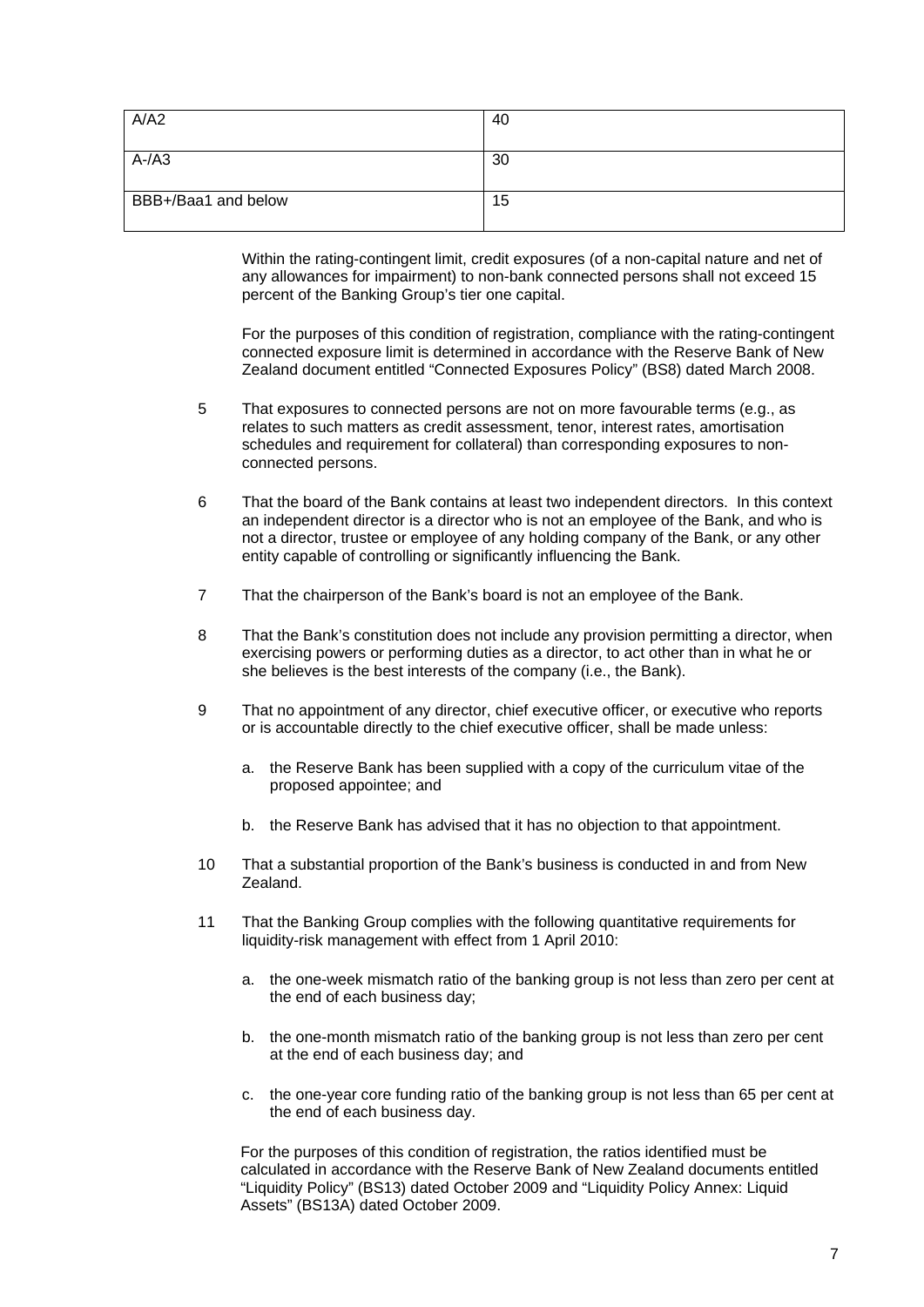- 12 That, with effect from 1 April 2010, the Bank has an internal framework for liquidity risk management that is adequate in the registered bank's view for managing the bank's liquidity risk at a prudent level, and that, in particular:
	- a. is clearly documented and communicated to all those in the organisation with responsibility for managing liquidity and liquidity risk;
	- b. identifies responsibility for approval, oversight and implementation of the framework and policies for liquidity risk management;
	- c. identifies the principal methods that the Bank will use for measuring, monitoring and controlling liquidity risk; and
	- d. considers the material sources of stress that the Bank might face, and prepare the bank to manage stress through a contingency funding plan.

Where relevant to the bank, given its nature and risks, the Bank should apply the guidelines given in Section D.2 of the Reserve Bank of New Zealand document entitled "Liquidity Policy" (BS13) dated October 2009 when determining its approach to liquidity risk management.

For the purposes of these conditions of registration, the term Banking Group means Bank of Baroda (New Zealand) Limited and its subsidiaries.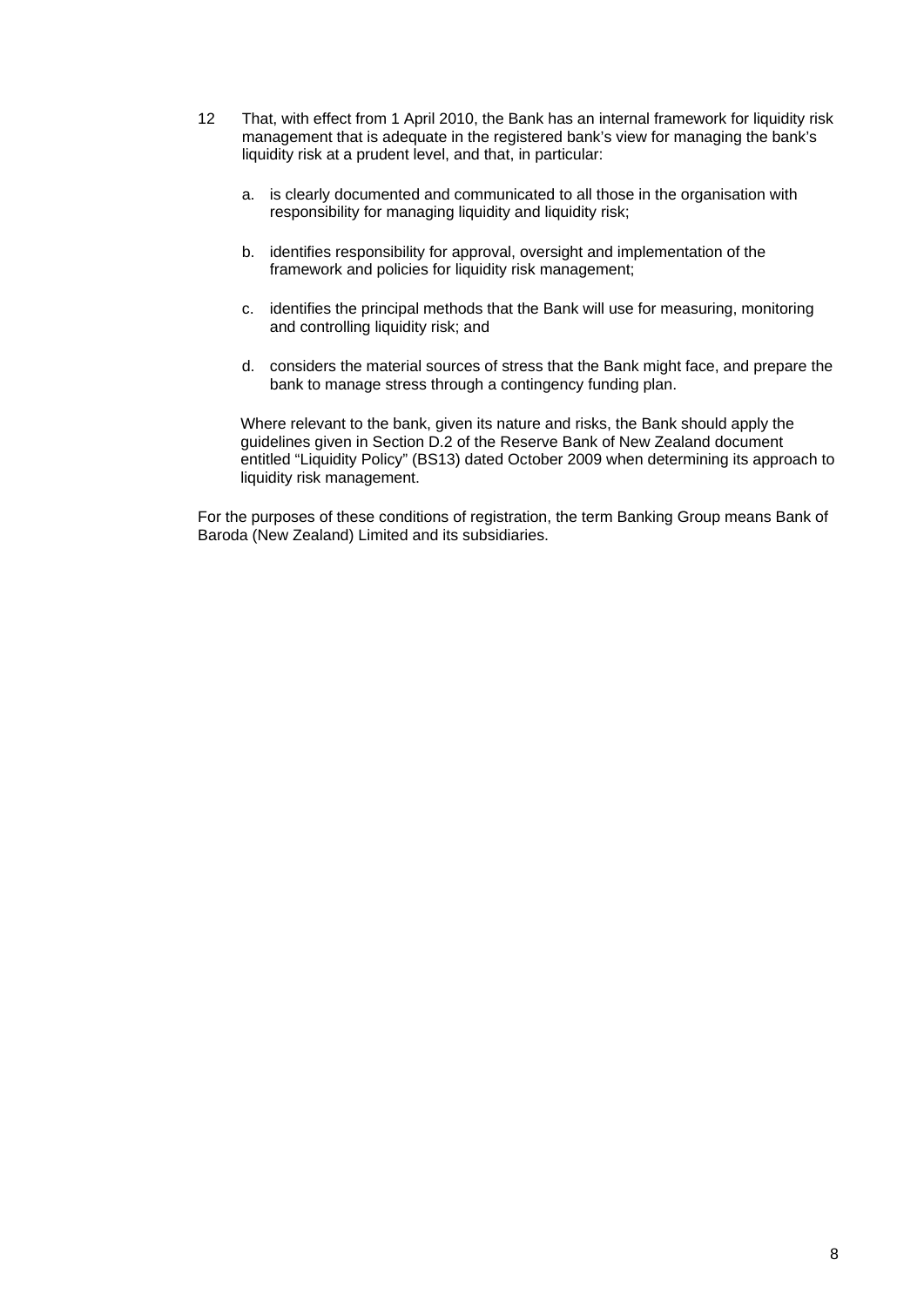## <span id="page-9-0"></span>7. **Credit rating**

### 7.1 **Rating information**

The credit rating of the Bank is as follows:

| <b>Rating Agency</b> | Type of Rating                                                   | <b>Current Rating</b> | Outlook | Qualifications | Rating Change in<br>the Last 2 Years |
|----------------------|------------------------------------------------------------------|-----------------------|---------|----------------|--------------------------------------|
| Fitch IBCA, Inc.     | Long-term<br>foreign currency<br><b>Issuer Default</b><br>Rating | BBB-                  | Stable  | Nil            | Nil                                  |

## 7.2 **Applicable ratings scales**

<span id="page-9-3"></span>

| <b>Long Term Debt Ratings</b>                                     | Moody's | S&P        | <b>FITCH</b> |
|-------------------------------------------------------------------|---------|------------|--------------|
|                                                                   |         |            |              |
| Highest quality/Extremely strong capacity to pay interest and     | Ааа     | AAA        | AAA          |
| principal                                                         | Aа      | AA         | AA           |
| High quality/Very strong                                          | A       | A          | A            |
| Upper medium grade/Strong                                         |         |            |              |
| Medium grade (lowest investment grade)/Adequate                   | Baa     | <b>BBB</b> | <b>BBB</b>   |
| Predominately speculative/Less near term vulnerability to default | Bа      | BB         | <b>BB</b>    |
| Speculative, low grade/Greater vulnerability                      | в       | в          | в            |
| Poor to default/identifiable vulnerability                        | Caa     | CCC        | CCC          |
| <b>Highest speculations</b>                                       | Cа      | СC         | CС           |
| Lowest quality, no interest                                       |         |            |              |
| Payment in default, in arrears - questionable value               |         | D          | D            |
|                                                                   |         |            |              |

Moody's applies numeric modifiers to each generic rating category from Aa to B, indicating that the counterparty is (1) in the higher end of its letter rating category, (2) in mid-range, (3) in lower end.

Fitch and S&P apply plus (+) or minus (-) signs to ratings from 'AA to 'CCC' to indicate relative standing within the major rating categories.

## <span id="page-9-1"></span>8. **Insurance business**

The Bank does not conduct any insurance business.

## <span id="page-9-2"></span>9. **Other material matters**

There are no other matters relating to the business or affairs of the Bank, other than those contained in this General Short Form Disclosure Statement that, if disclosed, would materially affect the decision of a person to subscribe for debt securities of which the Bank is the issuer.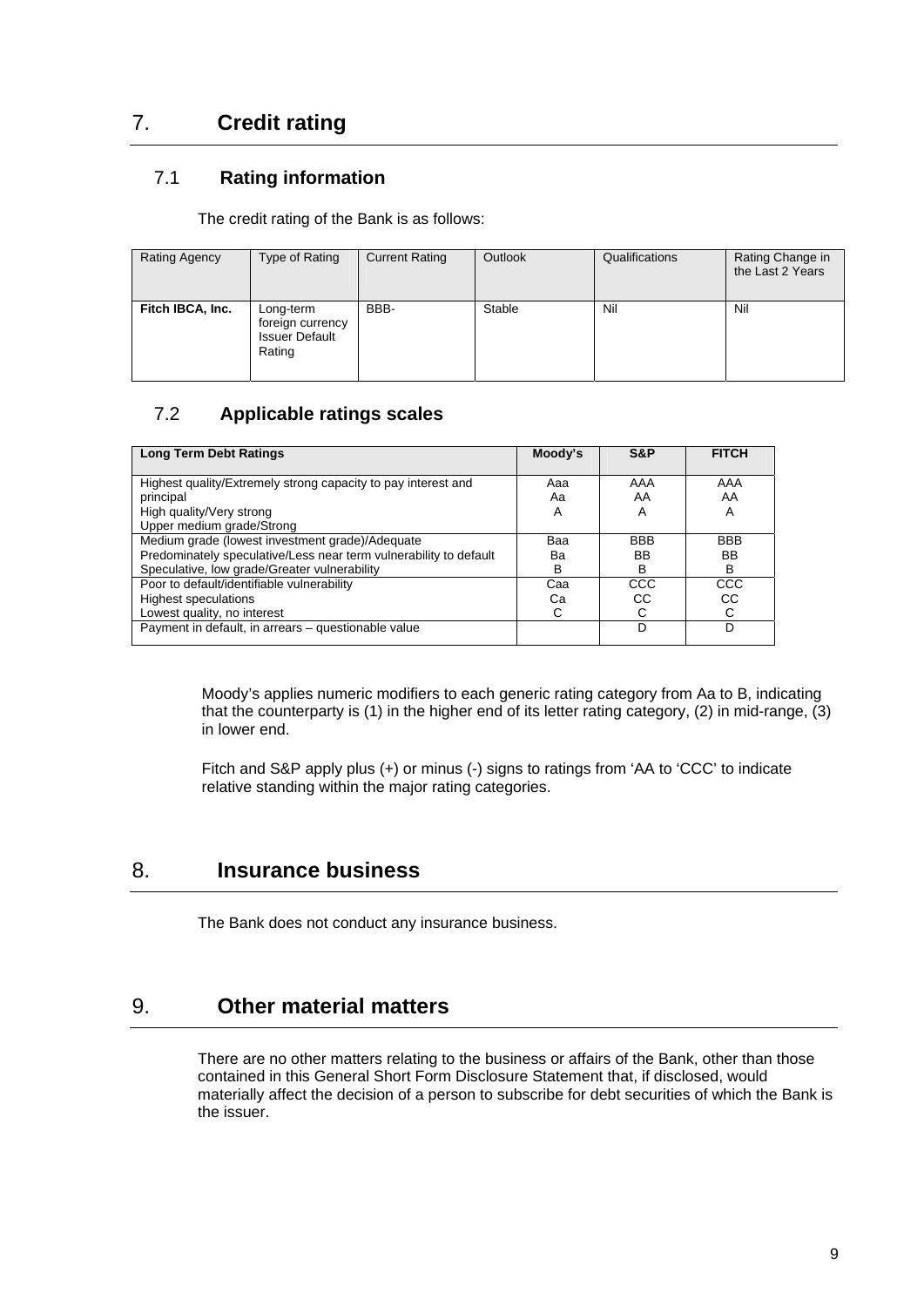Each Director of the Bank, after due inquiry, believes as at the date of signing that this General Short Form Disclosure Statement:

- a. contains all the information that is required by the Order; and
- b. is not false or misleading.

Each Director of the Bank, after due enquiry believes that over the nine months ended 31 December 2009:

- a. the Bank has complied with all conditions of registration that applied during the period:
- b. credit exposures to connected persons were not contrary to interests of the **Banking Group:**
- c. the Bank has systems in place to monitor and control adequately the Banking Group's material risks, including credit risk, concentration of credit risk, interest rate risk, currency risk, equity risk, liquidity risk, operational risk and other business risks, and that those systems were being properly applied.

For and on behalf of all of the Directors of the Bank, this General Short Form Disclosure Statement is dated at Auckland, New Zealand this 24 February 2010 and signed by Satish C. Vermani as responsible person.

モハー

Satish C. Vermani Managing Director Bank of Baroda (New Zealand) Limited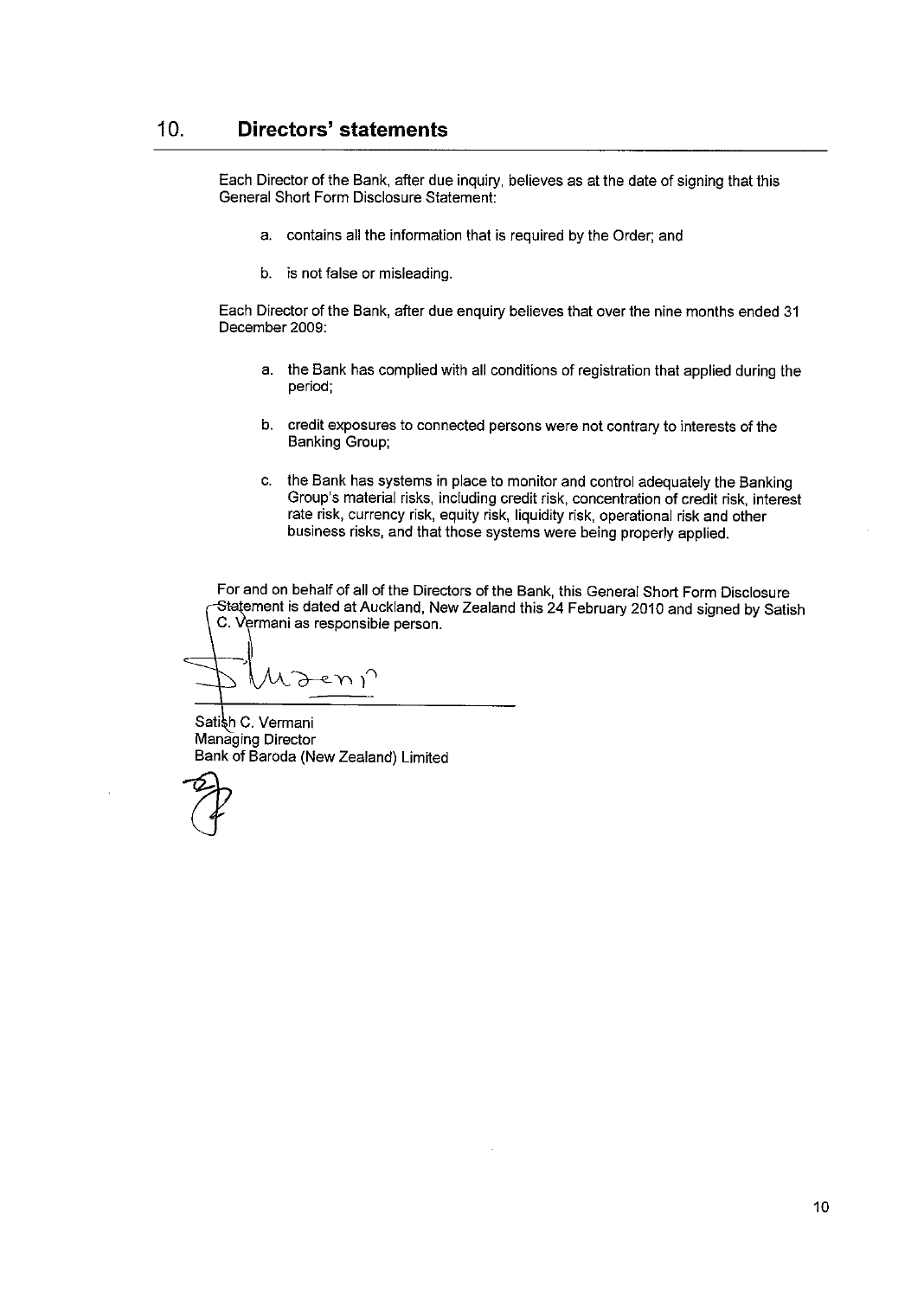# <span id="page-11-0"></span>11. **Interim financial statements**

The interim financial statements for the Bank for the nine months ended 31 December 2009 are attached as Appendix 2 to, and form part of, this General Short Form Disclosure Statement.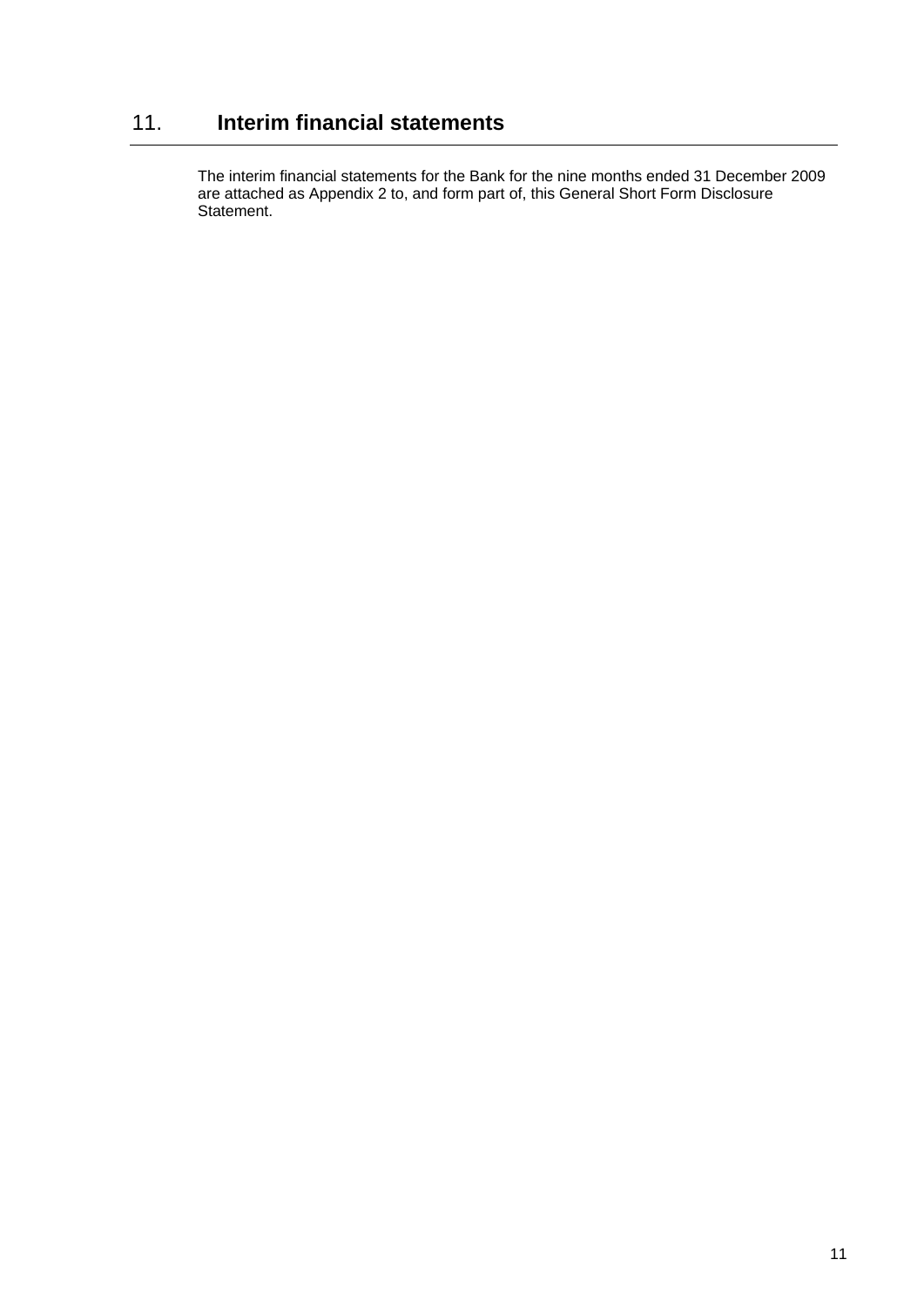J,



# बैंक ऑफ़ बड़ौदा Bank of Baroda

### Deed of Guarantee

#### relating to

all indebtedness of Bank of Baroda (New Zealand) Limited to the Creditors

**Bank of Baroda** 

Guarantor

Date 14.08.2008



 $\boldsymbol{\gamma}$ 

....<br>....अन्दर्शास्त्रीय प्रभाग : बडौदा कार्पोरेट सेन्टर, सो-28, जी-ब्लॉक, बान्द्रा-कुर्ला कॉम्पलेक्स, मुंबई 400 051. भारत International Division Baroda Corporate Centre, C-26, G-Block, Bandra-Kurla Complex, Mumbal 400 051, India.<br>फोन / Phone : 91 22 6698 5000-04, 6698 5426 ปี फेक्स / Fax : 91 22 2652 3509 ई-मेल / E-mail : gm.international.bcc@bankofbaroda.com [] चेब / Web : www.bankofbaroda.com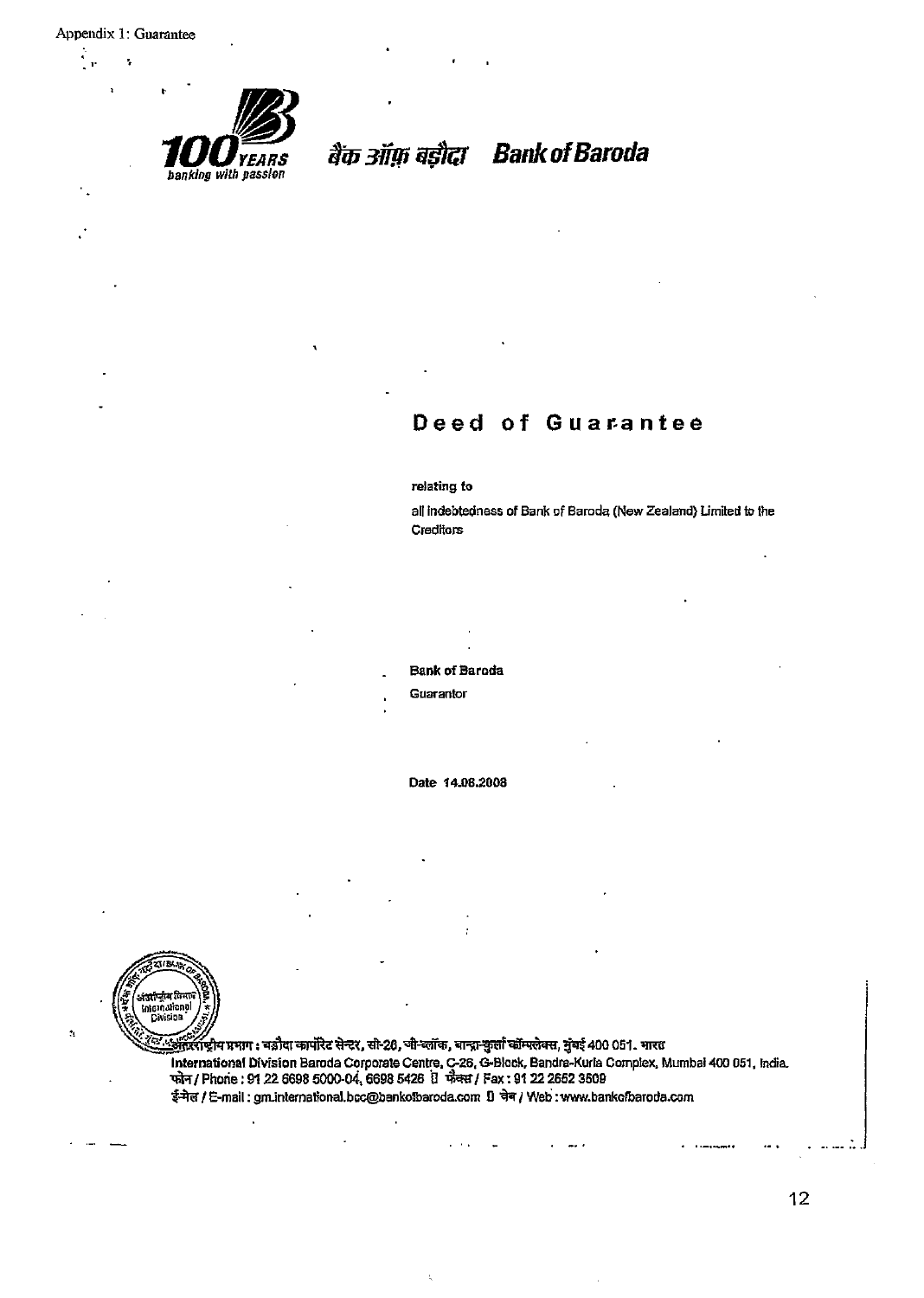×,

 $\mathcal{A}$ 



बैंक ऑफ़ बड़ौदा Bank of Baroda

### **Contents**

| 1.                    |                                                                                       |  |
|-----------------------|---------------------------------------------------------------------------------------|--|
| 2.                    | Guarantee and indemnity <i>communical communication communication</i> communication 2 |  |
| 3.<br><b>Contract</b> |                                                                                       |  |
|                       |                                                                                       |  |
| 5.                    |                                                                                       |  |
| 6.                    |                                                                                       |  |
| 7.                    | Remedies and waivers monumeration and communication in an entrepresentation 4         |  |
| 8.                    |                                                                                       |  |
| 9.                    |                                                                                       |  |



अंतरराष्ट्रीय प्रभाग : बडीदा कार्पोरेट सेन्टर, सी-26, जी-ब्लॉक, बान्द्रा-कुर्ला कॉम्पलेक्स, मुंबई 400 051. भारत International Division Baroda Corporate Centre, C-26, G-Block, Bandra-Kurla Complex, Mumbai 400 051, India.<br>
"Rift" / Phone : 91 22 6698 5000-04, 6698 5426 [] "Rift" / Fax : 91 22 2652 3509 ई-मेल / E-mail: grn.international.bcc@bankofbaroda.com 1 चेन / Web: www.bankofbaroda.com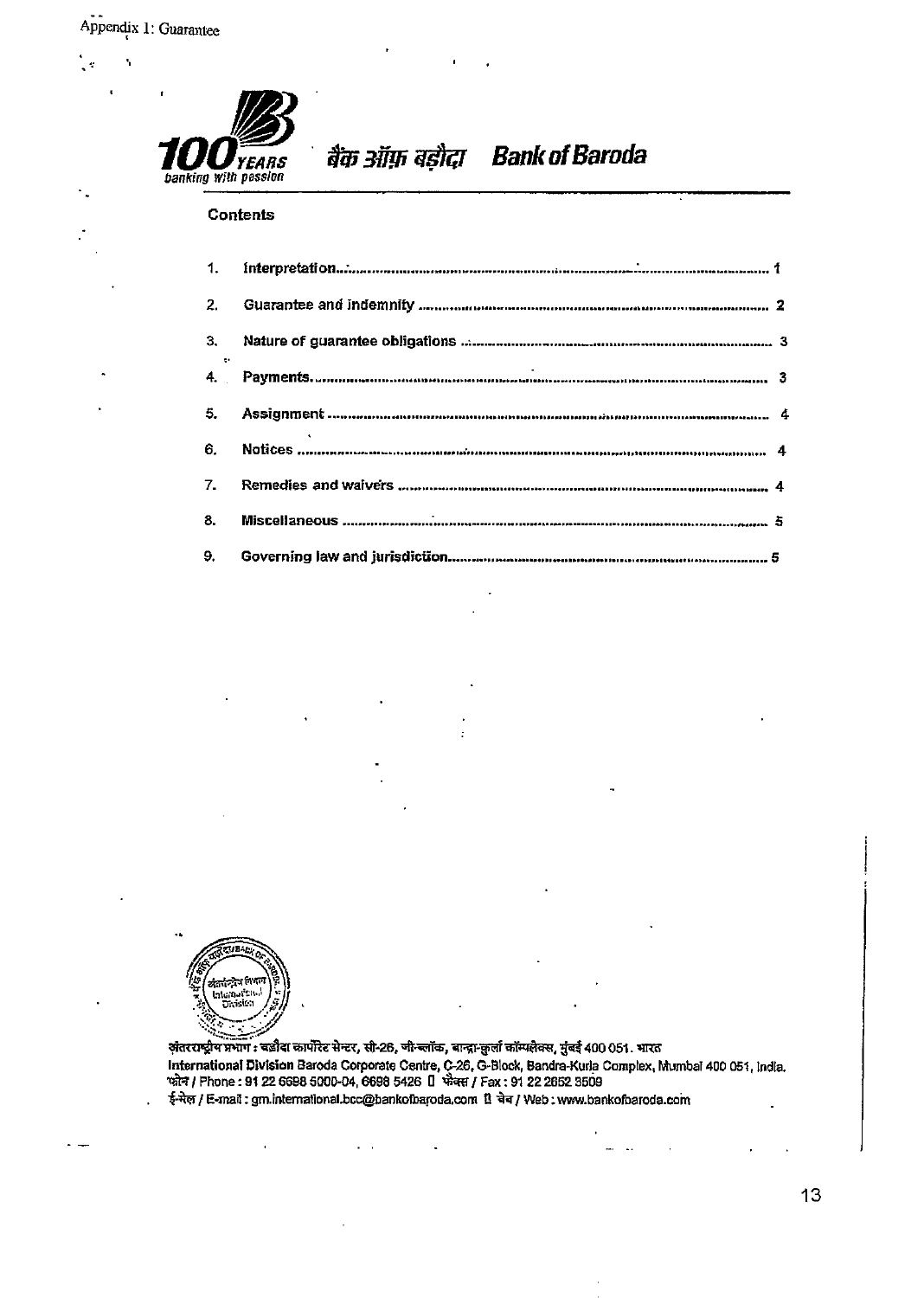

#### **Bank of Baroda** बैंक ऑफ़ बड़ौदा

This Deed of Guarantee is made on 13<sup>th</sup> August, 2008

**Bank of Baroda (Guarantor)** 

#### Introduction

At the request of the Bank, the Guarantor has agreed to guarantee all of the indebtedness of the Bank to the Creditors on the terms of this Deed.

### It is agreed

#### **Interpretation** ←

 $1.1$ 

by

#### **Definitions**

In this Deed:

Bank means Baroda (New Zealand) Limited (to be renamed Bank of Baroda (New Zealand) Limited).

Creditor means a person to whom the Bank owes indebtedness, including, for the avoidance of doubt, any depositor of the Bank; and

Guaranteed Indebtedness means all indebtedness of the Bank to the Creditors.

 $1.2$ 

ŗ,

#### **Construction of certain references**

In this Deed:

an agreement includes a contract, deed, licence, undertaking and other document or legally enforceable arrangement in writing (present and future) and includes that document as amended, assigned, novated or substituted from time to time;

a business day means a day (other than a Saturday or Sunday) on which registered banks are open for general banking business in Wellington and, where payment is required in foreign currency, banks are open for business in the required place of payment;

a consent includes an approval, authorisation, exemption, filing, licence, order, permit, recording and registration;

costs incurred by a person include all commissions, charges, losses, expenses (including legal fees on a solicitor and own client basis) and taxes incurred by that person;

a guarantee means a suretyship, the economic effect of which is to assume responsibility for the indebtedness or obligations of another person;

indebtedness includes any obligation (whether present or future, secured or unsecured, joint or several, as principal, surety or otherwise) relating to the payment of money;

the liquidation of a person includes the dissolution, administration, winding-up and bankruptcy of that person and any analogous procedure under the law of any jurisdiction in which that person is incorporated, domiciled, carries on business or has property:

भींग) रस्त्रिडीदा कार्पोरेट सेन्टर, सी-26, जी-व्लॉक, बान्द्रा-क्षलो कॉम्पलेक्स, मुंबई 400 051. भारत (ernatldmat Division Beroda Corporate Centre, C-26, G-Block, Bandra-Kurla Complex, Mumbai 400 051, India. फोन / Phone : 91 22 6698 5000-04, 6698 5426 । फैक्स / Fax : 91 22 2652 3509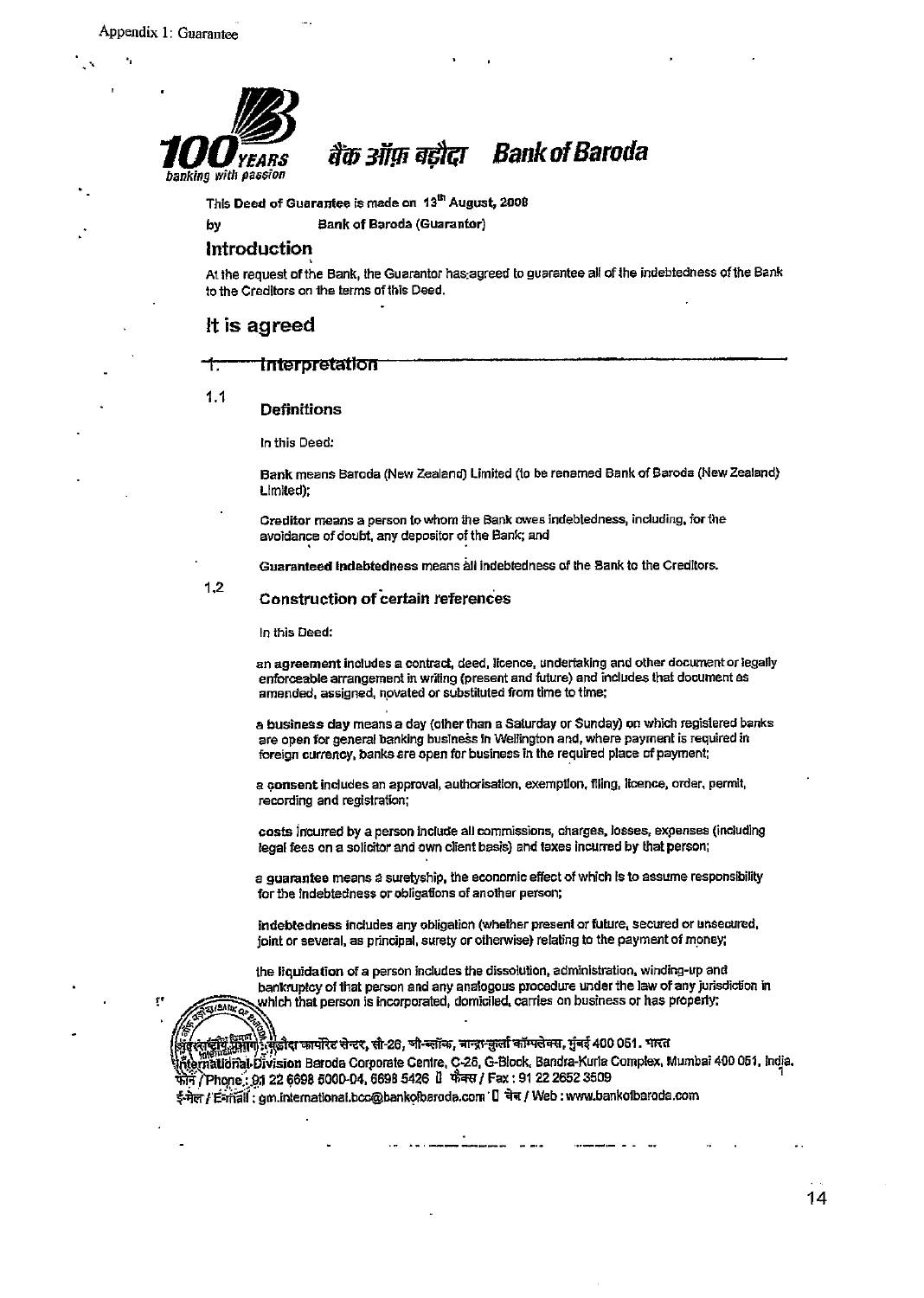

#### **Bank of Baroda** बैंक ऑफ़ बडौदा

a person includes an individual, body corporate, an association of persons (whether corporate or not), a trust, a state, an agency of a state and any other entity (in each case, established for lawful purposes and whether or not having separate legal personality);

property includes the whole and any part of the relevant person's business, assets, undertaking, revenues and rights (in each case, present and future), and reference to any property includes any legal or equitable interest in it;

writing includes an authenticated SWIFT message, facsimile transmission, an email communication and any means of reproducing words in a tangible and permanently visible form:

a reference to a party, clause, schedule or annexure is a reference to a party to, clause of, schedule to or annexure to, this Deed:

the word including when introducing an example does not limit the meaning of the words to which the example relates;

an agreement, representation or undertaking given by the Guarantor in favour of two or more persons is for the benefit of them jointly and each of them severally; to the extent of cumulative indebtedness only;

a gender includes each other gender;

the singular includes the plural and vice versa;

where a word or phrase is defined, its other grammatical forms have a corresponding meaning; and

any legislation includes a modification and re-enactment of, legislation enacted in substitution for, and a requiation, order-in-council and other instrument from time to time issued or made under, that legislation.

Headings and the table of contents are to be ignored in construing this Deed.  $2.1$ 

### **Guarantee and indemnity**

#### Guarantee

 $\overline{2}$ .

2.3

The Guarantor unconditionally and irrevocably guarantees to the Creditors due payment by  $2.2$ the Bank of the Guaranteed Indebtedness.

#### Payment

The Guarantor undertakes to the Creditors that if, for any reason, the Bank does not pay to the Creditors when due (whether by acceleration or otherwise) any Guaranteed Indebtedness, it will pay the relevant amount to each relevant Creditor immediately on receiving a written demand from the Creditor accompanied by proof of the relevant Guaranteed Indebtedness.

Unenforceability of obligations

As a separate and continuing undertaking, the Guarantor unconditionally and irrevocably undertakes to the Creditors that, should any Guaranteed Indebtedness not be recoverable

→<br>अन्तर्क्षमुख्या Division Baroda Corporate Centre, C-26, G-Block, Bandra-Kurla Complex, Mumbal 400 051, India.<br>เหลือที่ตาย 13 | 91 22 6698 5000-04, 6698 5426 ปี फेवस / Fax : 91 22 2652 3509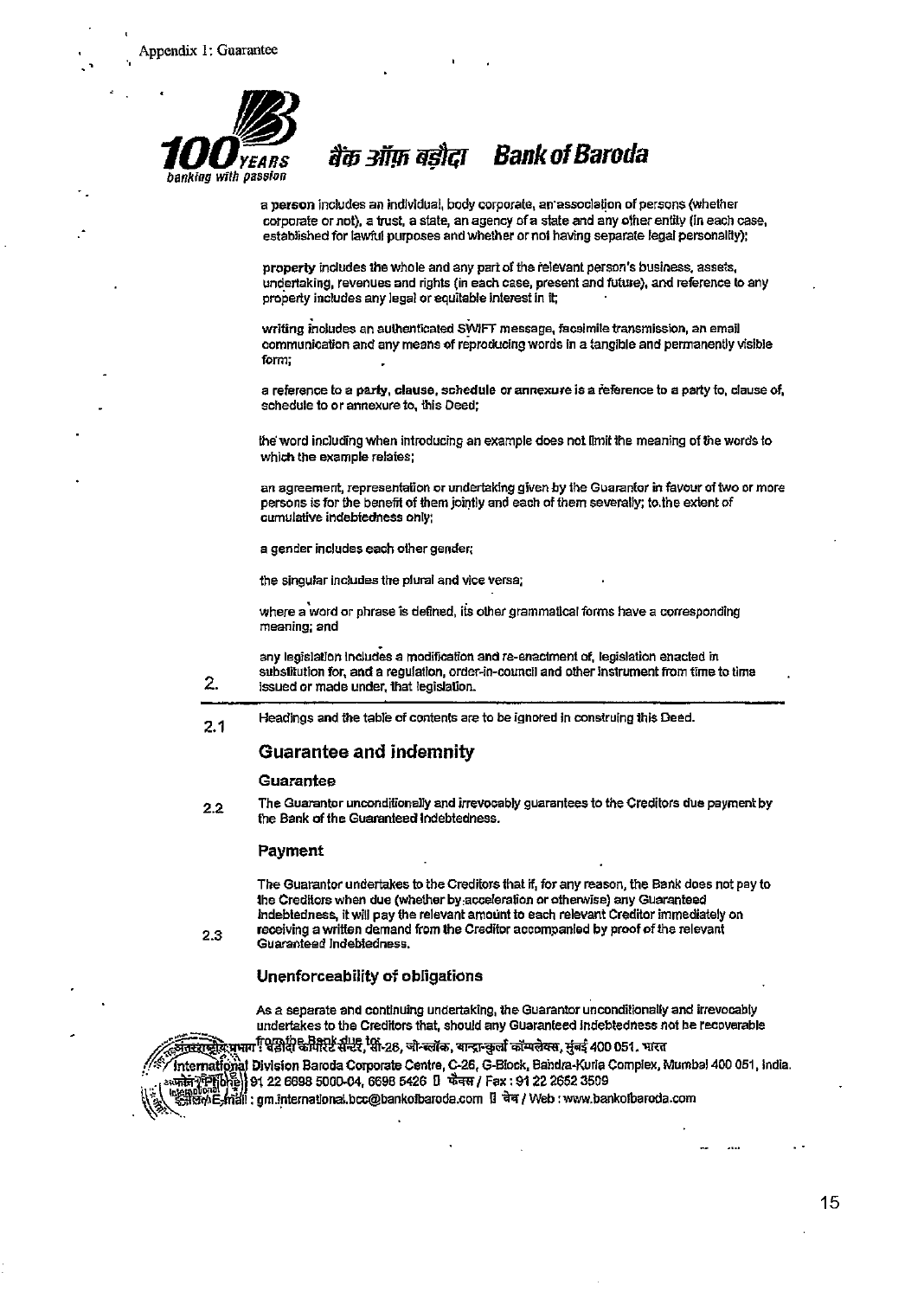

- a defect in or lack of powers of the Bank or the Guarantor or the irregular exercise of those  $(a)$ powers; or
- a defect in or lack of authority by a person purporting to act on behalf of the Bank or  $(b)$ the Guarantor, or
- a legal or other limitation (whether under the Limitation Act 1950 or otherwise), disability or  $(c)$ incapacity of the Bank or the Guarantor; or
- (d) a liquidation, amalgamation, change in status, constitution or control, reconstruction or reorganisation of the Bank or the Guarantor (or the commencement of steps to effect the same),

it will, as a sole and independent obligation, pay to the Creditors on demand the amount that the Creditors would otherwise have been able to recover (on a full indemnity basis). In this clause, the expression "Guaranteed Indebtedness" includes any indebtedness that would have been included in that expression but for anything referred to in this clause.

#### 3. Nature of quarantee oblications

#### $3.1$ Liability as sole principal debtor

As between the Guarantor and the Creditors (but without affecting the obligations of the Bank) the Guarantor is liable under this Deed in relation to the Guaranteed Indebtedness as if it were the sole and principal debtor. However, the Bank will be discharged from its obligations in respect of any Guaranteed Indebtedness to the extent of any payment made by the Guarantor in relation to that Guaranteed Indebtedness.

#### $3.2$ No discharge

The Guarantor is not discharged, nor are its obligations affected, by:

- any time, indulgence, waiver or consent at any time given to the Bank; or  $(a)$
- an amendment (however fundamental) to, or replacement of, any agreement; or (b)
- $\mathbf{(c)}$ the liquidation, amalgamation, change in status, constitution or control, reconstruction or reorganisation of the Bank (or the commencement of steps to effect any of these).

#### Payments 4.

#### 4.1 Mode of payments

Each payment to a Creditor under this Deed is to be made on the due date in immediately available freely transferable funds in the manner that the Creditor, by notice to the Guarantor, specifies from time to time.

#### Payments to be free and clear

Each payment by the Guarantor to a Creditor under this Deed is to be made:

free of any restriction or condition; and (a)

फ़िंस्रीयं<u>ध्रोयुं प्रे</u>भाग : बडौदा कार्पोरेट सेन्टर, सो-26, जो-कॉल, बान्द्रा-कुर्ला कॉम्पलेक्स, मुंबई 400 051. भारत International Division Baroda Corporate Centre, C-26, G-Block, Bandra-Kurla Complex, Mumbai 400 051, India. अंज़ीन / Phone: 91 22 6698 5000-04, 6698 5426 1 फैबस / Fax: 91 22 2652 3509

सेल-/ E-mail): gm.international.bcc@bankofbaroda.com 0 वेब / Web : www.bankofbaroda.com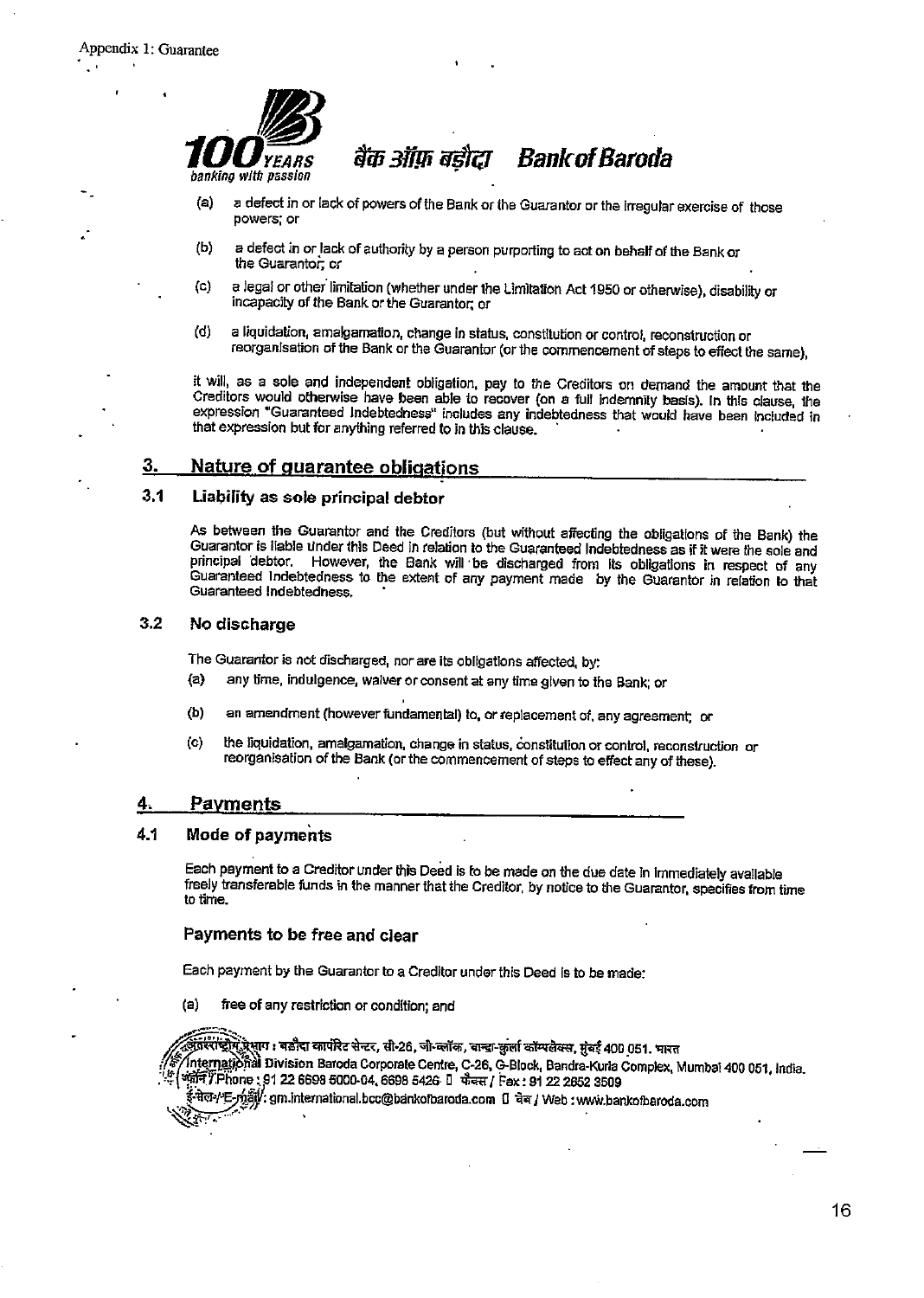

# बैंक ऑफ़ बड़ौदा Bank of Baroda

(b) free and clear of and without any deduction or withholding for or on account of tax or on another account, whether by way of set-off, counterclaim or otherwise (except to the extent required by law).

### 4.3 Reinstatement

If a payment made by the Guarantor to a Creditor pursuant to this Deed is avoided by law:

- (a) that payment will be deemed not to have discharged or affected the relevant obligation of the Guarantor: and
- (b) that Creditor and the Guarantor will be deemed to be restored to the position in which each would have been if that payment had not been made.

#### 5. Assignment

Neither the Guarantor nor a Creditor may assign or transfer any of its rights or obligations under this Deed.

#### 6. Notices

#### 6.1 Addresses and references

Each notice or other communication under this Deed is to be made in writing and sent by SWIFT messaging, personal delivery or post to the addressee at the address, and marked for the attention of the person or office holder (if any), from time to time designated for the purpose by the addressee to the other party. The SWIFT code, address and relevant person or office holder of the Guarantor, and the address and relevant person or office holder of the Bank, is set out in the Schedule.

#### 6.2 Deemed delivery

No communication will be effective until received in legible form.

#### 7. Remedies and waivers

#### 7.1 Exercise of rights and waivers

Time is of the essence in respect of all dates and times for compliance by the Guarantor with the Guarantor's obligations under this Deed. However, failure to exercise, and delay In exercising, a right of a Creditor under this Deed will not operate as a waiver of that right, subject to laws of limitation, nor will a single or partial exercise of a right preclude another or further exercise of that right or the exercise of another right. No waiver by a Creditor of that Creditor's rights under this Deed is effective unless it is in writing signed by that Creditor.

#### 7.2 Remedies cumulative

The rights of the Creditors under this Deed are cumulative and not exclusive of any rights provided by law.

अंतरराष्ट्रीय प्रभाग : बडौदा कार्पोरेट सेन्टर, सी-26, णी-व्लॉक, चान्द्रा-कुर्ला कॉम्पलेक्स, मुंबई 400 051, भारत

Interfrational Division Baroda Corporate Centre, C-26, G-Block, Bandra-Kurla Complex, Mumbal 400 051, India. , फोन / Phone) 91 22 6698 5000-04, 6698 5426 1 फेबस / Fax : 91 22 2652 3509

्रभारत (संस्थानि) है।<br>संस्कृति संस्कृति के सामान्य set and set of the set of the set of the set of the set of the set of the set of t<br>set of the set of the set of the set of the set of the set of the set of the set of th **Division**  $\tilde{z}$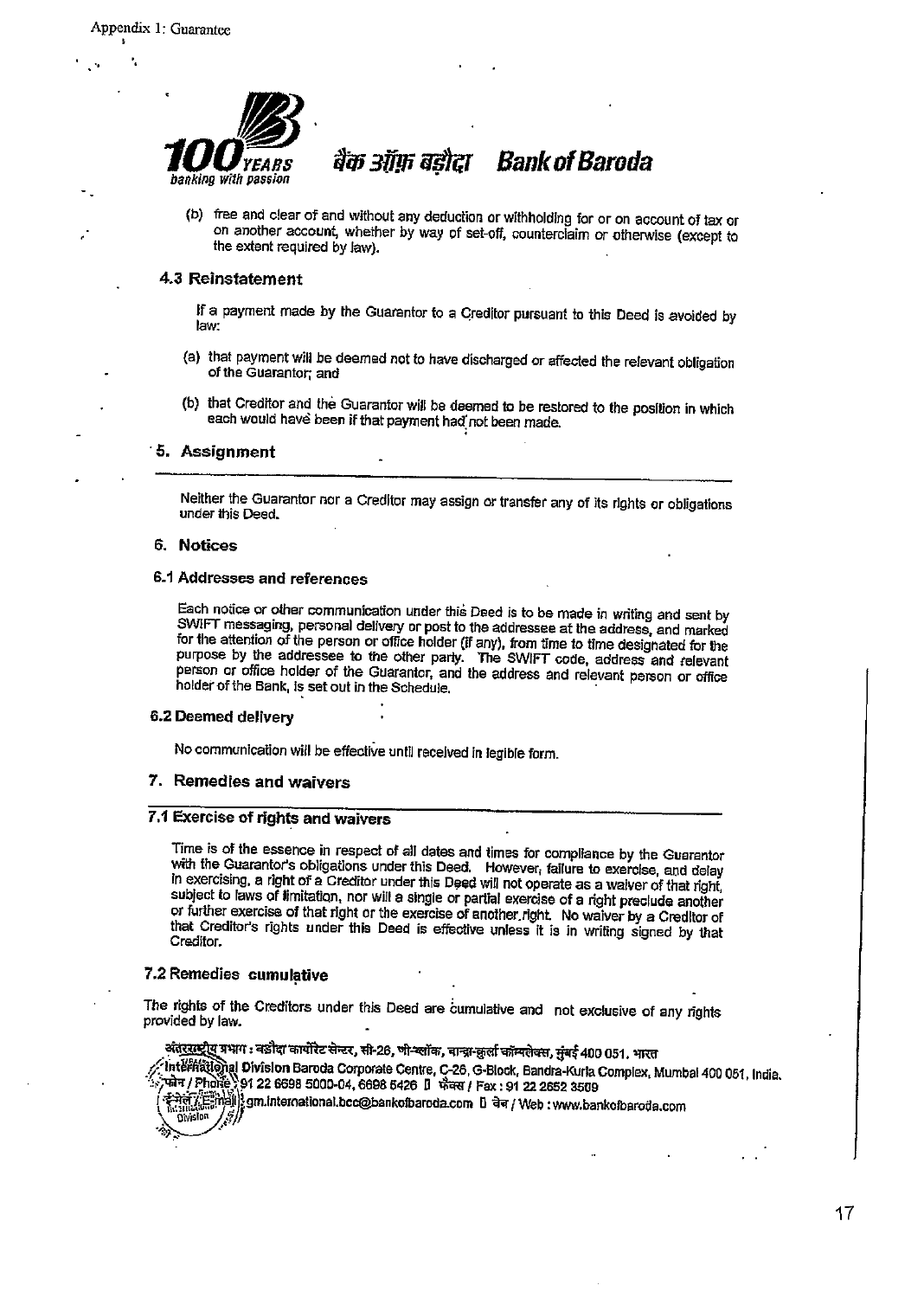

बैंक ऑफ़ बडोटा **Bank of Baroda** 

### 8. Miscellaneous

#### 8.1 Partial invalidity

The illegality, invalidity or unenforceability of a provision of this Deed under any law will not affect the legality, validity or enforceability of that provision under another law or the legality, validity or enforceability of another person.

#### 8.2 Enforcement by Creditors

For the purposes of the Contracts (Privity) Act 1982, the Guarantor acknowledges and accepts that its obligations under this Deed shall be enforceable by the Creditors.

### 9. Governing law and jurisdiction

#### 9.1 Governing law

This Deed is governed by and is to be construed in accordance with New Zealand law.

#### 9.2 In New Zealand

Each of the parties irrevocably and unconditionally agrees that the Courts of New Zealand shall have jurisdiction to hear and determine each suit, action or proceeding (proceedings), and to settle disputes, that may arise out of or in connection with this Deed and for these purposes irrevocably submits to the jurisdiction of those courts.

### 9.3 Service in New Zealand

The Guarantor agrees that the process by which any sult, action or proceeding in New Zealand is begun may be served on it by being delivered to the Bank without prejudice to any other lawful means of service. The address and relevant person or office holder of the Bank is set out in the Schedule.

`अंतररीड्रिय फ्रॅभीमें स्थिडीदे! कार्पोरेट सेन्टर, सो-26, जो-व्लॉक, बान्द्रा-कुर्ला कॉम्पलेक्स, मुंवई 400 051. भारत International Division Baroda Corporate Centre, C-26, G-Block, Bandra-Kurla Complex, Mumbai 400 051, India.<br>फोन / Phone: 912226698 5000-04, 6698 5426 U फोक्स / Fax : 91 22 2662 3509 ई-मेल / E-mail: gm.international.bcc@bankofbaroda.com [] वेब / Web : www.bankofbaroda.com

5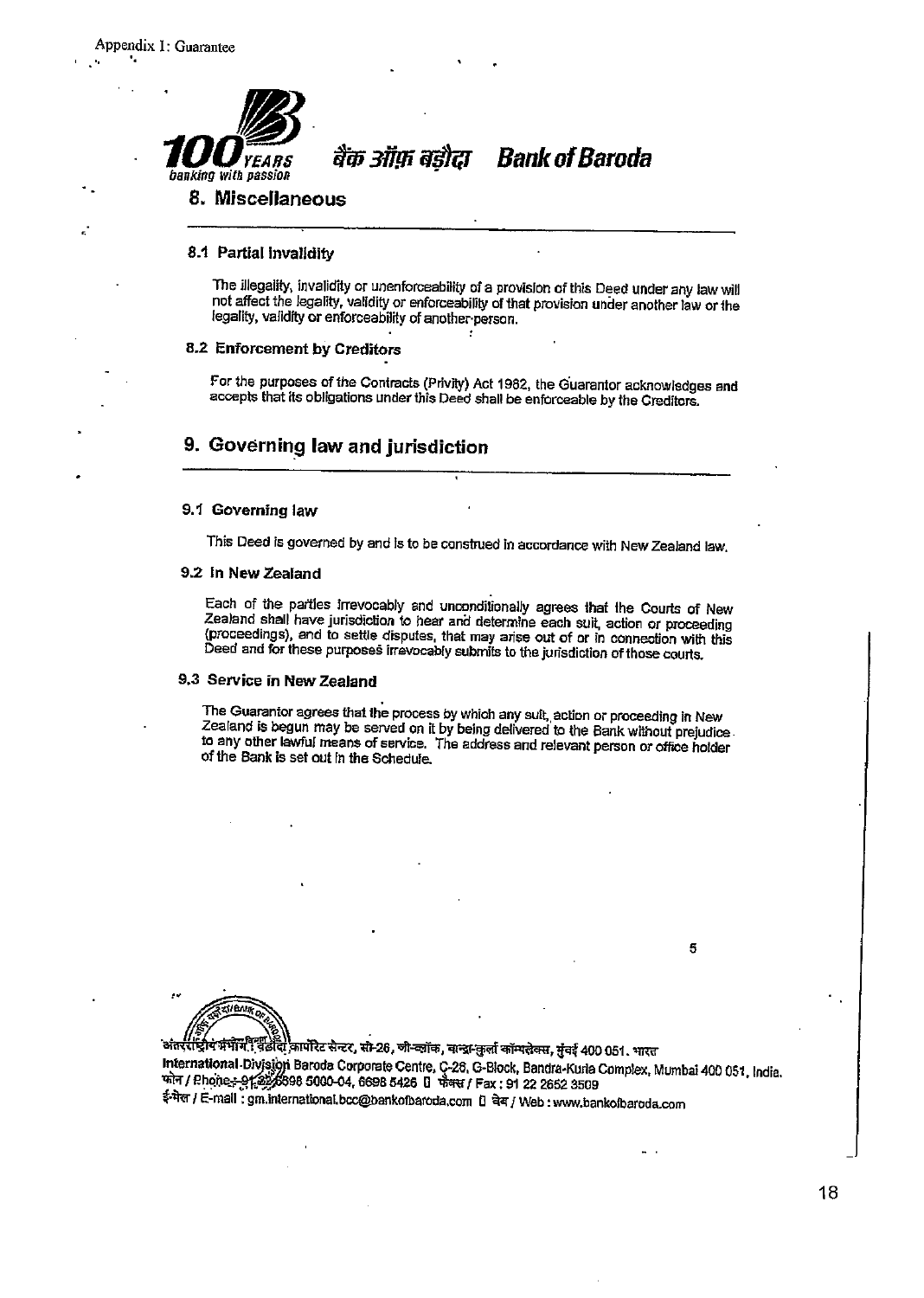$\bullet$ .



बैंक ऑफ़ बड़ौदा Bank of Baroda

#### Execution

Executed as a deed

This Deed of Gaurantee in favour of the Creditors of Bank of Baroda (New Zealand) Limited is executed on this the 14th day of August 2008 by Bank of Baroda, a body corporate constituted under the Banking Companies (Acquisition & Transfer of Undertakings) Act, 1970 and having its Head Office at Mandvi, Baroda, India and its Corporate Office at Baroda Corporate Centre, C-26, G-Block, Bandra Kurla Complex, Bandra (East), Mumbai, India, by its attorney in the presence of :

Witness Signature

**BHAGAT SINGH BISHT Print Name** 

Asstt. General Manager (International Operations) Occupation

Baroda Corporate Centre C-26, G-Block Bandra Kurla Complex Mumbai - 400 051 **INDIA** 

Address

ਬਾਰ ਦੇ International

Atto ne۱

RAJENDRA KUMAR GARG **Print Name** 

6

जंतरराष्ट्रीय प्रभागः । बहीदां जापूरिटरी स्टर, सी-26, जी-व्लॉक, बान्द्रा-क्रुली कॉम्पलेक्स, भुंबई 400 051. भारत<br>International Division Baroda Corporate Centre, C-26, G-Block, Bandra-Kurla Complex, Mumbai 400 051, India.<br>फ ई-मेल / E-mail : gm.international.bcc@bankofbaroda.com (1 चेव / Web : www.bankofbaroda.com

19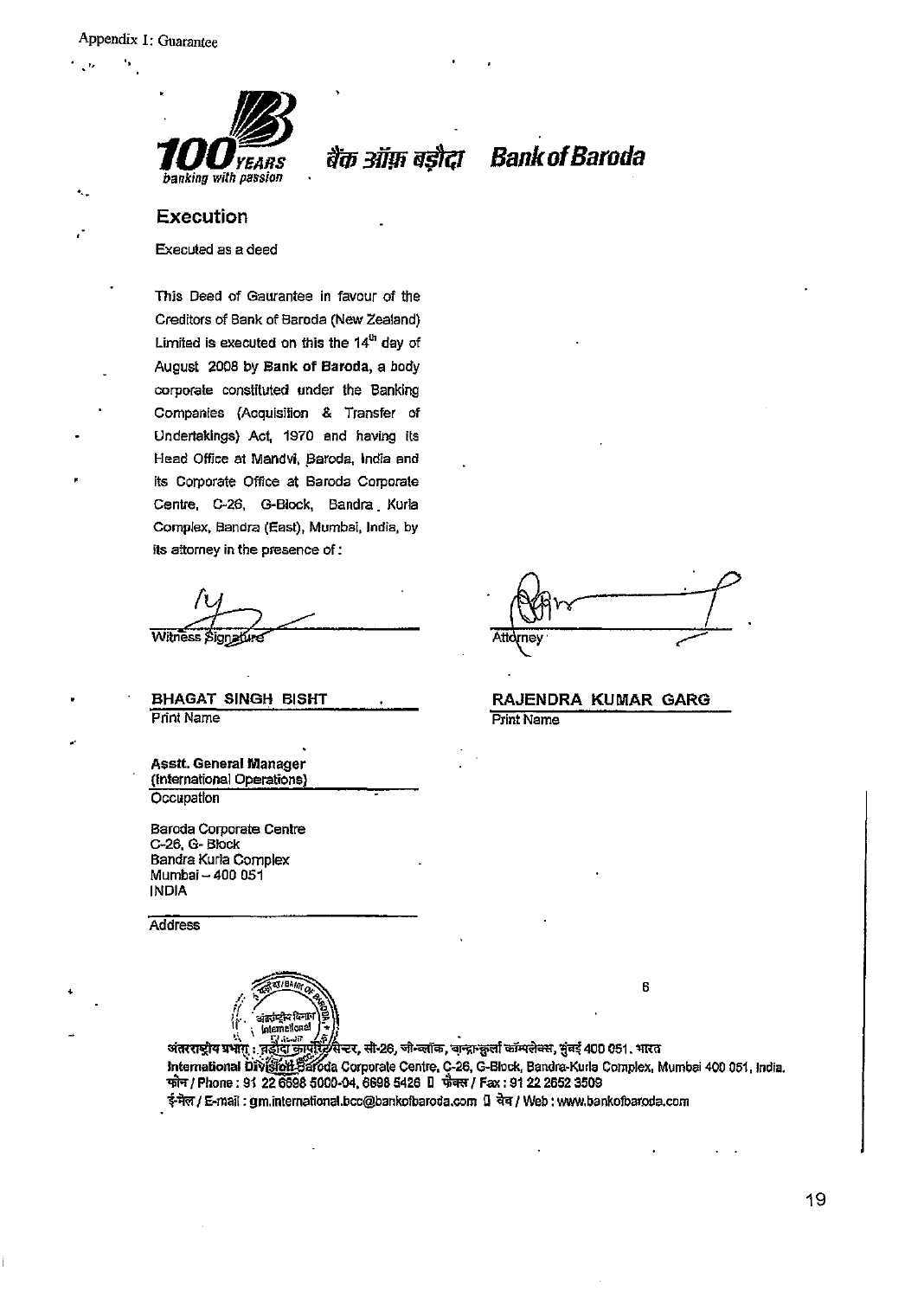¥



बैंक ऑफ़ बड़ौदा

**Bank of Baroda** 

### The Schedule

### **Party Details**

**Guarantor Details** 

Name

**Address for Notices** 

Attention

Telephone Number

Email

SWIFT Code

**Bank Details** 

Name

**Address for Notices** 

Attention

Bank of Baroda

Plot No. C-26, G-Block, Bandra-Kurla Complex, Bandra (East), Mumbai - 400051, India.

General Manager (International Operations)

+91-22-66985454/5426

gm.international.bcc@bankofbaroda.com

**BARBINBBXXX** 

Bank of Baroda (New Zealand) Limited

The Bank's registered office

Managing Director

 $\overline{7}$ अंतरराष्ट्रीय प्रभुंकिंक्ट नहीं की मीरिट सेन्टर, सी-26, जी-ब्लॉक, बान्द्रा-कुर्ला कॉम्पलेक्स, मुंबई 400 051. भारत The Transfer of High Barry Reports 20, 16 Strait, and Both Straits, 334 500 001. Fixthermational Updation Baroda Corporate Centre, C-28, G-Block, Bandra-Kurla Complex, Mumbai 400 051, India.<br>फोन / Phone : सूरे, 22.6698 50 ई-मेल / E-mail : gm.international.bcc@bankofbaroda.com [] वेब / Web : www.bankofbaroda.com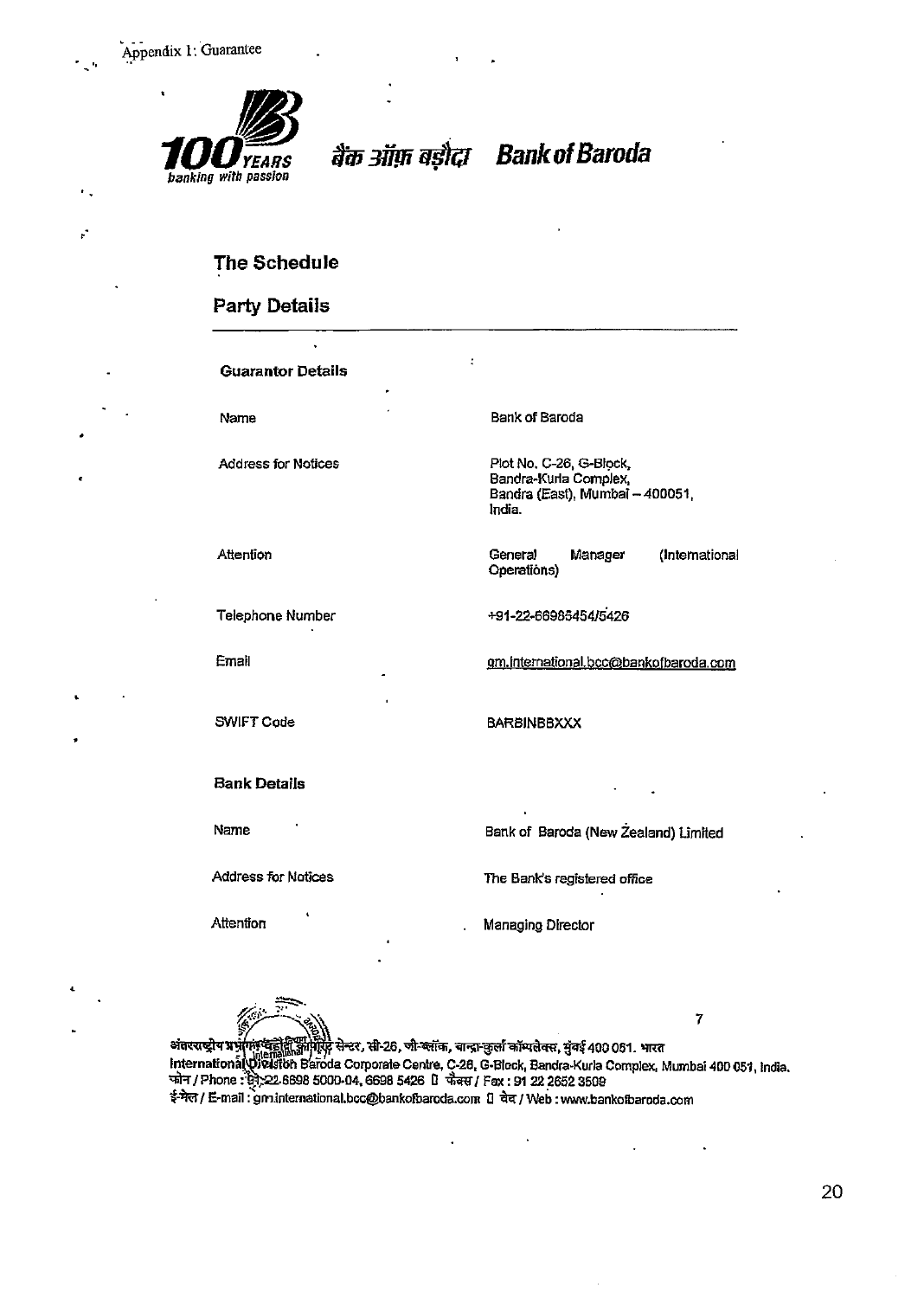Bank of Baroda (New Zealand) Limited

Company Number 2135104

Interim Financial Statements for the nine months ended 31 December 2009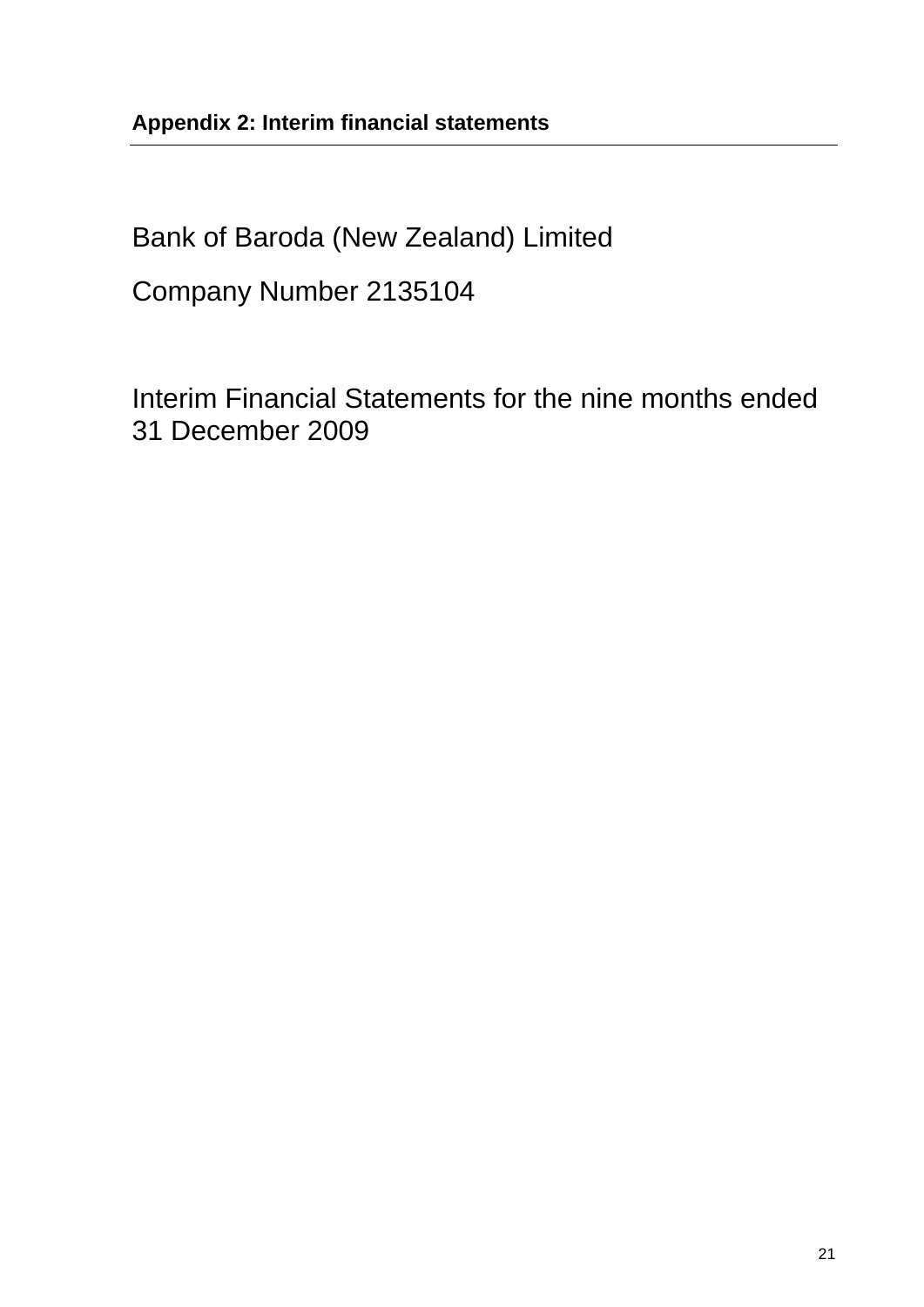## **Contents**

| Interim Financial Statements              | $38 - 42$ |
|-------------------------------------------|-----------|
| Notes to the Interim Financial Statements | $43 - 91$ |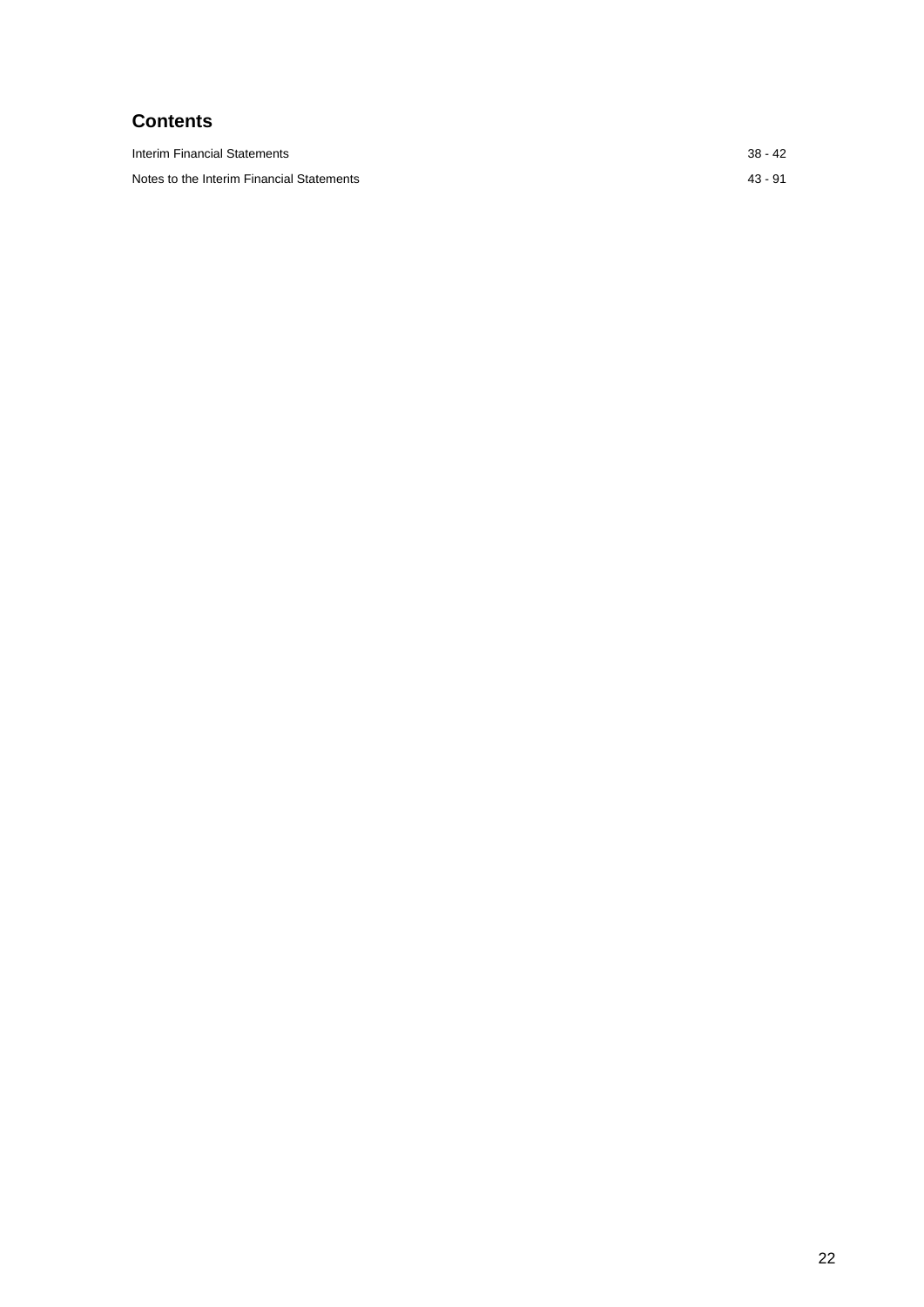#### **INTERIM FINANCIAL STATEMENTS**

| <b>Statement of Comprehensive Income</b><br>For the nine months ended 31 December 2009                                                              | <b>Notes</b> | <b>Unaudited</b><br>31 December 2009<br>9 months<br>\$'000 | <b>Unaudited</b><br>31 December 2008<br>7 months $(1)$<br>\$'000 | <b>Audited</b><br>31 March 2009<br>10 months $(1)$<br>\$'000 |
|-----------------------------------------------------------------------------------------------------------------------------------------------------|--------------|------------------------------------------------------------|------------------------------------------------------------------|--------------------------------------------------------------|
| Interest income<br>Interest expense                                                                                                                 |              | 388                                                        |                                                                  | 3                                                            |
| Net interest income                                                                                                                                 |              | 388                                                        |                                                                  | 3                                                            |
| Gains/(losses) on financial instruments at fair value<br>through profit or loss<br>Other income                                                     | 2            | (6,882)                                                    |                                                                  | (1,753)                                                      |
| <b>Total operating income</b>                                                                                                                       |              | (6, 494)                                                   |                                                                  | (1,750)                                                      |
| Operating expenses<br>Impairment losses on loans and advances                                                                                       | 3            | (252)                                                      |                                                                  | (133)                                                        |
| Net (loss) /profit before taxation                                                                                                                  |              | (6,746)                                                    |                                                                  | (1,883)                                                      |
| Taxation (expense)/benefit                                                                                                                          |              |                                                            |                                                                  |                                                              |
| Net (loss)/profit after taxation                                                                                                                    |              | (6,746)                                                    |                                                                  | (1,883)                                                      |
| Net change in available-for-sale reserve (net of tax)<br>Net change in cash-flow hedge reserve (net of tax)<br>Foreign currency translation reserve |              |                                                            |                                                                  |                                                              |
| Total other comprehensive income                                                                                                                    |              |                                                            |                                                                  |                                                              |
| Total comprehensive income                                                                                                                          |              | (6,746)                                                    |                                                                  | (1,883)                                                      |

The accompanying notes form an integral part of these interim financial statements.

 $<sup>(1)</sup>$  As the Bank was incorporated on 27 May 2008, the first accounting period for the Bank was the period from 27 May 2008 to</sup> 31 March 2009. Accordingly, this General Short Form Disclosure Statement contains comparative statements of comprehensive income for the interim period from 27 May 2008 to 31 December 2008 and for the period from 27 May 2008 to 31 March 2009.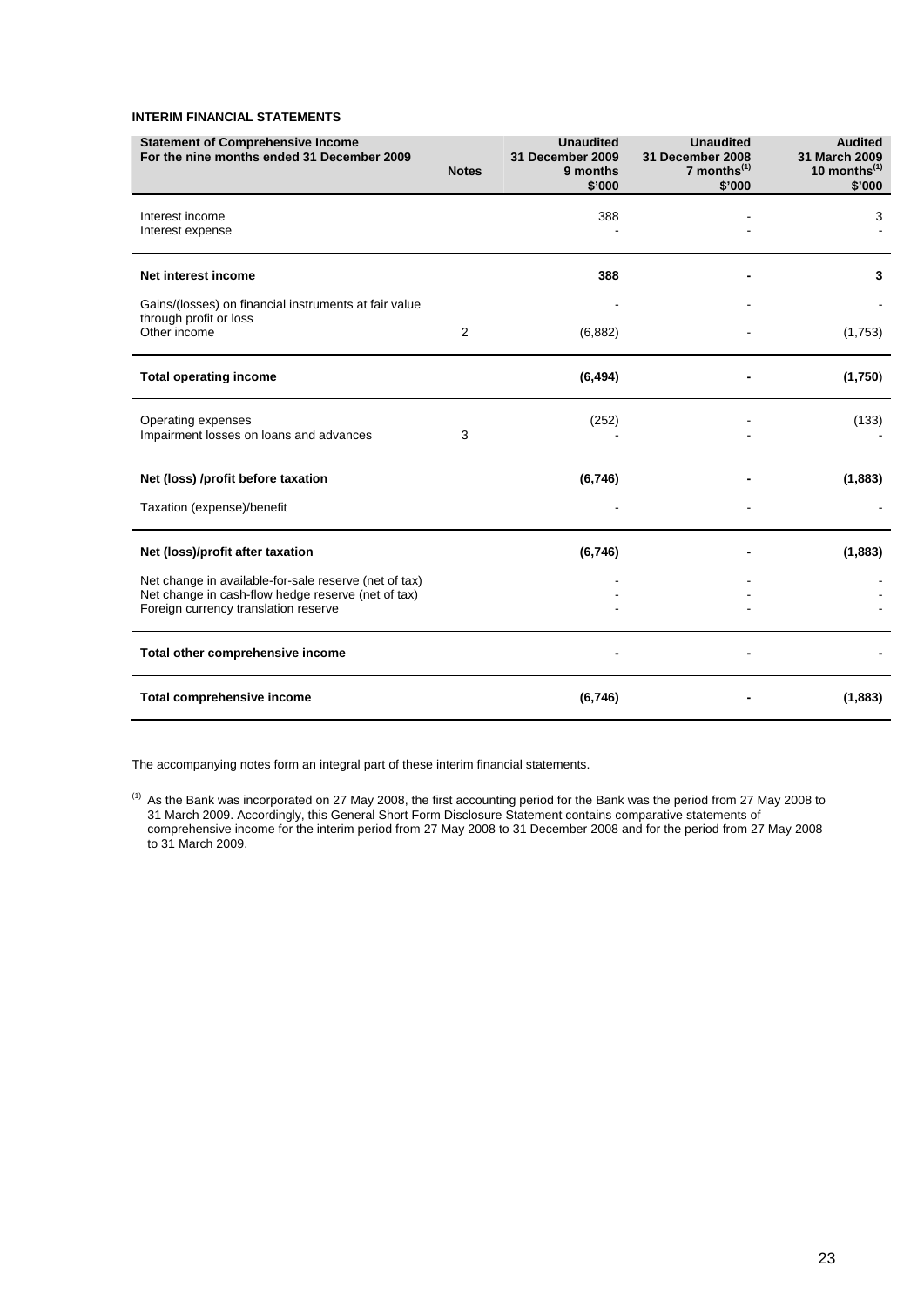| <b>STATEMENT OF CHANGES IN EQUITY</b><br>For the nine months ended 31 December 2009                                                                 | <b>Notes</b> | <b>Unaudited</b><br>31 December 2009<br>9 months<br>\$'000 | <b>Unaudited</b><br>31 December 2008<br>7 months $(1)$<br>\$'000 | <b>Audited</b><br><b>31 March 2009</b><br>10 months $(1)$<br>\$'000 |
|-----------------------------------------------------------------------------------------------------------------------------------------------------|--------------|------------------------------------------------------------|------------------------------------------------------------------|---------------------------------------------------------------------|
| Equity at beginning of period                                                                                                                       | 11           | 23,117                                                     |                                                                  |                                                                     |
| Net (loss)/profit after taxation                                                                                                                    |              | (6,746)                                                    |                                                                  | (1,883)                                                             |
| Movement in items recognised directly in equity:                                                                                                    |              |                                                            |                                                                  |                                                                     |
| Net change in available-for-sale reserve (net of tax)<br>Net change in cash-flow hedge reserve (net of tax)<br>Foreign currency translation reserve | 11<br>11     |                                                            |                                                                  |                                                                     |
| Total comprehensive income for the period                                                                                                           |              | (6,746)                                                    |                                                                  | (1,883)                                                             |
| Share capital issued<br>Other capital contribution                                                                                                  | 11<br>11     | 15,000<br>8,634                                            |                                                                  | 25,000                                                              |
| Equity at end of period                                                                                                                             | 11           | 40,005                                                     |                                                                  | 23,117                                                              |

The accompanying notes form an integral part of these interim financial statements.

 $<sup>(1)</sup>$  As the Bank was incorporated on 27 May 2008, the first accounting period for the Bank was the period from 27 May 2008 to</sup> 31 March 2009. Accordingly, this General Short Form Disclosure Statement contains comparative statements of changes in equity for the interim period from 27 May 2008 to 31 December 2008 and for the period from 27 May 2008 to 31 March 2009.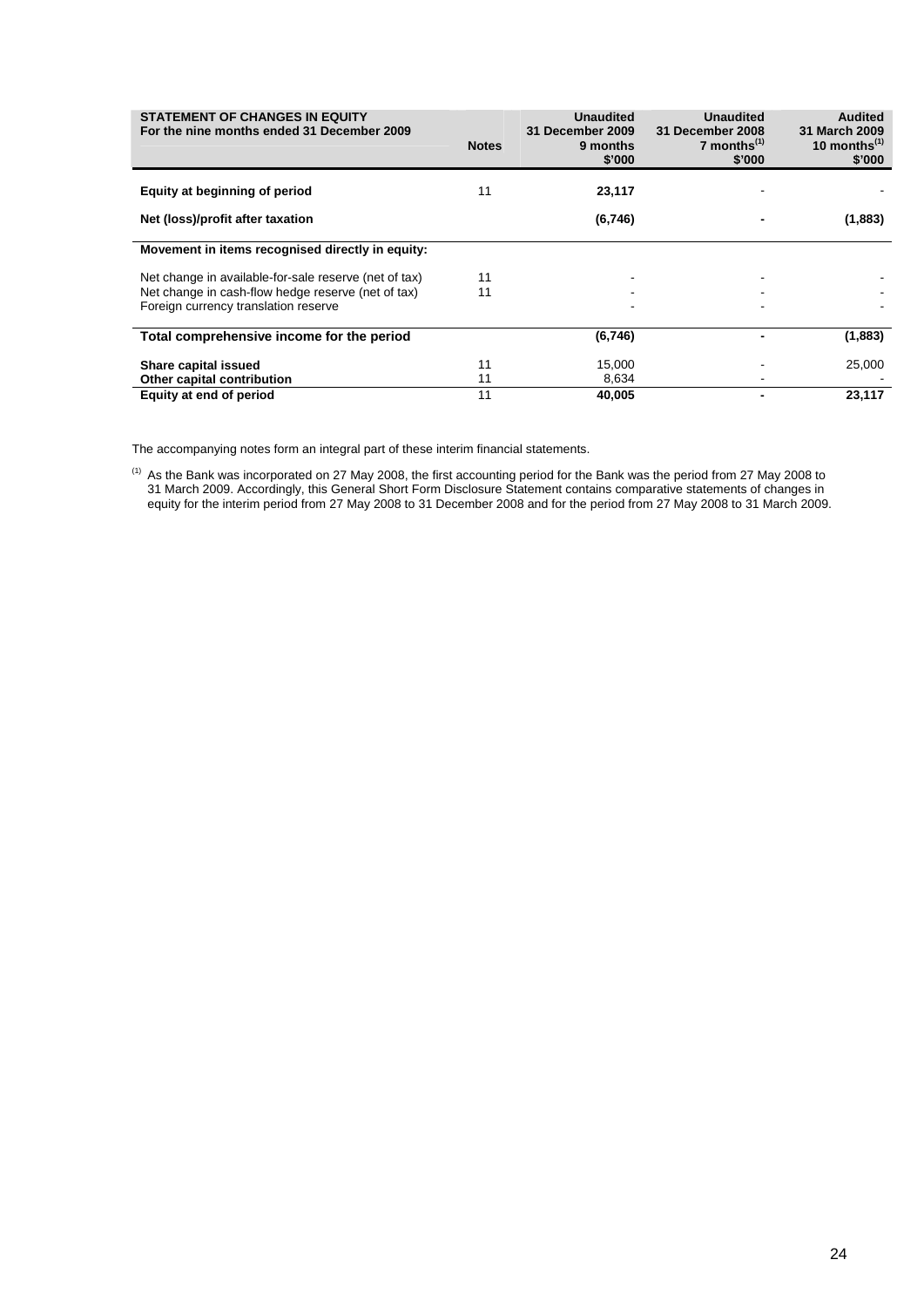| <b>BALANCE SHEET</b><br>As at 31 December 2009        | <b>Notes</b> | Unaudited<br>31 December<br>2009<br>\$ 000 | <b>Unaudited</b><br>31 December<br>2008<br>\$'000 | <b>Audited</b><br>31 March 2009<br>\$000 |
|-------------------------------------------------------|--------------|--------------------------------------------|---------------------------------------------------|------------------------------------------|
| <b>Assets</b>                                         |              |                                            |                                                   |                                          |
| Cash and cash equivalents                             |              |                                            |                                                   |                                          |
| Balances due from related parties                     |              |                                            |                                                   |                                          |
| Due from other financial institutions                 |              | 40.151                                     |                                                   | 39,139                                   |
| Financial assets at fair value through profit or loss | 4            |                                            |                                                   |                                          |
| Available-for-sale assets                             | 5            |                                            |                                                   |                                          |
| Loans and advances                                    | 6            |                                            |                                                   |                                          |
| Property, plant and equipment                         |              | 95                                         |                                                   |                                          |
| Intangible assets                                     |              |                                            |                                                   |                                          |
| Current taxation                                      |              | 69                                         |                                                   |                                          |
| Deferred tax asset                                    |              |                                            |                                                   |                                          |
| Other assets                                          |              | 26                                         |                                                   | 3                                        |
| <b>Total assets</b>                                   |              | 40.341                                     |                                                   | 39,142                                   |
| <b>Liabilities</b>                                    |              |                                            |                                                   |                                          |
| Due to other financial Institutions                   |              |                                            |                                                   |                                          |
| Balances due to related parties                       | 8            | 330                                        |                                                   | 16.025                                   |
| Deposits and other borrowings                         | g            |                                            |                                                   |                                          |
| Debt securities issued                                |              |                                            |                                                   |                                          |
| Current taxation                                      |              |                                            |                                                   |                                          |
| Other liabilities                                     |              | 6                                          |                                                   |                                          |
| Term subordinated debt                                | 10           |                                            |                                                   |                                          |
| <b>Total liabilities</b>                              |              | 336                                        |                                                   |                                          |
|                                                       |              |                                            |                                                   | 16,025                                   |
| Shareholders' equity                                  |              |                                            |                                                   |                                          |
| Share capital                                         | 11           | 40,000                                     |                                                   | 25,000                                   |
| Reserves                                              | 11           | 5                                          |                                                   | (1, 883)                                 |
| Total shareholders' equity                            |              | 40,005                                     |                                                   | 23,117                                   |
| Total shareholders' equity and liabilities            |              | 40.341                                     |                                                   | 39,142                                   |
|                                                       |              |                                            |                                                   |                                          |
| Total interest earning and discount bearing assets    |              | 40,151                                     |                                                   | 39.139                                   |
| Total interest and discount bearing liabilities       |              |                                            |                                                   |                                          |

For and on behalf of the Board ٦ ( ( Director D Authorised for issue on 24 February 2010

The accompanying notes form an integral part of these interim financial statements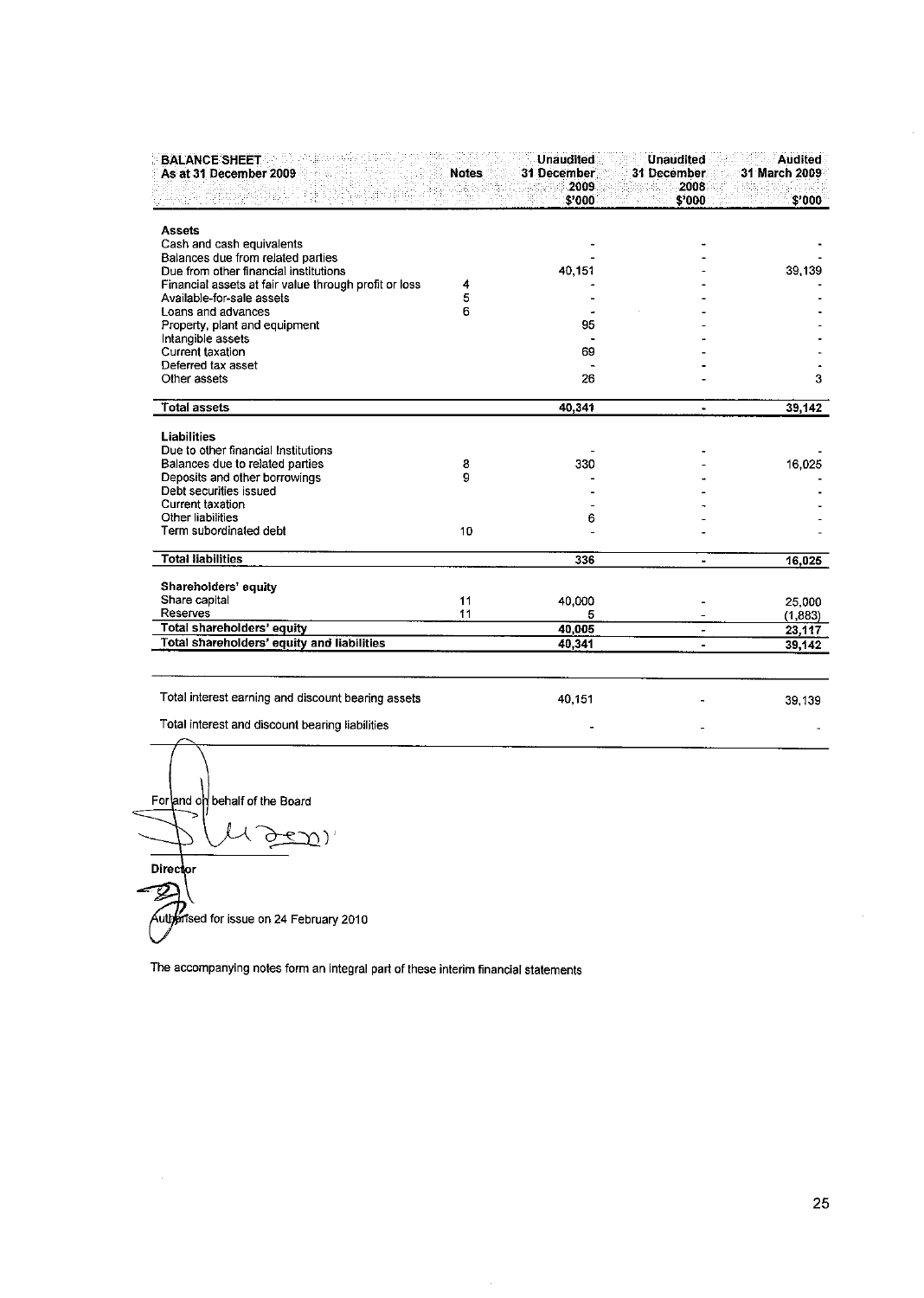| <b>CASH FLOW STATEMENT</b><br>For the nine months ended 31 December 2009                 | <b>Notes</b> | <b>Unaudited</b><br>31 December 2009<br>9 months<br>\$'000 | <b>Unaudited</b><br>31 December 2008<br>7 months <sup>(1)</sup><br>\$'000 | <b>Audited</b><br>31 March 2009<br>10 months $(1)$<br>\$'000 |
|------------------------------------------------------------------------------------------|--------------|------------------------------------------------------------|---------------------------------------------------------------------------|--------------------------------------------------------------|
| Cash flows from operating activities                                                     |              |                                                            |                                                                           |                                                              |
| Interest received                                                                        |              | 376                                                        |                                                                           |                                                              |
| Fees and other income                                                                    |              |                                                            |                                                                           |                                                              |
| Operating expenses paid                                                                  |              | (51)                                                       |                                                                           |                                                              |
| Interest paid                                                                            |              |                                                            |                                                                           |                                                              |
| Taxes paid                                                                               |              | (69)                                                       |                                                                           |                                                              |
| Net cash flows from operating activities before                                          |              | 256                                                        |                                                                           |                                                              |
| changes in operating assets and liabilities                                              |              |                                                            |                                                                           |                                                              |
| Net changes in operating assets and liabilities:                                         |              |                                                            |                                                                           |                                                              |
| (Increase)/decrease in financial assets held for trading                                 |              |                                                            | ÷.                                                                        |                                                              |
| Decrease/(increase) in available-for-sale-assets                                         |              |                                                            |                                                                           |                                                              |
| Increase in loans and advances                                                           |              |                                                            |                                                                           |                                                              |
| Decrease/(increase) in balances due from other financial                                 |              |                                                            |                                                                           |                                                              |
| institutions                                                                             |              |                                                            |                                                                           |                                                              |
| Increase in deposits and other borrowings<br>Increase in balances due to related parties |              |                                                            |                                                                           | 15,892                                                       |
| Increase in balances due to financial institutions                                       |              |                                                            |                                                                           |                                                              |
| Increase in other assets                                                                 |              | (11)                                                       |                                                                           |                                                              |
| Net cash flows from operating activities                                                 |              | 245                                                        | $\blacksquare$                                                            | 15,892                                                       |
| Cash flows from investing activities                                                     |              |                                                            |                                                                           |                                                              |
| Purchase of property, plant and equipment                                                |              | (95)                                                       | L,                                                                        |                                                              |
| Purchase of intangible software assets                                                   |              |                                                            |                                                                           |                                                              |
| Purchase of customer relationships                                                       |              |                                                            |                                                                           |                                                              |
| Net cash flows from investing activities                                                 |              | (95)                                                       |                                                                           |                                                              |
| Cash flows from financing activities                                                     |              |                                                            |                                                                           |                                                              |
| Issue of shares                                                                          |              |                                                            |                                                                           | 25,000                                                       |
| Capital injection from shareholders                                                      |              | 7,950                                                      |                                                                           |                                                              |
| Proceeds from term subordinated debt                                                     |              |                                                            |                                                                           |                                                              |
| Proceeds from related parties                                                            |              |                                                            |                                                                           |                                                              |
| Increase in debt securities issued                                                       |              |                                                            |                                                                           |                                                              |
| Dividends paid                                                                           |              |                                                            |                                                                           |                                                              |
| Net cash flows from financing activities                                                 |              | 7,950                                                      |                                                                           | 25,000                                                       |
| Increase/(decrease) in cash and cash equivalents                                         |              | 8,100                                                      |                                                                           | 40,892                                                       |
| Add opening cash and cash equivalents                                                    |              | 39,139                                                     |                                                                           |                                                              |
| Effect of exchange rate changes on cash and cash                                         |              | (7,088)                                                    |                                                                           | (1,753)                                                      |
| equivalents                                                                              |              |                                                            |                                                                           |                                                              |
| <b>Closing cash and cash equivalents</b>                                                 |              | 40,151                                                     | $\blacksquare$                                                            | 39,139                                                       |
| <b>Represented By:</b>                                                                   |              |                                                            |                                                                           |                                                              |
| <b>Bank balances</b>                                                                     |              |                                                            |                                                                           |                                                              |
| Short term deposits                                                                      |              | 40,151                                                     |                                                                           | 39,139                                                       |
| <b>Closing cash and cash equivalents</b>                                                 |              | 40,151                                                     |                                                                           | 39,139                                                       |

The accompanying notes form an integral part of these interim financial statements.

**(1)** As the Bank was incorporated on 27 May 2008, the first accounting period for the Bank was the period from 27 May 2008 to 31 March 2009. Accordingly, this General Short Form Disclosure Statement contains comparative cash flow statements for the interim period from 27 May 2008 to 31 December 2008 and for the period from 27 May 2008 to 31 March 2009.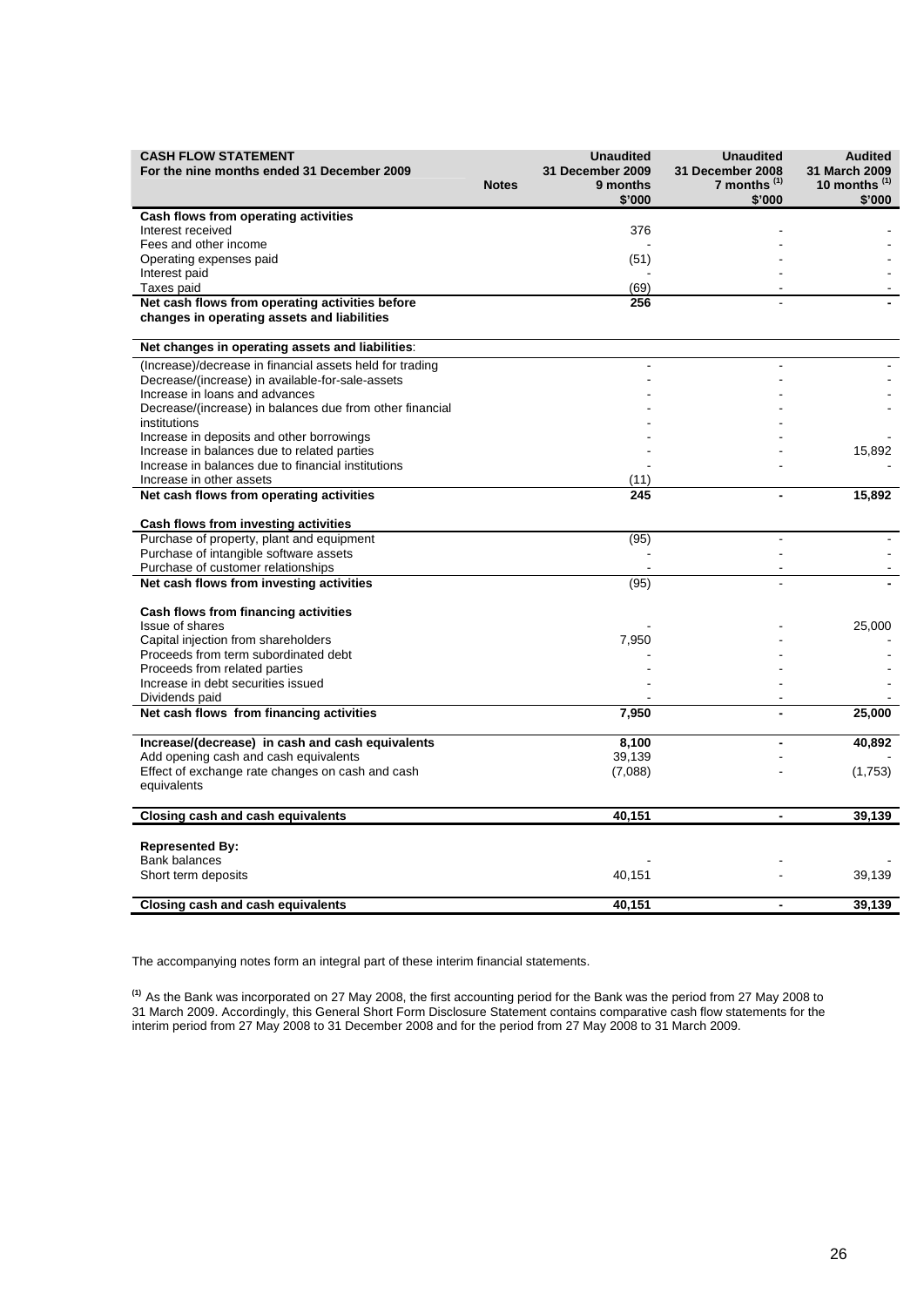| <b>CASH FLOW STATEMENT</b><br>For the nine months ended 31 December 2009                   | <b>Notes</b> | <b>Unaudited</b><br>31 December 2009<br>9 months<br>\$'000 | <b>Unaudited</b><br>31 December 2008<br>7 months $(1)$<br>\$'000 | <b>Audited</b><br>31 March 2009<br>10 months <sup>(1)</sup><br>\$'000 |
|--------------------------------------------------------------------------------------------|--------------|------------------------------------------------------------|------------------------------------------------------------------|-----------------------------------------------------------------------|
| Reconciliation of net profit after taxation to net<br>cash-flows from operating activities |              |                                                            |                                                                  |                                                                       |
| Net (loss)/profit after taxation                                                           |              | (6,746)                                                    |                                                                  | (1,883)                                                               |
| Non cash movements:                                                                        |              |                                                            |                                                                  |                                                                       |
| Unrealised fair value adjustments                                                          |              |                                                            |                                                                  |                                                                       |
| Depreciation                                                                               |              |                                                            |                                                                  |                                                                       |
| Amortisation of intangibles                                                                |              |                                                            |                                                                  |                                                                       |
| Increase in collective allowance for impairment losses                                     |              |                                                            |                                                                  |                                                                       |
| Increase in individual allowance for impairment losses                                     |              |                                                            |                                                                  |                                                                       |
| (Increase)/decrease in deferred expenditure                                                |              |                                                            |                                                                  |                                                                       |
| Unsecured lending losses                                                                   |              |                                                            |                                                                  |                                                                       |
| Unrealised foreign exchange loss/(gain)                                                    |              | 6,882                                                      |                                                                  | 1,753                                                                 |
| (Increase)/decrease in deferred taxation                                                   |              |                                                            |                                                                  |                                                                       |
| (Decrease)/increase in operating assets and                                                |              | 6,882                                                      |                                                                  | 1,753                                                                 |
| <b>liabilities</b>                                                                         |              |                                                            |                                                                  |                                                                       |
| (Increase)/decrease in financial assets at fair value                                      |              |                                                            |                                                                  |                                                                       |
| through profit or loss                                                                     |              |                                                            |                                                                  |                                                                       |
| Decrease/(increase) in available-for-sale assets                                           |              |                                                            |                                                                  |                                                                       |
| Increase in loans and advances                                                             |              |                                                            |                                                                  |                                                                       |
| Decrease/(increase) in balances due from other                                             |              |                                                            |                                                                  |                                                                       |
| financial institutions<br>Increase in deposits and other borrowings                        |              |                                                            |                                                                  |                                                                       |
| Increase in balances due to other financial institutions                                   |              |                                                            |                                                                  |                                                                       |
| Increase in accrued operating expenses                                                     |              | 6                                                          |                                                                  |                                                                       |
| Increase in interest payable                                                               |              |                                                            |                                                                  |                                                                       |
| (Increase) in interest receivable                                                          |              | (12)                                                       |                                                                  | (3)                                                                   |
| (Increase)/decrease in balances with related parties                                       |              | 195                                                        |                                                                  | 16,025                                                                |
| Increase/(decrease) in current taxation                                                    |              | (69)                                                       |                                                                  |                                                                       |
| (Increase)/decrease in other assets                                                        |              | (11)                                                       |                                                                  |                                                                       |
| Net cash flows from operating activities                                                   |              | 245                                                        |                                                                  | 15,892                                                                |
|                                                                                            |              |                                                            |                                                                  |                                                                       |

The accompanying notes form an integral part of these interim financial statements.

**(1)** As the Bank was incorporated on 27 May 2008, the first accounting period for the Bank was the period from 27 May 2008 to 31 March 2009. Accordingly, this General Short Form Disclosure Statement contains comparative statement cash flow statements for the interim period from 27 May 2008 to 31 December 2008 and for the period from 27 May 2008 to 31 March 2009.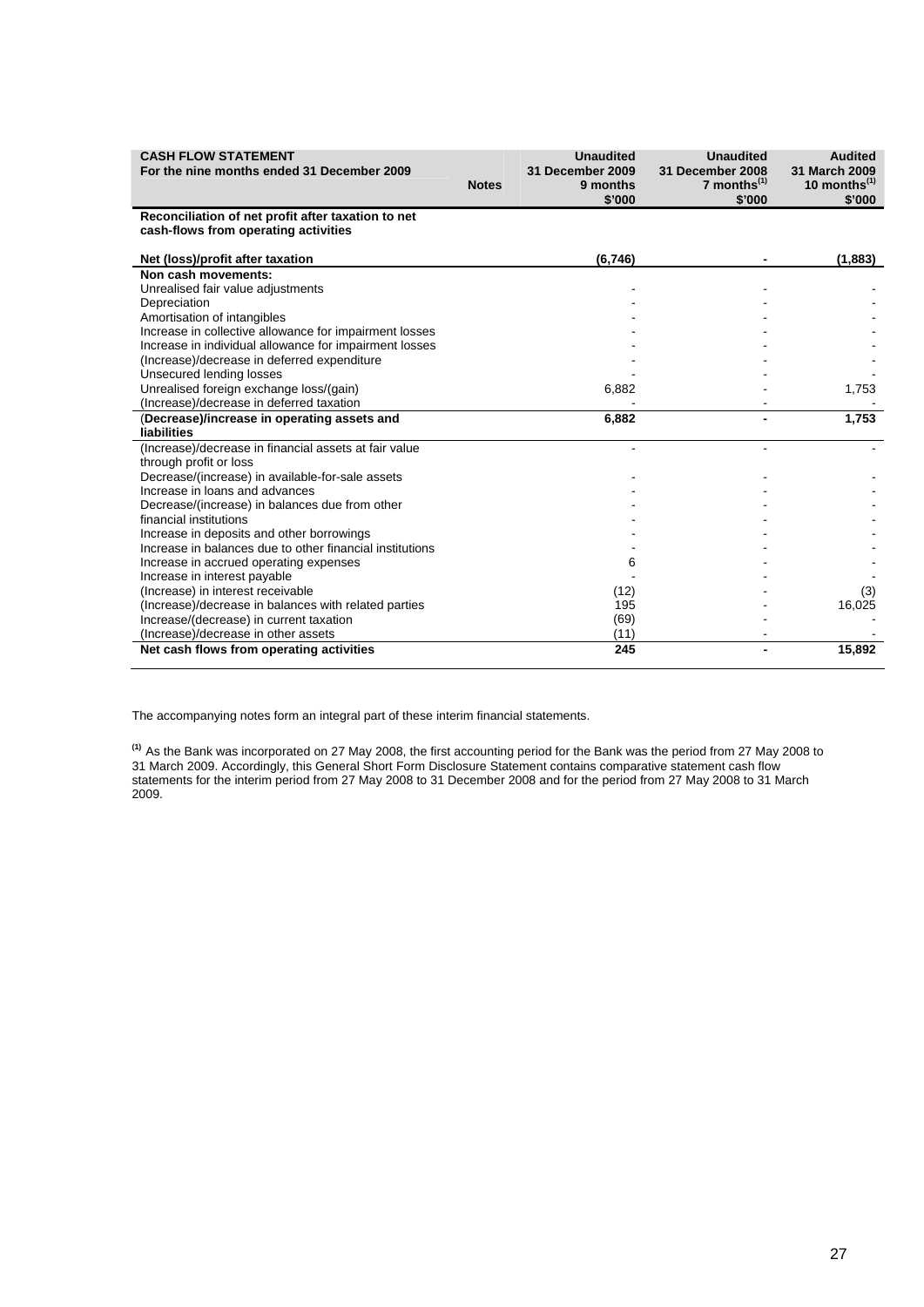#### **For the nine months ended 31 December 2009**

#### **1. STATEMENT OF ACCOUNTING POLICIES**

The financial statements of the Bank incorporated in this General Short Form Disclosure Statement have been prepared in accordance with NZ IAS 34 *Interim Financial Reporting* and should be read in conjunction with the 31 March 2009 General Disclosure Statement and Annual Report.

There have been no material changes to accounting policies during the nine months ended 31 December 2009. All policies have been applied on a basis consistent with that used in the period ended 31 March 2009.

Certain comparatives have been reclassified to conform to the current reporting period's presentation.

#### **2. OTHER INCOME**

| <b>Other Income</b>                           | <b>Unaudited</b><br>31 December 2009<br>9 months<br>\$'000 | <b>Unaudited</b><br>31 December 2008<br>7 months<br>\$'000 | <b>Audited</b><br>31 March 2009<br>10 months<br>\$'000 |
|-----------------------------------------------|------------------------------------------------------------|------------------------------------------------------------|--------------------------------------------------------|
| Banking and lending fee income                |                                                            |                                                            |                                                        |
| Net commissions revenue                       |                                                            |                                                            |                                                        |
| Payment services fee income                   |                                                            |                                                            |                                                        |
| Bad debts recovered                           |                                                            |                                                            |                                                        |
| Gain on sale of property, plant and equipment |                                                            |                                                            |                                                        |
| Net foreign exchange (losses)/gains           | (6, 882)                                                   |                                                            | (1,753)                                                |
| Other revenue                                 |                                                            |                                                            |                                                        |
| Total other income                            | (6, 882)                                                   |                                                            | (1,753)                                                |

#### **3. IMPAIRMENT ALLOWANCE**

|                                                                                               |                                       |                                      |                                   | <b>Unaudited</b><br>31 December 2009<br>\$'000 |
|-----------------------------------------------------------------------------------------------|---------------------------------------|--------------------------------------|-----------------------------------|------------------------------------------------|
| Individually impaired assets                                                                  |                                       |                                      |                                   |                                                |
| Balance at the beginning of the period<br>Charge to income statement<br>Bad debts written off |                                       |                                      |                                   |                                                |
| Balance at the end of the period                                                              |                                       |                                      |                                   |                                                |
|                                                                                               |                                       |                                      |                                   |                                                |
|                                                                                               | <b>Retail</b><br>unsecured<br>lending | <b>Retail</b><br>mortgage<br>lending | Corporate<br>and<br>institutional | <b>Unaudited</b><br>31 December 2009<br>\$'000 |
| <b>Collective allowance for impairment losses</b>                                             |                                       |                                      |                                   |                                                |
| Balance at beginning of the period<br>Impairment losses<br>Advances written off               |                                       |                                      |                                   |                                                |
| Total collective allowance for impairment<br>losses                                           |                                       | $\blacksquare$                       |                                   |                                                |
|                                                                                               |                                       |                                      |                                   | <b>Unaudited</b><br>31 December 2008<br>\$'000 |
| Individually impaired assets                                                                  |                                       |                                      |                                   |                                                |
| Balance at the beginning of the period<br>Charge to income statement<br>Bad debts written off |                                       |                                      |                                   |                                                |
| Balance at the end of the period                                                              |                                       |                                      |                                   |                                                |
|                                                                                               | Retail<br>unsecured<br>lending        | <b>Retail</b><br>mortgage<br>lendina | Corporate<br>and<br>institutional | <b>Unaudited</b><br>31 December 2008<br>\$'000 |

|                                            | lendina | <br>lendina              | institutional | \$'000 |
|--------------------------------------------|---------|--------------------------|---------------|--------|
| Collective allowance for impairment losses |         |                          |               |        |
| Balance at beginning of the period         | -       |                          |               |        |
| Impairment losses                          | -       |                          |               |        |
| Advances written off                       | -       |                          |               |        |
| Total collective allowance for impairment  | -       | $\overline{\phantom{0}}$ | -             |        |
| <b>losses</b>                              |         |                          |               |        |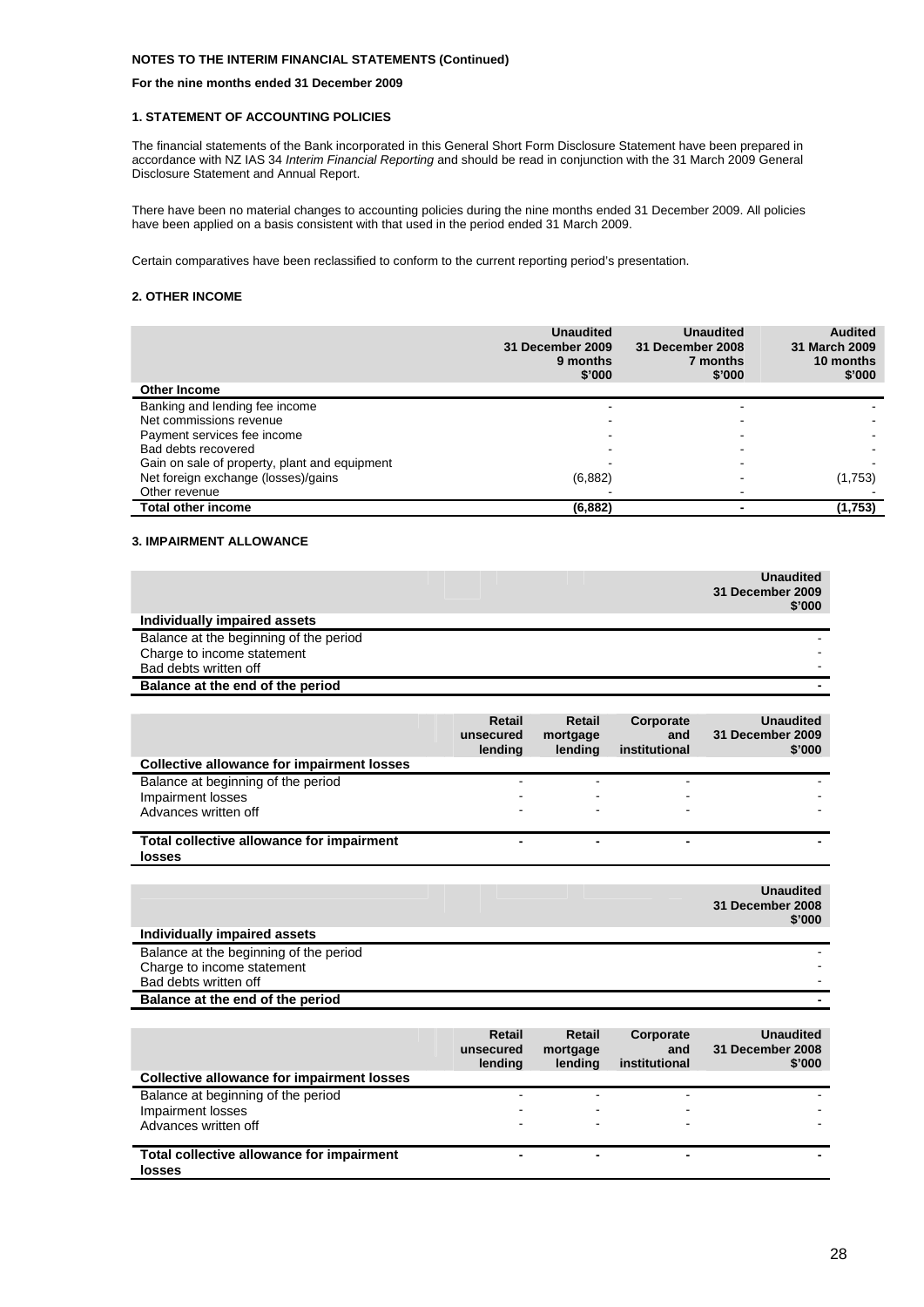#### **For the nine months ended 31 December 2009**

#### **3. IMPAIRMENT ALLOWANCE (Continued)**

|                                                                                               |                                       |                               |                                   | <b>Audited</b><br>31 March 2009<br>\$'000 |
|-----------------------------------------------------------------------------------------------|---------------------------------------|-------------------------------|-----------------------------------|-------------------------------------------|
| Individually impaired assets                                                                  |                                       |                               |                                   |                                           |
| Balance at the beginning of the period<br>Charge to income statement<br>Bad debts written off |                                       |                               |                                   |                                           |
| Balance at the end of the period                                                              |                                       |                               |                                   |                                           |
|                                                                                               |                                       |                               |                                   |                                           |
|                                                                                               | <b>Retail</b><br>unsecured<br>lending | Retail<br>mortgage<br>lendina | Corporate<br>and<br>institutional | <b>Audited</b><br>31 March 2009<br>\$'000 |
| <b>Collective allowance for impairment losses</b>                                             |                                       |                               |                                   |                                           |
| Balance at beginning of the period                                                            |                                       |                               |                                   |                                           |
| Impairment losses                                                                             |                                       |                               |                                   |                                           |
| Advances written off                                                                          |                                       |                               |                                   |                                           |

**Total collective allowance for impairment losses**

#### **4. FINANCIAL ASSETS HELD AT FAIR VALUE THROUGH PROFIT OR LOSS**

|                                                                     | <b>Unaudited</b><br>31 December 2009<br>\$'000 | <b>Unaudited</b><br>31 December 2008<br>\$'000 | <b>Audited</b><br>31 March 2009<br>\$'000 |
|---------------------------------------------------------------------|------------------------------------------------|------------------------------------------------|-------------------------------------------|
| Bank bills                                                          |                                                |                                                |                                           |
| Other securities                                                    |                                                |                                                |                                           |
| Total financial assets at fair value through profit or loss         |                                                |                                                |                                           |
| Total financial assets held at fair value through profit<br>or loss | -                                              |                                                |                                           |
| Current                                                             |                                                |                                                |                                           |
| Non-Current                                                         | -                                              |                                                |                                           |

 **- - - -** 

#### **5. AVAILABLE FOR SALE ASSETS**

|                                                     | <b>Unaudited</b><br>31 December 2009<br>\$'000 | <b>Unaudited</b><br>31 December 2008<br>\$'000 | <b>Audited</b><br>31 March 2009<br>\$'000 |
|-----------------------------------------------------|------------------------------------------------|------------------------------------------------|-------------------------------------------|
| Government stock and multilateral development banks |                                                |                                                |                                           |
| Local authority securities                          |                                                |                                                |                                           |
| Other debt securities                               |                                                |                                                |                                           |
| Total available-for-sale assets                     |                                                |                                                |                                           |
| Current                                             |                                                | $\overline{\phantom{0}}$                       |                                           |
| Non-Current                                         |                                                |                                                |                                           |

#### **6. LOANS AND ADVANCES**

|                                 | <b>Unaudited</b><br>31 December 2009<br>\$'000 | <b>Unaudited</b><br>31 December 2008<br>\$'000 | <b>Audited</b><br>31 March 2009<br>\$'000 |
|---------------------------------|------------------------------------------------|------------------------------------------------|-------------------------------------------|
|                                 |                                                |                                                |                                           |
| Loans and advances              | $\overline{\phantom{0}}$                       | $\overline{\phantom{0}}$                       |                                           |
| Allowance for impairment losses | $\overline{\phantom{0}}$                       |                                                |                                           |
| Total net loans and receivables | $\overline{\phantom{0}}$                       | $\overline{\phantom{0}}$                       |                                           |
| Current                         |                                                |                                                |                                           |
| Non-Current                     |                                                | -                                              |                                           |

#### **7. DERIVATIVE FINANCIAL INSTRUMENTS**

The Bank has not started trading and has no derivative financial instruments to disclose (31 March 2009: nil, 31 December 2008: nil).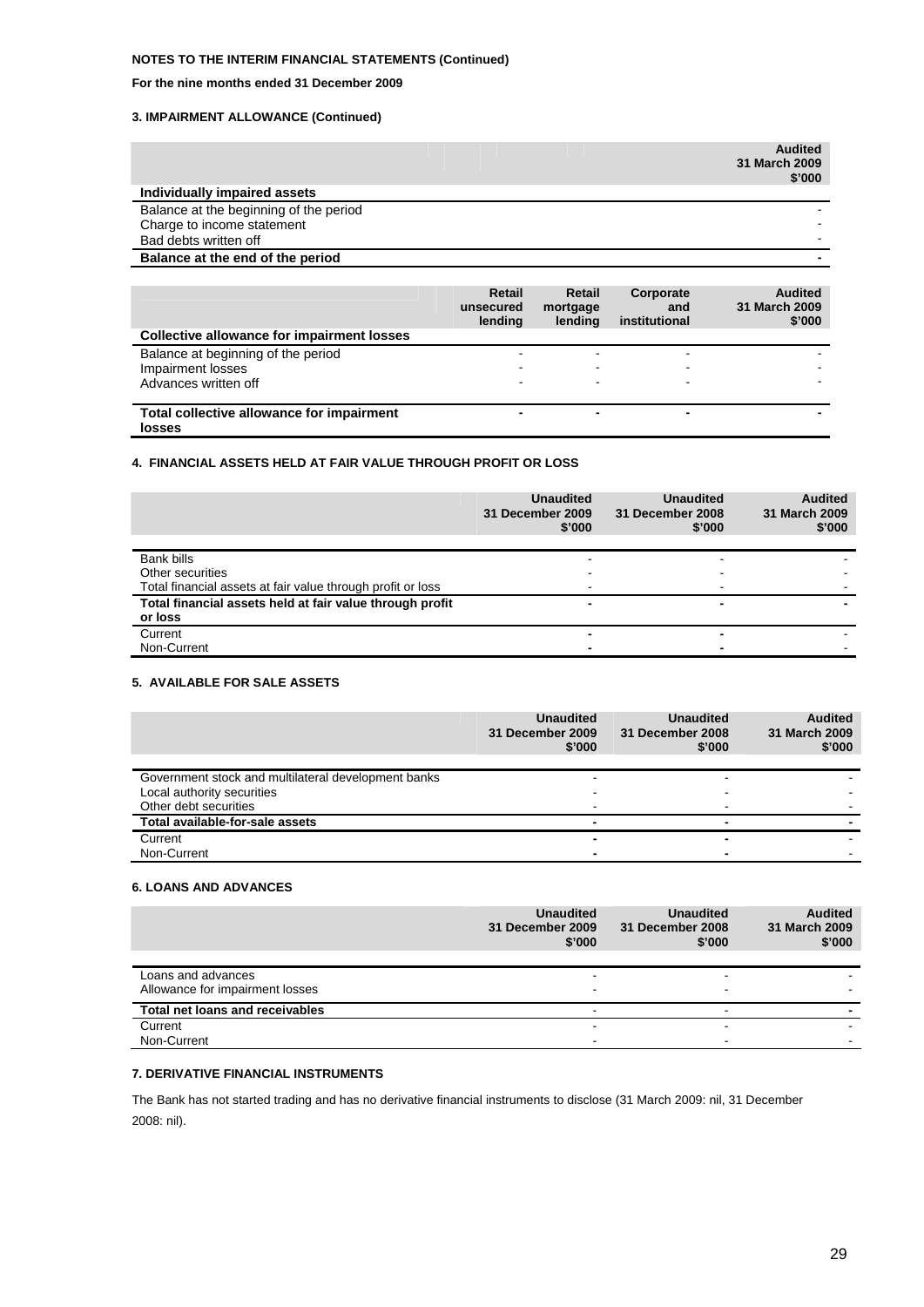#### **For the nine months ended 31 December 2009**

#### **8. BALANCES WITH RELATED PARTIES**

|                                     | <b>Unaudited</b><br>31 December 2009<br>\$'000 | <b>Unaudited</b><br>31 December 2008<br>\$'000 | <b>Audited</b><br>31 March 2009<br>\$'000 |
|-------------------------------------|------------------------------------------------|------------------------------------------------|-------------------------------------------|
| Amounts due from related parties    |                                                |                                                |                                           |
| Amounts due to related parties      | (330)                                          |                                                | (16, 025)                                 |
| Total balances with related parties | (330)                                          |                                                | (16, 025)                                 |
| Current                             | (330)                                          |                                                | (16, 025)                                 |
| Non-Current                         |                                                |                                                |                                           |

#### **9. DEPOSITS AND OTHER BORROWINGS**

|                       | <b>Unaudited</b><br>31 December 2009<br>\$'000 | <b>Unaudited</b><br>31 December 2008<br>\$'000 | <b>Audited</b><br>31 March 2009<br>\$'000 |
|-----------------------|------------------------------------------------|------------------------------------------------|-------------------------------------------|
| Retail deposits       |                                                | $\overline{\phantom{a}}$                       |                                           |
| Wholesale deposits    |                                                |                                                |                                           |
| Other                 |                                                |                                                |                                           |
| <b>Total deposits</b> |                                                | -                                              |                                           |
| New Zealand           |                                                | ۰                                              |                                           |
| Overseas              |                                                |                                                |                                           |
| Current               |                                                |                                                |                                           |
| Non-Current           |                                                |                                                |                                           |

#### **10. TERM SUBORDINATED DEBT**

The Bank has not started trading and has no term subordinated debt (31 March 2009: nil, 31 December 2008: nil).

#### **11. EQUITY**

|                                                   | <b>Unaudited</b><br>31 December 2009<br>\$'000                  | <b>Unaudited</b><br>31 December 2008<br>\$'000                  | <b>Audited</b><br>31 March 2009<br>\$'000                  |
|---------------------------------------------------|-----------------------------------------------------------------|-----------------------------------------------------------------|------------------------------------------------------------|
| Issued and paid up capital                        |                                                                 |                                                                 |                                                            |
| Share capital                                     | 40,000                                                          |                                                                 | 25,000                                                     |
| Reserves                                          | 5                                                               |                                                                 | (1,883)                                                    |
| Cash flow hedge reserve                           |                                                                 |                                                                 |                                                            |
| Available-for-sale reserve                        |                                                                 |                                                                 |                                                            |
| <b>Total equity</b>                               | 40,005                                                          |                                                                 | 23,117                                                     |
| Share capital<br>Opening balance<br>Shares issued | 25,000<br>15,000                                                |                                                                 | 25,000                                                     |
| Balance at end of the period                      | 40,000                                                          |                                                                 | 25,000                                                     |
|                                                   | <b>Unaudited</b><br>31 December 2009<br><b>Number of shares</b> | <b>Unaudited</b><br>31 December 2008<br><b>Number of shares</b> | <b>Audited</b><br>31 March 2009<br><b>Number of shares</b> |
| <b>Number of shares</b>                           |                                                                 |                                                                 |                                                            |
| Number of shares at the start of the period       | 25,000,000                                                      |                                                                 |                                                            |
| Shares issued                                     | 15,000,000                                                      |                                                                 | 25,000,000                                                 |
| Number of shares at the end of the period         | 40,000,000                                                      |                                                                 | 25.000.000                                                 |

The Bank issued 15,000,000 shares on 20 April 2009 and were fully paid. All ordinary shares have equal voting rights and share equally in dividends and any profits on winding up and have a par value of \$1.

|                                       | <b>Unaudited</b><br>31 December 2009<br>\$'000 | <b>Unaudited</b><br>31 December 2008<br>\$'000 | <b>Audited</b><br>31 March 2009<br>\$'000 |
|---------------------------------------|------------------------------------------------|------------------------------------------------|-------------------------------------------|
| <b>Reserves</b>                       |                                                |                                                |                                           |
| Accumulated loses/(retained earnings) | (8,629)                                        |                                                |                                           |
| Other capital contribution            | 8,634                                          |                                                | (1,883)                                   |
| Balance at end of the period          |                                                |                                                | (1,883)                                   |
|                                       |                                                |                                                |                                           |

**(Accumulated losses)/retained earnings**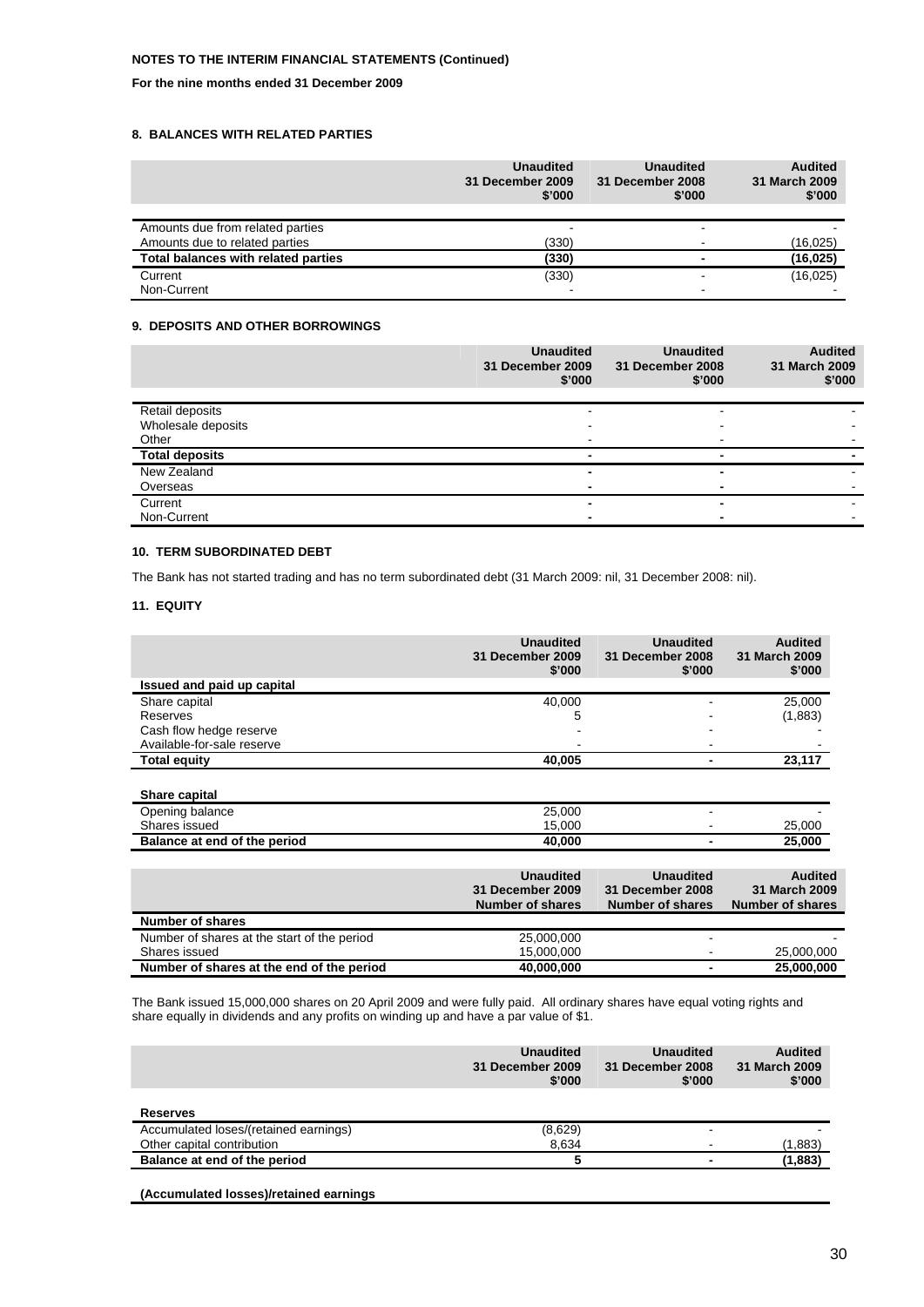#### **For the nine months ended 31 December 2009**

| Opening balance                  | .883    | - |       |
|----------------------------------|---------|---|-------|
| Net (loss)/profit for the period | (6,746) |   | .883  |
| Balance at end of the period     | (8,629) |   | .,883 |
|                                  |         |   |       |

#### **Other capital contribution**

| Opening balance                     |       |  |
|-------------------------------------|-------|--|
| Capital contribution for the period | 8.634 |  |
| Balance at end of the period        | 8.634 |  |

During the period, BOB contributed additional capital to the Bank of \$8,634,000 for which no additional shares were issued.

| Cash-flow hedge reserve                                 |  |  |
|---------------------------------------------------------|--|--|
| Balance at beginning of period                          |  |  |
| Net loss from changes in fair value after tax           |  |  |
| Cumulative loss transferred to the income statement on  |  |  |
| disposal of financial assets                            |  |  |
| Tax effect of items transferred to income statement     |  |  |
| Balance at end of the period                            |  |  |
|                                                         |  |  |
| Available-for-sale reserve                              |  |  |
| Balance at beginning of period                          |  |  |
| Net gains/(losses) from changes in fair value after tax |  |  |
| Cumulative (gain)/loss transferred to the income        |  |  |
| statement on disposal of financial assets               |  |  |
| Tax effect of items transferred to income statement     |  |  |
| Balance at end of period                                |  |  |

#### **12. ASSET QUALITY**

| As at 31 December 2009<br><b>Unaudited</b> | Loans and<br>advances to<br>retail<br>customers | Loans and<br>advances to<br>corporate<br>and<br>institutional<br>customers | <b>TOTAL</b><br>\$'000 |
|--------------------------------------------|-------------------------------------------------|----------------------------------------------------------------------------|------------------------|
| Neither past due nor impaired              |                                                 |                                                                            |                        |
| Past due but not impaired                  |                                                 |                                                                            |                        |
| Impaired                                   |                                                 |                                                                            |                        |
| Gross loans and advances                   |                                                 |                                                                            |                        |
| Less Allowance for impairment              |                                                 | -                                                                          |                        |
| Net loans and advances                     | ٠                                               |                                                                            |                        |

| Finance receivables past due but not impaired | Retail<br>unsecured<br>lendina | Retail<br>mortgage<br>lendina | Corporate<br>and<br>institutional | <b>TOTAL</b><br>\$'000 |
|-----------------------------------------------|--------------------------------|-------------------------------|-----------------------------------|------------------------|
|                                               |                                |                               |                                   |                        |

Gross amount of finance receivables that were past due but not impaired were as follows:

| <b>Business</b>         |   |  |  |
|-------------------------|---|--|--|
| Past due up to 30 days  |   |  |  |
| Past due $30 - 60$ days | - |  |  |
| Past due $60 - 90$ days | - |  |  |
| Past due 90+ days       | - |  |  |
| Total                   | - |  |  |

| Past due asset > 90 Days           | <b>Retail</b><br>unsecured<br>lending | Retail<br>mortgage<br>lendina | Corporate<br>and<br>institutional | <b>TOTAL</b><br>\$'000 |
|------------------------------------|---------------------------------------|-------------------------------|-----------------------------------|------------------------|
| Gross Impaired                     |                                       |                               |                                   |                        |
| Balance at beginning of the period |                                       |                               | -                                 |                        |
| Net additions                      | -                                     |                               | -                                 |                        |
| <b>Deletions</b>                   |                                       |                               | -                                 |                        |
| Amounts written off                |                                       |                               | -                                 |                        |
| Balance at end of period           |                                       |                               | $\overline{\phantom{a}}$          |                        |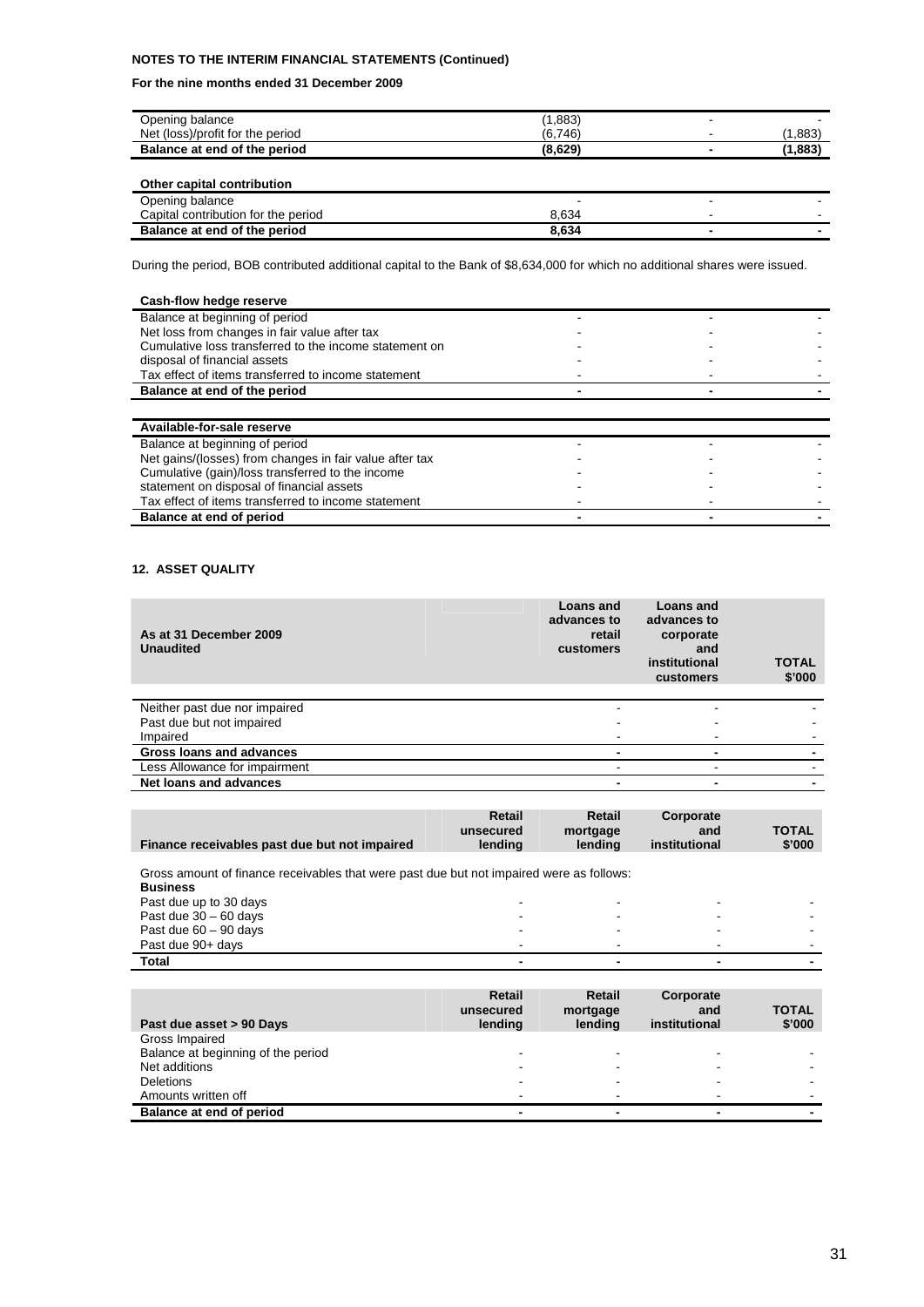#### **For the nine months ended 31 December 2009**

#### **12. ASSET QUALITY (Continued)**

| Impaired assets                    | <b>Retail</b><br>unsecured<br>lending | Retail<br>mortgage<br>lendina | Corporate<br>and<br>institutional | <b>TOTAL</b><br>\$'000 |
|------------------------------------|---------------------------------------|-------------------------------|-----------------------------------|------------------------|
| Gross impaired                     |                                       |                               |                                   |                        |
| Balance at beginning of the period |                                       |                               |                                   |                        |
| Net additions                      |                                       |                               |                                   |                        |
| <b>Deletions</b>                   |                                       |                               |                                   |                        |
| Amounts written off                |                                       |                               |                                   |                        |
| Balance at end of period           |                                       | -                             |                                   |                        |

The Bank does not have any restructured assets, any financial, real estate or other assets acquired through security enforcement nor any other assets under administration.

| As at 31 December 2008<br><b>Unaudited</b> | Loans and<br>advances to<br>retail<br>customers | Loans and<br>advances to<br>corporate<br>and<br>institutional<br>customers | <b>TOTAL</b><br>\$'000 |
|--------------------------------------------|-------------------------------------------------|----------------------------------------------------------------------------|------------------------|
| Neither past due nor impaired              |                                                 |                                                                            |                        |
| Past due but not impaired                  |                                                 |                                                                            |                        |
| Impaired                                   |                                                 | -                                                                          |                        |
| Gross loans and advances                   |                                                 |                                                                            |                        |
| Less Allowance for impairment              |                                                 |                                                                            |                        |
| Net loans and advances                     |                                                 |                                                                            |                        |

| Finance receivables past due but not impaired                                                               | Retail<br>unsecured<br>lending | Retail<br>mortgage<br>lendina | Corporate<br>and<br>institutional | <b>TOTAL</b><br>\$'000 |
|-------------------------------------------------------------------------------------------------------------|--------------------------------|-------------------------------|-----------------------------------|------------------------|
| Gross amount of finance receivables that were past due but not impaired were as follows:<br><b>Business</b> |                                |                               |                                   |                        |
| Past due up to 30 days                                                                                      | -                              | $\,$                          | -                                 |                        |
| Past due $30 - 60$ days                                                                                     |                                | -                             |                                   |                        |
| Past due $60 - 90$ days                                                                                     |                                |                               |                                   |                        |
| Past due 90+ days                                                                                           |                                | $\,$                          |                                   | -                      |

**Total - - - -** 

|                                    | Retail    | Retail   | Corporate     |              |
|------------------------------------|-----------|----------|---------------|--------------|
|                                    | unsecured | mortgage | and           | <b>TOTAL</b> |
| Past due asset > 90 Days           | lending   | lending  | institutional | \$'000       |
| Gross Impaired                     |           |          |               |              |
| Balance at beginning of the period |           |          |               |              |
| Net additions                      |           |          |               |              |
| <b>Deletions</b>                   |           |          |               |              |
| Amounts written off                |           |          |               |              |
| Balance at end of period           |           |          |               |              |
|                                    |           |          |               |              |
|                                    |           |          |               |              |
|                                    | Retail    | Retail   | Corporate     |              |
|                                    | unsecured | mortgage | and           | TOTAL        |
| <b>Impaired assets</b>             | lending   | lending  | institutional | \$'000       |
| Gross impaired                     |           |          |               |              |
| Balance at beginning of the period |           |          |               |              |
| Net additions                      |           |          |               |              |
| <b>Deletions</b>                   |           |          |               |              |
| Amounts written off                |           |          |               |              |

The Bank does not have any restructured assets, any financial, real estate or other assets acquired through security enforcement nor any other assets under administration.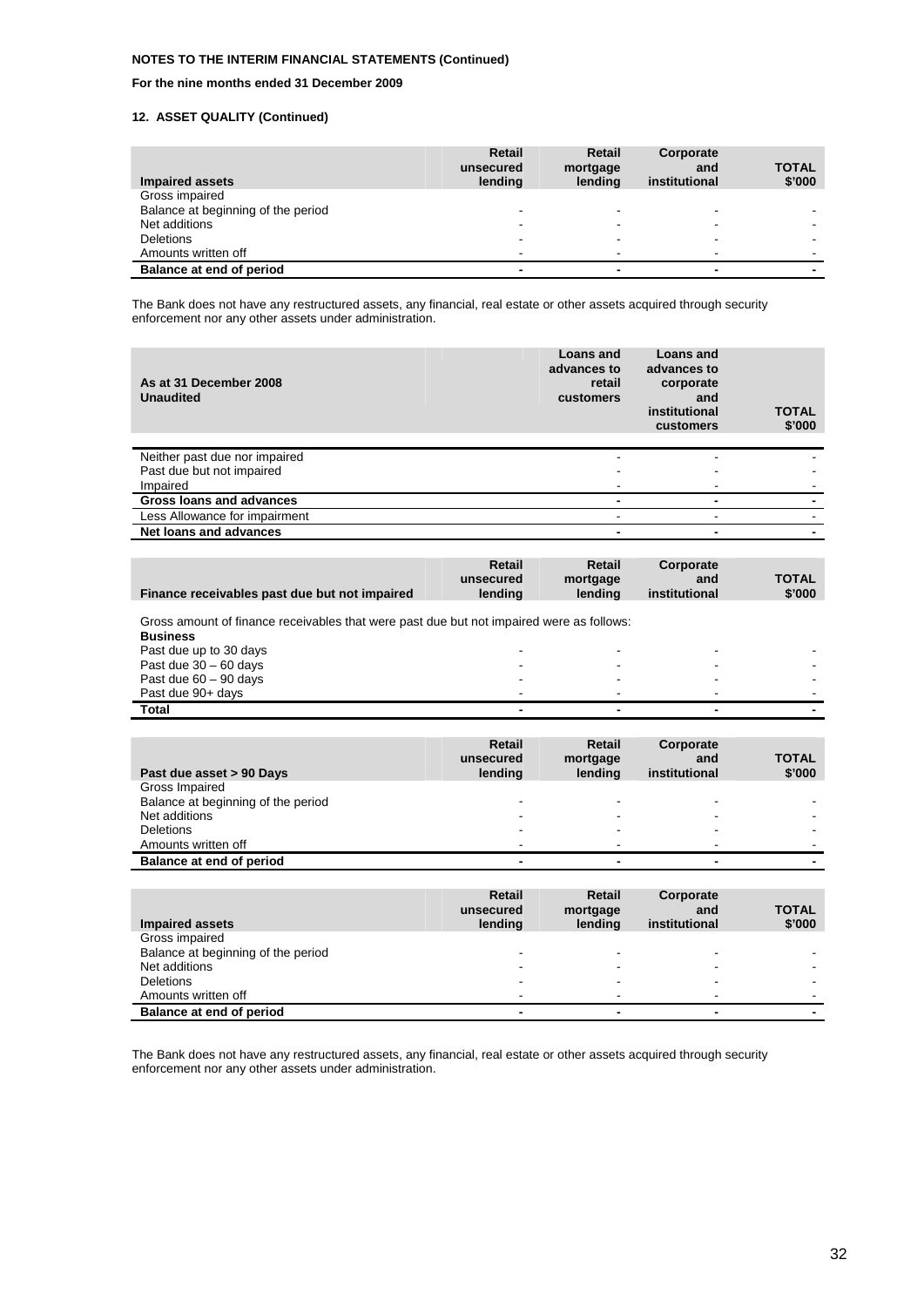**For the nine months ended 31 December 2009** 

#### **12. ASSET QUALITY (Continued)**

| As at 31 March 2009<br><b>Audited</b> | Loans and<br>advances to<br>retail<br>customers | Loans and<br>advances to<br>corporate<br>and<br>institutional<br>customers | <b>TOTAL</b><br>\$'000 |
|---------------------------------------|-------------------------------------------------|----------------------------------------------------------------------------|------------------------|
| Neither past due nor impaired         | -                                               |                                                                            |                        |
| Past due but not impaired             |                                                 |                                                                            |                        |
| Impaired                              | -                                               |                                                                            |                        |
| Gross loans and advances              | $\blacksquare$                                  |                                                                            |                        |
| Less Allowance for impairment         | -                                               |                                                                            |                        |
| Net loans and advances                | -                                               |                                                                            |                        |

|                                               | Retail    | Retail   | Corporate     |              |
|-----------------------------------------------|-----------|----------|---------------|--------------|
|                                               | unsecured | mortgage | and           | <b>TOTAL</b> |
| Finance receivables past due but not impaired | lendina   | lendina  | institutional | \$'000       |

Gross amount of finance receivables that were past due but not impaired were as follows:

| <b>Business</b>         |   |   |  |
|-------------------------|---|---|--|
| Past due up to 30 days  | - |   |  |
| Past due $30 - 60$ days |   |   |  |
| Past due $60 - 90$ days | - |   |  |
| Past due 90+ days       |   |   |  |
| <b>Total</b>            | - | - |  |

| Past due asset > 90 Days                                              | Retail<br>unsecured<br>lending        | Retail<br>mortgage<br>lending | Corporate<br>and<br>institutional | <b>TOTAL</b><br>\$'000 |
|-----------------------------------------------------------------------|---------------------------------------|-------------------------------|-----------------------------------|------------------------|
| Gross Impaired<br>Balance at beginning of the period<br>Net additions |                                       |                               |                                   |                        |
| <b>Deletions</b><br>Amounts written off                               |                                       |                               |                                   |                        |
| Balance at end of period                                              |                                       |                               |                                   |                        |
|                                                                       |                                       |                               |                                   |                        |
|                                                                       |                                       |                               |                                   |                        |
| <b>Impaired assets</b>                                                | <b>Retail</b><br>unsecured<br>lending | Retail<br>mortgage<br>lending | Corporate<br>and<br>institutional | <b>TOTAL</b><br>\$'000 |
| Gross impaired<br>Balance at beginning of the period<br>Net additions |                                       |                               |                                   |                        |
| <b>Deletions</b><br>Amounts written off                               |                                       |                               |                                   |                        |

The Bank does not have any restructured assets, any financial, real estate or other assets acquired through security enforcement nor any other assets under administration.

#### **13. SEGMENTAL INFORMATION**

The Bank operates predominantly in the banking and finance industry in New Zealand and has yet to commence business, so no segmental information has been supplied.

#### **14. CONTINGENT LIABILITIES**

As at 31 December 2009, there are no contingent liabilities, pending proceedings or arbitration concerning the Bank, whether in New Zealand or elsewhere, that may have a material adverse effect on the Bank (31 March 2009: nil, 31 December 2008: nil).

#### **15. SUBSEQUENT EVENTS AFTER BALANCE DATE**

There were no subsequent events after balance date.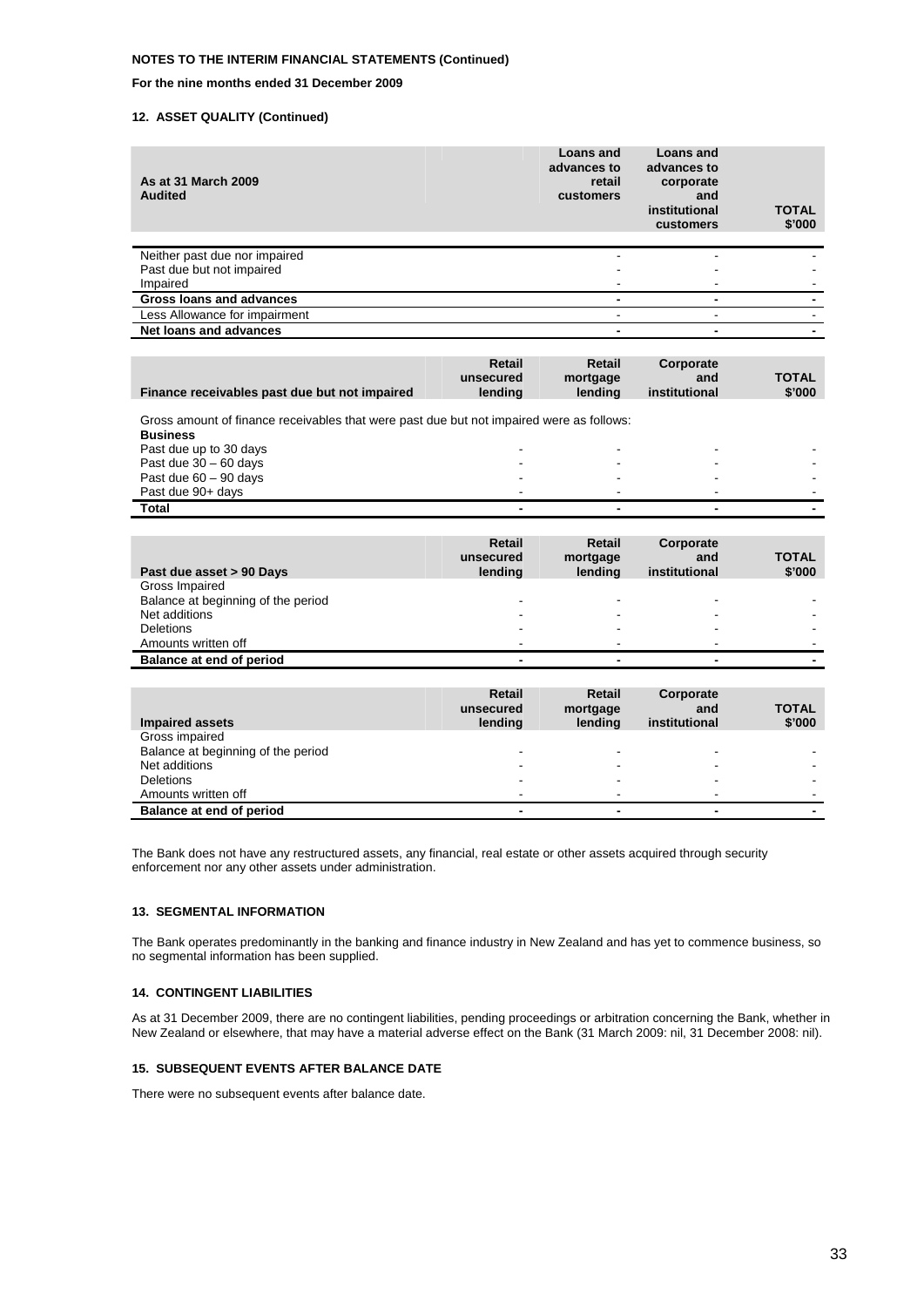#### **For the nine months ended 31 December 2009**

#### **16. CREDIT EXPOSURE CONCENTRATIONS**

Credit exposure concentrations are disclosed on the basis of actual exposures and gross of set-offs. Peak end-of-day aggregate credit exposures have been calculated using the Bank's tier one capital at the end of the period.

#### **Credit exposures to individual counterparties**

| 31 December 2009<br><b>Unaudited</b> | <b>Non Bank</b> | <b>Bank</b>              |
|--------------------------------------|-----------------|--------------------------|
| As at balance date                   |                 |                          |
| 10-19%                               |                 |                          |
| 20-29%                               |                 |                          |
| 30-39%                               |                 |                          |
| 40-49%<br>50-59%                     |                 |                          |
| 60-69%                               |                 |                          |
| 70-79%                               |                 |                          |
| 80-89%                               |                 | $\overline{\phantom{a}}$ |
| 90-99%                               |                 | $\overline{a}$           |
| 100-110%                             |                 | 1                        |
| Peak exposure                        |                 |                          |
| 10-19%<br>20-29%                     | $\blacksquare$  | ÷.                       |
| 30-39%                               |                 | $\overline{a}$           |
| 40-49%                               |                 |                          |
| 50-59%                               |                 |                          |
| 60-69%                               |                 |                          |
| 70-79%<br>80-89%                     |                 | $\overline{a}$           |
| 90-99%                               |                 | $\blacksquare$           |
| 100-110%                             |                 | 1                        |
|                                      |                 |                          |
|                                      |                 |                          |
| 31 December 2008                     | <b>Non Bank</b> | <b>Bank</b>              |
| <b>Unaudited</b>                     |                 |                          |
| As at balance date                   |                 |                          |
| 10-19%                               | $\blacksquare$  | ٠                        |
| 20-29%                               |                 |                          |
| 30-39%                               |                 |                          |
| 40-49%                               |                 |                          |
| 50-59%<br>60-69%                     |                 |                          |
| 70-79%                               |                 |                          |
| 80-89%                               |                 |                          |
| 90-100%                              |                 |                          |
| Peak exposure                        |                 |                          |
| 10-19%                               | $\overline{a}$  |                          |
| 20-29%<br>30-39%                     |                 | $\overline{a}$           |
| 40-49%                               |                 |                          |
| 50-59%                               |                 |                          |
| 60-69%                               |                 |                          |
| 70-79%                               |                 |                          |
| 80-89%<br>90-100%                    |                 | $\blacksquare$           |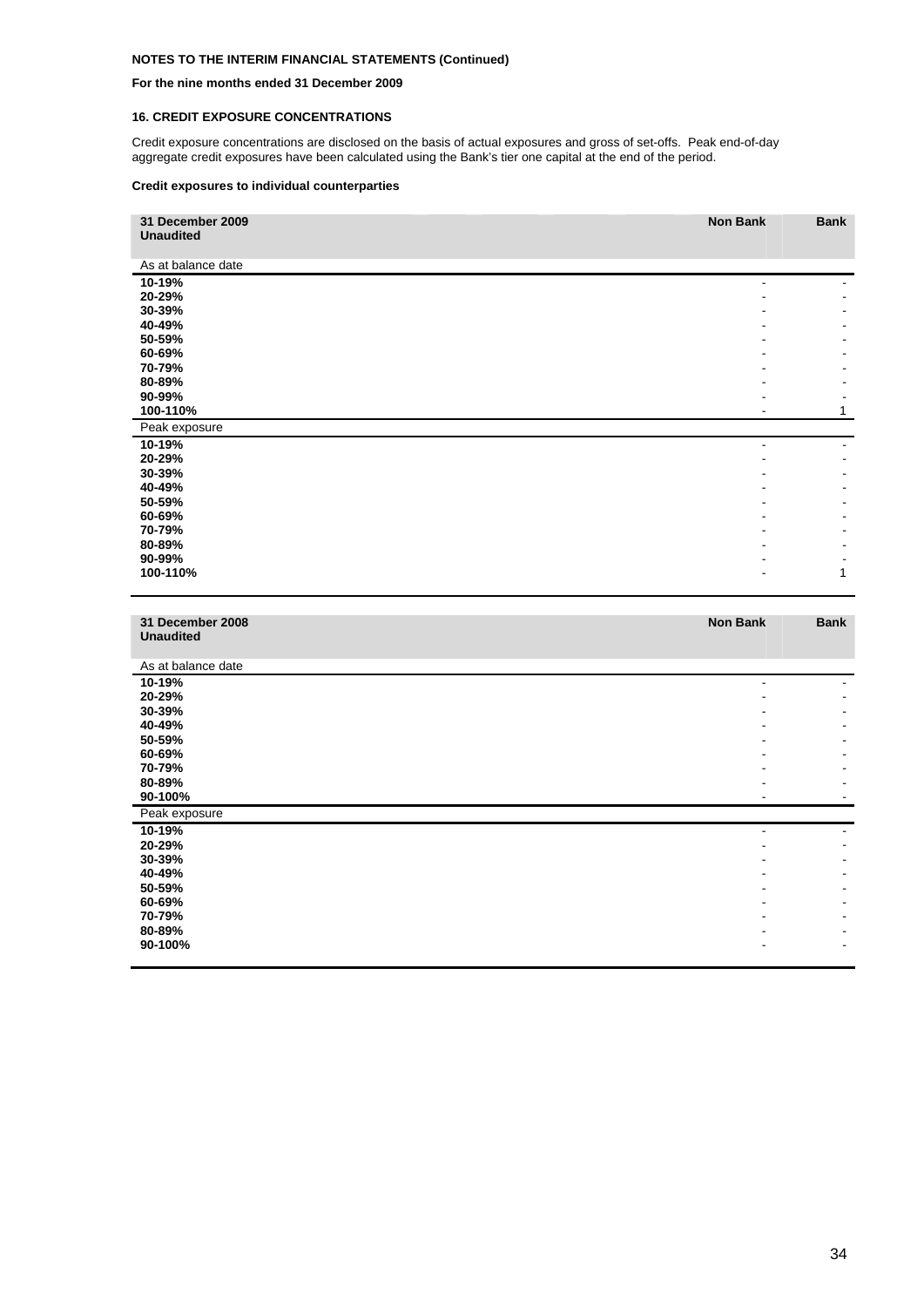#### **For the nine months ended 31 December 2009**

#### **16. CREDIT EXPOSURE CONCENTRATIONS (Continued)**

| 31 March 2009<br><b>Audited</b> | <b>Non Bank</b> | <b>Bank</b> |
|---------------------------------|-----------------|-------------|
|                                 |                 |             |
| As at balance date              |                 |             |
| 10-19%                          | $\overline{a}$  |             |
| 20-29%                          |                 |             |
| 30-39%                          |                 |             |
| 40-49%                          |                 |             |
| 50-59%                          |                 |             |
| 60-69%                          |                 |             |
| 70-79%                          |                 |             |
| 80-89%                          |                 |             |
| 90-99%                          |                 |             |
| 100-109%                        |                 |             |
| 110-119%                        |                 |             |
| 120-129%                        |                 |             |
| 130-139%<br>140-149%            |                 |             |
| 150-159%                        |                 |             |
| 160-170%                        |                 | 1           |
|                                 |                 |             |
| Peak exposure                   |                 |             |
| 10-19%                          |                 |             |
| 20-29%<br>30-39%                |                 |             |
| 40-49%                          |                 |             |
| 50-59%                          |                 |             |
| 60-69%                          |                 |             |
| 70-79%                          |                 |             |
| 80-89%                          |                 |             |
| 90-99%                          |                 |             |
| 100-109%                        |                 |             |
| 110-119%                        |                 |             |
| 120-129%                        |                 |             |
| 130-139%                        |                 |             |
| 140-149%                        |                 |             |
| 150-159%                        |                 |             |
| 160-170%                        |                 | 1           |
|                                 |                 |             |

#### **Credit exposures by credit rating**

The following table presents the Bank's credit exposure based on the credit rating of the issuer. Credit exposure concentrations are disclosed on the basis of actual credit exposures and calculated gross basis, (net of specific provisions and excluding advances of a capital nature). An investment grade credit rating means a credit rating of BBB- or Baa3 or above, or its equivalent.

| 31 December 2009<br><b>Unaudited</b>                                                                 | <b>Amount</b> | % of total<br>credit<br>exposure |
|------------------------------------------------------------------------------------------------------|---------------|----------------------------------|
|                                                                                                      | \$'000        |                                  |
| <b>Bank counterparties</b><br>Investment grade credit rating<br>Below investment grade credit rating | 40,151        | 100                              |
| Not rated                                                                                            |               |                                  |
| <b>Total credit exposure</b>                                                                         | 40,151        | 100                              |
| <b>Non-bank counterparties</b><br>Investment grade credit rating                                     |               |                                  |
| Below investment grade credit rating<br>Not rated                                                    |               |                                  |
| <b>Total credit exposure</b>                                                                         |               |                                  |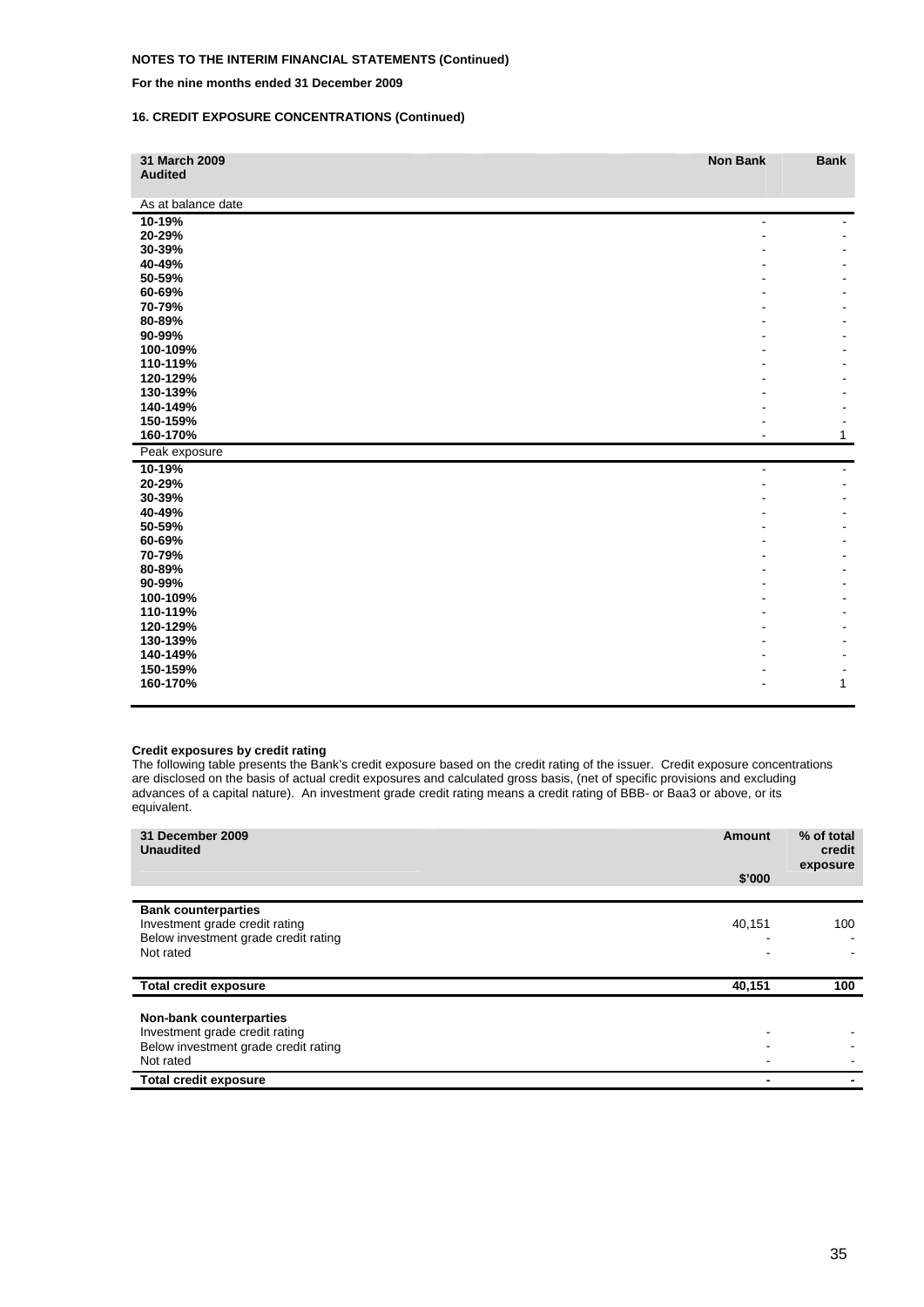#### **For the nine months ended 31 December 2009**

#### **16. CREDIT EXPOSURE CONCENTRATIONS (Continued)**

| 31 December 2008<br><b>Unaudited</b>                                                                                  | Amount<br>\$'000 | % of total<br>credit<br>exposure |
|-----------------------------------------------------------------------------------------------------------------------|------------------|----------------------------------|
| <b>Bank counterparties</b><br>Investment grade credit rating<br>Below investment grade credit rating<br>Not rated     |                  |                                  |
| <b>Total credit exposure</b>                                                                                          |                  |                                  |
| <b>Non-bank counterparties</b><br>Investment grade credit rating<br>Below investment grade credit rating<br>Not rated |                  |                                  |
| <b>Total credit exposure</b>                                                                                          |                  |                                  |

| 31 March 2009<br><b>Audited</b>                                                                                       | Amount<br>\$'000 | % of total<br>credit<br>exposure |
|-----------------------------------------------------------------------------------------------------------------------|------------------|----------------------------------|
| <b>Bank counterparties</b><br>Investment grade credit rating<br>Below investment grade credit rating<br>Not rated     | 39,139           | 100                              |
| <b>Total credit exposure</b>                                                                                          | 39,139           | 100                              |
| <b>Non-bank counterparties</b><br>Investment grade credit rating<br>Below investment grade credit rating<br>Not rated |                  |                                  |
| <b>Total credit exposure</b>                                                                                          |                  |                                  |

#### **Credit exposures to connected persons**

As the Bank had not, prior to the date of this General Short Form Disclosure Statement, commenced operations, there is no connected person's credit exposure information to report and there is no information to disclose.

#### **17. FIDUCIARY ACTIVITIES**

As at balance date the Bank is not involved in:

- The establishment, marketing, or sponsorship of trust, custodial, funds management and other fiduciary activities; or
- The origination of securitised assets; or
- The marketing or servicing of securitisation schemes; or
- The marketing and distribution of insurance products.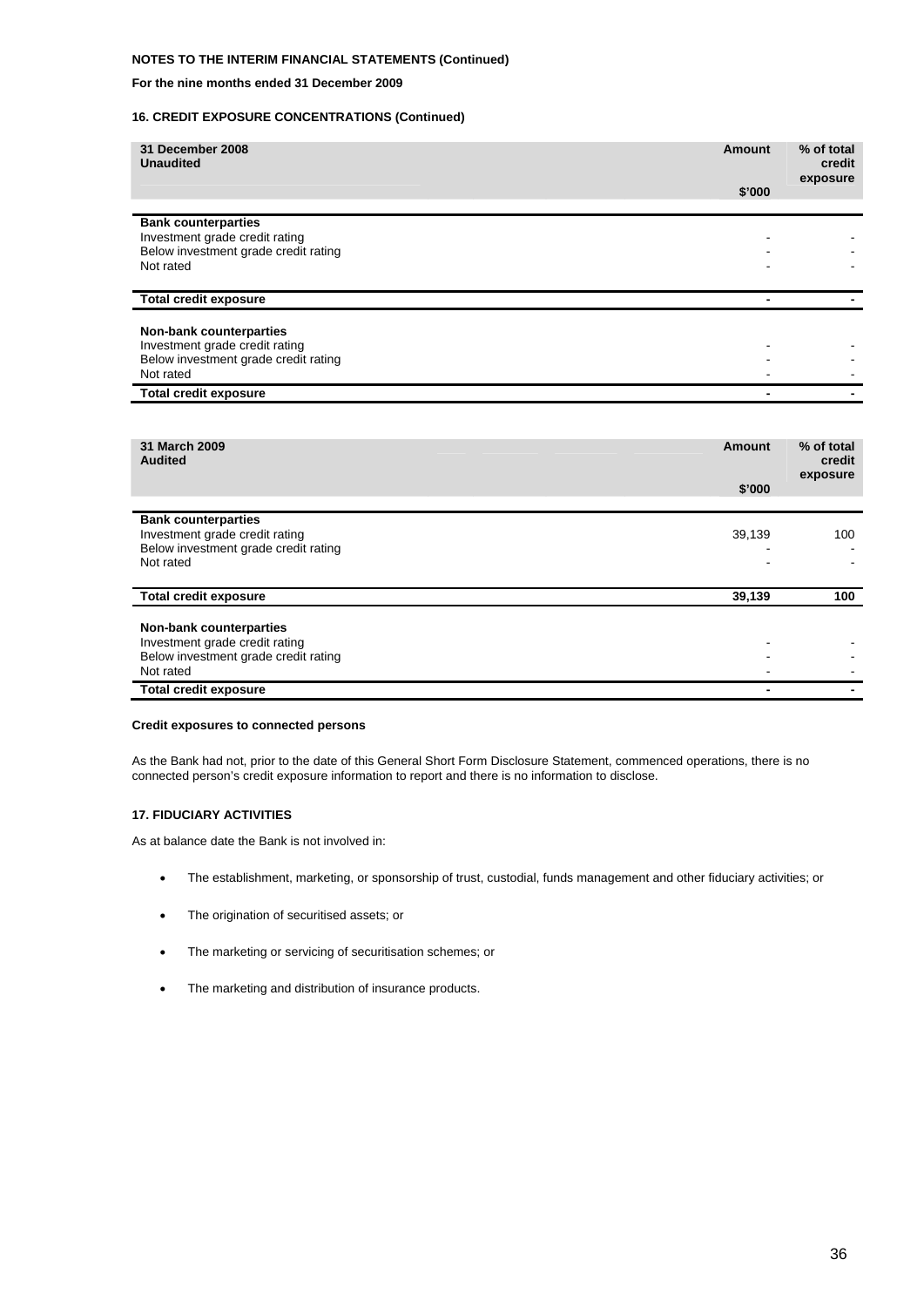#### **For the nine months ended 31 December 2009**

#### **18. RISK MANAGEMENT POLICIES**

There have been no material changes to the Banking Group's policies for managing risk, or material exposures to new types of risk, since the previous General Disclosure Statement (for the six months ended 30 September 2009) was signed.

#### **19. CAPITAL ADEQUACY**

The Bank has 40,000,000 fully paid up ordinary shares (tier one capital) issued at NZ \$1.00 per share.

BOB is the sole shareholder. Each share confers on the holder the right to:

- one vote on a poll at a meeting of the shareholders on any resolution to:
	- o appoint or remove a Director or auditor; or
	- o alter the Bank's constitution; or
	- o approve a major transaction; or
	- o approve an amalgamation under section 221 of the Companies Act 1993; or
	- o put the Bank into liquidation;
- a proportionate share in dividends authorised by the Board; and
- a proportionate share in the distribution of the surplus assets of the Bank.

#### **Other classes of capital instrument**

The Bank does not have any other classes of capital instrument in its capital structure.

Regulatory capital adequacy ratios are calculated by expressing capital as a percentage of risk weighted exposures. As a condition of registration, the Bank must comply with the following minimum capital requirements set by the RBNZ:

- Total regulatory capital must not be less than 8% of risk weighted exposures.
- Tier One capital must not be less than 4% of risk weighted exposures.
- Capital must not be less than NZ\$30 million.

The capital adequacy tables set out below summarise the composition of regulatory capital and capital adequacy ratios for the period ended 31 December 2009. The Bank was registered on 1 September 2009 and from the date of registration to 31 December 2009, the Bank has complied with both regulatory and internal capital adequacy requirements.

Note that the capital requirements below relating to market risk have been assessed in accordance with the minimum capital requirements set by the RBNZ and have been determined to be insignificant as at 31 December 2009. This is primarily due to there being no trading or operating activity in the period.

|                                        | <b>Unaudited</b><br>31 December 2009<br>\$'000 | <b>Unaudited</b><br>31 December 2008<br>\$'000 | <b>Unaudited</b><br>31 March 2009<br>\$'000 |
|----------------------------------------|------------------------------------------------|------------------------------------------------|---------------------------------------------|
| Tier one capital                       |                                                |                                                |                                             |
| Issued and fully paid up share capital | 40,000                                         |                                                | 25,000                                      |
| Revenue and similar reserves           | 8,634                                          |                                                |                                             |
| Less: Deductions from tier one capital |                                                |                                                |                                             |
| <b>Accumulated losses</b>              | (8,629)                                        |                                                | (1,883)                                     |
| Intangible assets                      |                                                |                                                |                                             |
| Cash-flow hedge reserve                |                                                |                                                |                                             |
| Total tier one capital                 | 40,005                                         |                                                | 23,117                                      |
| Lower tier two capital                 |                                                |                                                |                                             |
| Term subordinated debt                 |                                                |                                                |                                             |
| Total tier two capital                 |                                                |                                                |                                             |
| Total tier one and tier two capital    | 40,005                                         |                                                | 23,117                                      |
| Less deduction from capital            |                                                |                                                |                                             |
| Equity investment                      |                                                |                                                |                                             |
| Capital                                | 40,005                                         |                                                | 23,117                                      |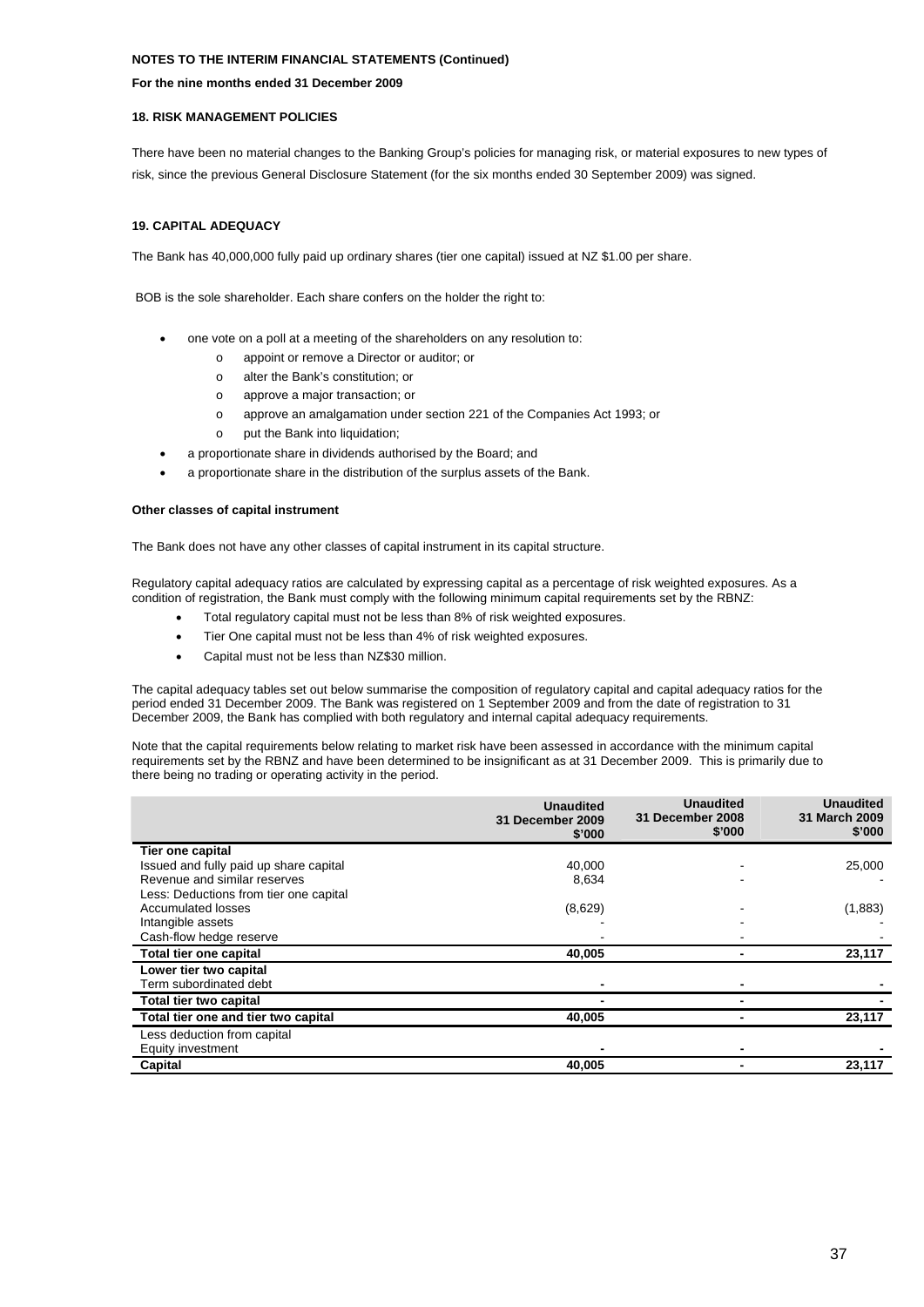#### **For the nine months ended 31 December 2009**

|                                                                                                                 | <b>Unaudited</b><br>31 December 2009<br>\$'000 | <b>Unaudited</b><br>31 December 2008<br>\$'000 | <b>Unaudited</b><br>31 March 2009<br>\$'000 |
|-----------------------------------------------------------------------------------------------------------------|------------------------------------------------|------------------------------------------------|---------------------------------------------|
| Capital adequacy ratios<br>Total tier one capital expressed as a percentage of total<br>risk weighted exposures | 433.8%                                         | 0.0%                                           | 74.7%                                       |
| Total capital (pillar 1) expressed as a percentage of total<br>risk weighted exposures                          | 433.8%                                         | $0.0\%$                                        | 74.7%                                       |
| Capital ratio (pillar 1 and 2) expressed as a percentage of<br>total risk weighted exposures                    | 433.8%                                         | 0.0%                                           | 74.7%                                       |

| 31 December 2009<br><b>Unaudited</b>    | <b>Principal</b><br><b>Amount</b> | <b>Risk</b><br>weighting | <b>Risk</b><br>weighted<br>exposure | <b>Minimum</b><br><b>Pillar one</b><br><b>Capital</b> |
|-----------------------------------------|-----------------------------------|--------------------------|-------------------------------------|-------------------------------------------------------|
|                                         | \$'000                            |                          | \$'000                              | Requirement<br>\$'000                                 |
| On Balance Sheet Exposures              |                                   |                          |                                     |                                                       |
| Cash and gold bullion                   |                                   | 0%                       | ÷.                                  |                                                       |
| Sovereign and central banks             |                                   | 0%                       |                                     |                                                       |
|                                         |                                   | 20%                      |                                     |                                                       |
|                                         |                                   | 50%                      |                                     |                                                       |
|                                         |                                   | 100%                     |                                     |                                                       |
|                                         |                                   | 150%                     |                                     |                                                       |
| Multilateral development banks          |                                   | 0%                       |                                     |                                                       |
|                                         |                                   | 20%                      |                                     |                                                       |
|                                         |                                   | 50%                      |                                     |                                                       |
|                                         |                                   | 100%                     |                                     |                                                       |
|                                         |                                   | 150%                     |                                     |                                                       |
| Claims on public sector entities        |                                   | 20%                      |                                     |                                                       |
|                                         |                                   | 50%                      |                                     |                                                       |
|                                         |                                   | 100%                     |                                     |                                                       |
|                                         |                                   | 150%                     |                                     |                                                       |
| Claims on other banks                   | 40,166                            | 20%                      | 8,033                               | 643                                                   |
|                                         |                                   | 50%                      |                                     |                                                       |
|                                         |                                   | 100%                     |                                     |                                                       |
|                                         |                                   | 150%                     |                                     |                                                       |
| Corporate                               |                                   | 20%                      |                                     |                                                       |
|                                         |                                   | 50%                      |                                     |                                                       |
|                                         |                                   | 100%                     |                                     |                                                       |
|                                         |                                   | 150%                     |                                     |                                                       |
| Residential mortgages                   |                                   | 20%                      |                                     |                                                       |
|                                         |                                   | 50%                      |                                     |                                                       |
|                                         |                                   | 100%                     |                                     |                                                       |
|                                         |                                   | 150%                     |                                     |                                                       |
| Impaired assets                         |                                   | 100%                     |                                     |                                                       |
| Past due residential mortgages          |                                   | 100%                     |                                     |                                                       |
| Other past due assets                   |                                   | 100%                     |                                     |                                                       |
| Other assets                            | 175                               | 100%                     | 175                                 | 14                                                    |
| <b>Total balance sheet</b><br>exposures | 40,341                            |                          | 8,208                               | 657                                                   |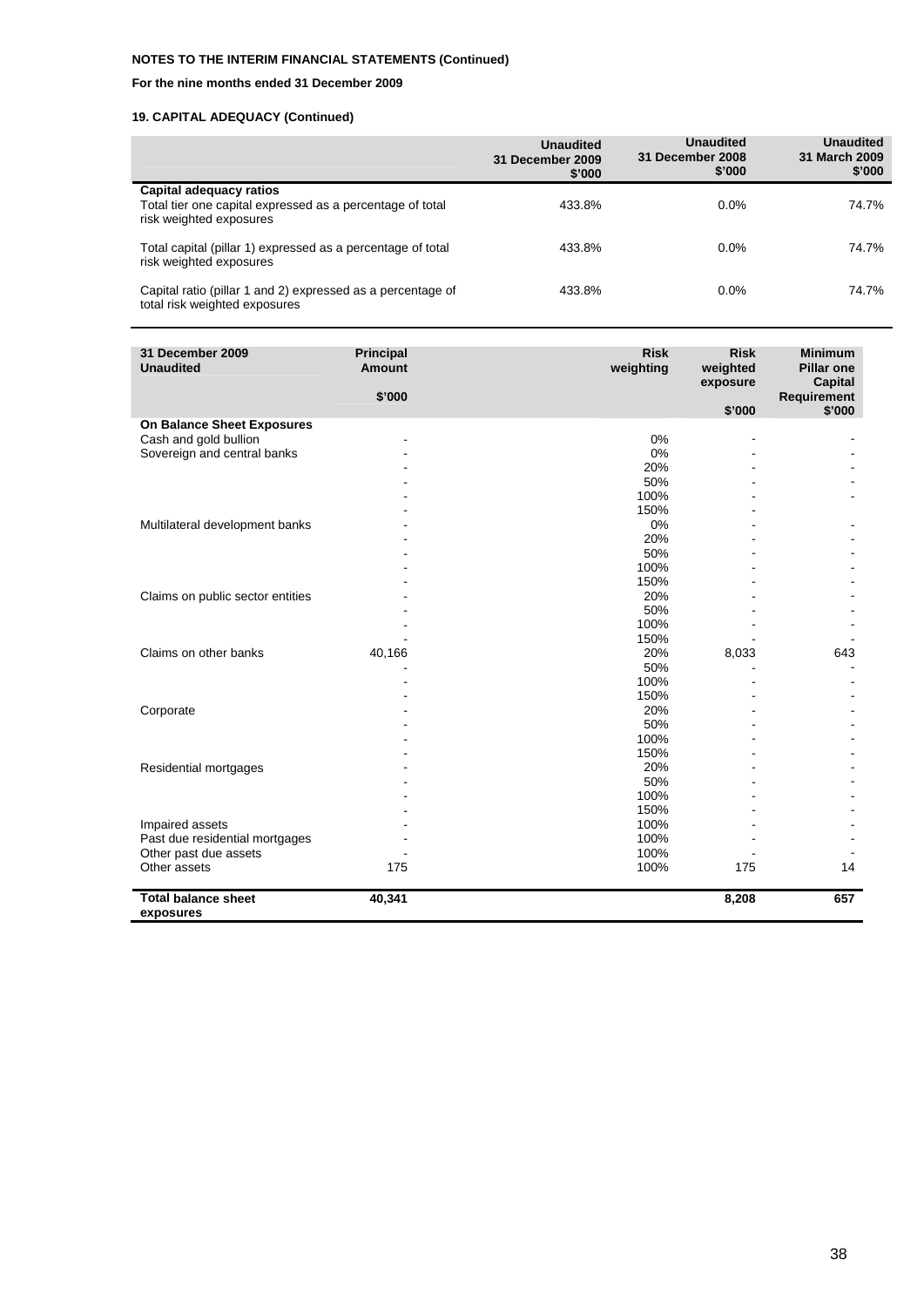#### **For the nine months ended 31 December 2009**

| 31 December 2009<br><b>Unaudited</b>     | <b>Total</b><br><b>Exposure</b> | <b>Credit</b><br>conversion<br>factor | <b>Credit</b><br>equivalent<br>amount | Average<br>risk<br>weighting | <b>Risk</b><br>weighted<br>exposure | <b>Minimum</b><br><b>Pillar one</b><br><b>Capital</b> |
|------------------------------------------|---------------------------------|---------------------------------------|---------------------------------------|------------------------------|-------------------------------------|-------------------------------------------------------|
|                                          | \$'000                          |                                       |                                       |                              |                                     | <b>Requirement</b><br>\$'000                          |
| <b>Off- Balance Sheet Exposures</b>      |                                 |                                       |                                       |                              | \$'000                              |                                                       |
| and market related contracts             |                                 |                                       |                                       |                              |                                     |                                                       |
| Direct credit substitutes                |                                 | 100%                                  |                                       |                              |                                     |                                                       |
| Asset sale with recourse                 |                                 | 100%                                  |                                       |                              |                                     |                                                       |
| Commitments with certain                 |                                 | 100%                                  |                                       |                              |                                     |                                                       |
| drawdown                                 |                                 |                                       |                                       |                              |                                     |                                                       |
| Note issuance facility                   |                                 | 50%                                   |                                       |                              |                                     |                                                       |
| Revolving credit facilities              |                                 | 50%                                   |                                       |                              |                                     |                                                       |
| Performance related                      |                                 | 50%                                   |                                       |                              |                                     |                                                       |
| contingency<br>Trade related contingency |                                 | 20%                                   |                                       |                              |                                     |                                                       |
| Placements of forward deposits           |                                 | 100%                                  |                                       |                              |                                     |                                                       |
| Other commitments greater than           |                                 | 50%                                   |                                       |                              |                                     |                                                       |
| 1 year                                   |                                 |                                       |                                       |                              |                                     |                                                       |
| Other commitments less than 1            |                                 | 20%                                   |                                       |                              |                                     |                                                       |
| year                                     |                                 |                                       |                                       |                              |                                     |                                                       |
| <b>Market related contracts:</b>         |                                 |                                       |                                       |                              |                                     |                                                       |
| Interest rate contracts                  |                                 | n/a                                   |                                       |                              |                                     |                                                       |
| Foreign exchange contracts               |                                 | n/a                                   |                                       |                              |                                     |                                                       |
| <b>Total off balance sheet</b>           | $\blacksquare$                  | $\overline{\phantom{a}}$              |                                       | $\blacksquare$               | $\blacksquare$                      |                                                       |
| exposures                                |                                 |                                       |                                       |                              |                                     |                                                       |
|                                          |                                 |                                       |                                       |                              |                                     |                                                       |
| <b>Credit risk mitigation</b>            |                                 |                                       |                                       |                              |                                     |                                                       |
| 31 December 2009                         |                                 |                                       |                                       |                              |                                     |                                                       |
| <b>Unaudited</b>                         |                                 |                                       |                                       |                              |                                     |                                                       |
| Total value of on and off balance        |                                 |                                       |                                       |                              |                                     |                                                       |
| sheet exposures covered by               |                                 |                                       |                                       |                              |                                     |                                                       |
| eligible collateral                      |                                 |                                       |                                       |                              |                                     |                                                       |
| Total value of on and off balance        |                                 |                                       |                                       |                              |                                     |                                                       |
| sheet exposures covered by               |                                 |                                       |                                       |                              |                                     |                                                       |
| guarantees or credit derivatives         |                                 |                                       |                                       |                              |                                     |                                                       |
|                                          |                                 |                                       |                                       |                              |                                     |                                                       |
| <b>Operational risk</b>                  | n/a                             |                                       |                                       |                              | 265                                 | 21                                                    |
| <b>Market risk:</b>                      |                                 |                                       |                                       |                              |                                     |                                                       |
| Interest rate risk                       | n/a                             |                                       |                                       |                              | 750                                 | 60                                                    |
| Foreign currency risk                    | n/a                             |                                       |                                       |                              |                                     |                                                       |
| Equity risk                              | n/a                             |                                       |                                       |                              |                                     |                                                       |
|                                          |                                 |                                       |                                       |                              |                                     |                                                       |
| <b>Total risk weighted exposures</b>     | 40,341                          | $\blacksquare$                        | $\blacksquare$                        |                              | 9,223                               | 738                                                   |
| Other material risk                      | $\blacksquare$                  | $\blacksquare$                        | $\overline{a}$                        | $\blacksquare$               | $\blacksquare$                      |                                                       |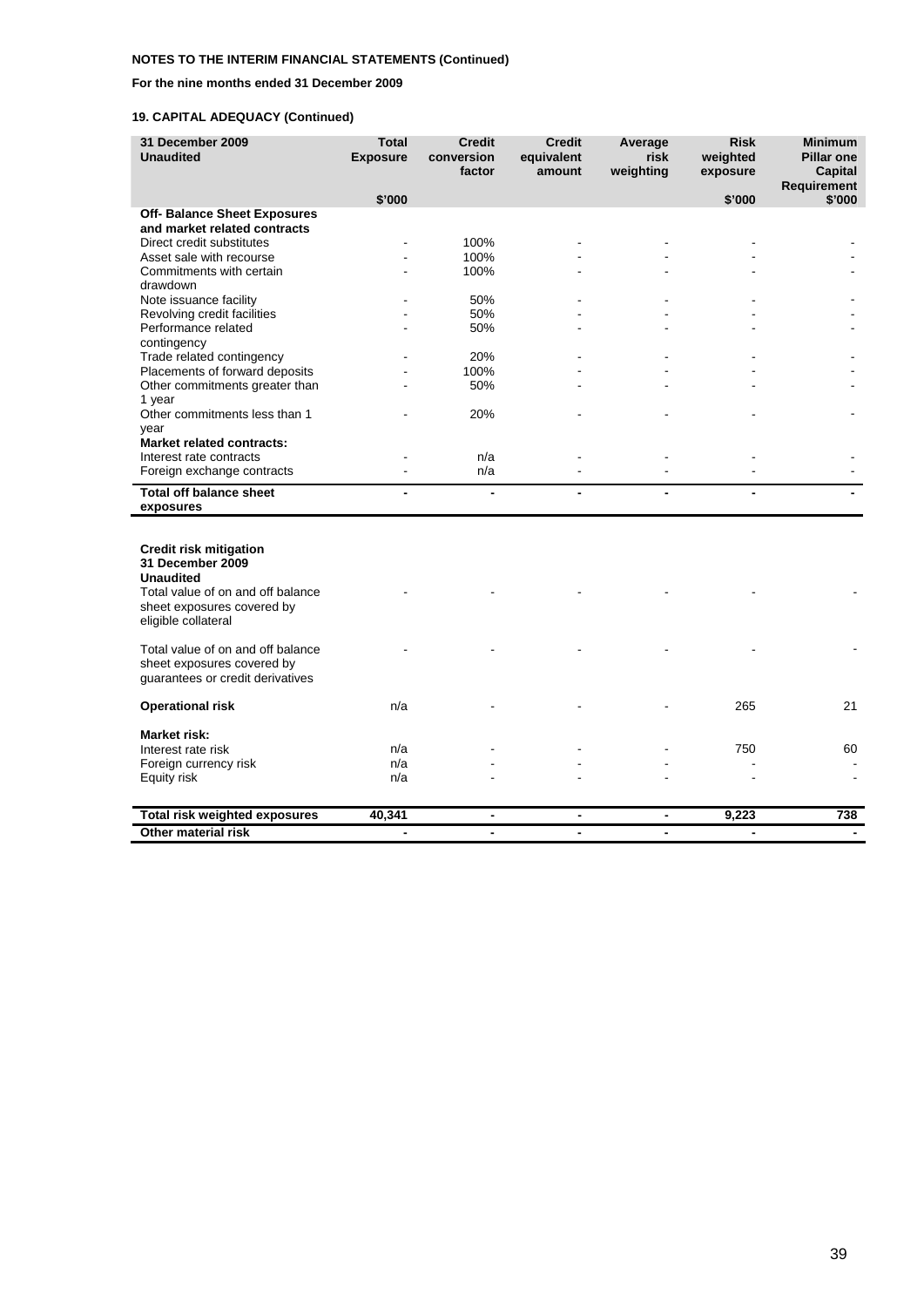#### **For the nine months ended 31 December 2009**

| 31 December 2008<br><b>Unaudited</b>    | Principal<br><b>Amount</b> | <b>Risk</b><br>weighting | <b>Risk</b><br>weighted<br>exposure | <b>Minimum</b><br><b>Pillar one</b><br><b>Capital</b> |
|-----------------------------------------|----------------------------|--------------------------|-------------------------------------|-------------------------------------------------------|
|                                         | \$'000                     |                          | \$'000                              | Requirement<br>\$'000                                 |
| On Balance Sheet Exposures              |                            |                          |                                     |                                                       |
| Cash and gold bullion                   |                            | 0%                       |                                     |                                                       |
| Sovereign and central banks             |                            | 0%                       |                                     |                                                       |
|                                         |                            | 20%                      |                                     |                                                       |
|                                         |                            | 50%                      |                                     |                                                       |
|                                         |                            | 100%                     |                                     |                                                       |
|                                         |                            | 150%                     |                                     |                                                       |
| Multilateral development banks          |                            | $0\%$                    |                                     |                                                       |
|                                         |                            | 20%                      |                                     |                                                       |
|                                         |                            | 50%                      |                                     |                                                       |
|                                         |                            | 100%                     |                                     |                                                       |
|                                         |                            | 150%                     |                                     |                                                       |
| Claims on public sector entities        |                            | 20%                      |                                     |                                                       |
|                                         |                            | 50%                      |                                     |                                                       |
|                                         |                            | 100%                     |                                     |                                                       |
|                                         |                            | 150%                     |                                     |                                                       |
| Claims on other banks                   |                            | 20%                      |                                     |                                                       |
|                                         |                            | 50%                      |                                     |                                                       |
|                                         |                            | 100%                     |                                     |                                                       |
|                                         |                            | 150%                     |                                     |                                                       |
| Corporate                               |                            | 20%                      |                                     |                                                       |
|                                         |                            | 50%                      |                                     |                                                       |
|                                         |                            | 100%                     |                                     |                                                       |
|                                         |                            | 150%                     |                                     |                                                       |
| Residential mortgages                   |                            | 20%                      |                                     |                                                       |
|                                         |                            | 50%                      |                                     |                                                       |
|                                         |                            | 100%                     |                                     |                                                       |
|                                         |                            | 150%                     |                                     |                                                       |
| Impaired assets                         |                            | 100%                     |                                     |                                                       |
| Past due residential mortgages          |                            | 100%                     |                                     |                                                       |
| Other past due assets                   |                            | 100%                     |                                     |                                                       |
| Other assets                            |                            | 100%                     |                                     |                                                       |
| <b>Total balance sheet</b><br>exposures |                            |                          |                                     |                                                       |

| 31 December 2008<br><b>Unaudited</b>                         | <b>Total</b><br><b>Exposure</b> | <b>Credit</b><br>conversion<br>factor | <b>Credit</b><br>equivalent<br>amount | Average<br>risk<br>weighting | <b>Risk</b><br>weighted<br>exposure | <b>Minimum</b><br><b>Pillar one</b><br>Capital<br><b>Requirement</b> |
|--------------------------------------------------------------|---------------------------------|---------------------------------------|---------------------------------------|------------------------------|-------------------------------------|----------------------------------------------------------------------|
|                                                              | \$'000                          |                                       |                                       |                              | \$'000                              | \$'000                                                               |
| Off- Balance Sheet Exposures<br>and market related contracts |                                 |                                       |                                       |                              |                                     |                                                                      |
| Direct credit substitutes                                    |                                 | 100%                                  |                                       |                              |                                     |                                                                      |
| Asset sale with recourse                                     |                                 | 100%                                  |                                       |                              |                                     |                                                                      |
| Commitments with certain                                     |                                 | 100%                                  |                                       |                              |                                     |                                                                      |
| drawdown                                                     |                                 |                                       |                                       |                              |                                     |                                                                      |
| Note issuance facility                                       |                                 | 50%                                   |                                       |                              |                                     |                                                                      |
| Revolving credit facilities                                  |                                 | 50%                                   |                                       |                              |                                     |                                                                      |
| Performance related                                          |                                 | 50%                                   |                                       |                              |                                     |                                                                      |
| contingency                                                  |                                 |                                       |                                       |                              |                                     |                                                                      |
| Trade related contingency                                    |                                 | 20%                                   |                                       |                              |                                     |                                                                      |
| Placements of forward deposits                               |                                 | 100%                                  |                                       |                              |                                     |                                                                      |
| Other commitments greater than                               |                                 | 50%                                   |                                       |                              |                                     |                                                                      |
| 1 year                                                       |                                 |                                       |                                       |                              |                                     |                                                                      |
| Other commitments less than 1                                |                                 | 20%                                   |                                       |                              |                                     |                                                                      |
| year                                                         |                                 |                                       |                                       |                              |                                     |                                                                      |
| <b>Market related contracts:</b>                             |                                 |                                       |                                       |                              |                                     |                                                                      |
| Interest rate contracts                                      |                                 | n/a                                   |                                       |                              |                                     |                                                                      |
| Foreign exchange contracts                                   |                                 | n/a                                   |                                       |                              |                                     |                                                                      |
| <b>Total off balance sheet</b><br>exposures                  |                                 |                                       |                                       |                              |                                     |                                                                      |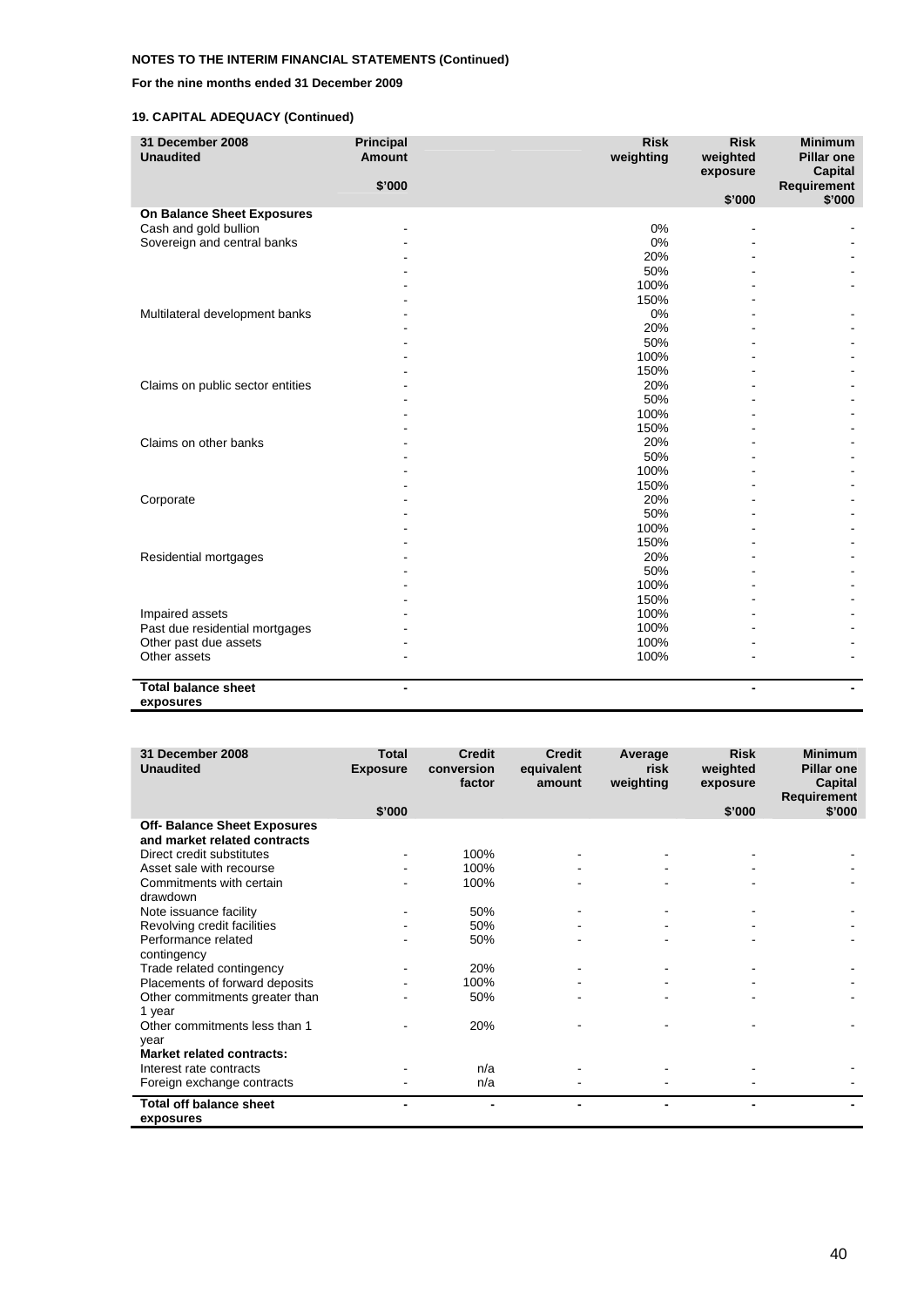#### **For the nine months ended 31 December 2009**

| <b>Credit risk mitigation</b><br>31 December 2008<br><b>Unaudited</b><br>Total value of on and off balance<br>sheet exposures covered by<br>eligible collateral |                   |   |                          | ۰              |                |  |
|-----------------------------------------------------------------------------------------------------------------------------------------------------------------|-------------------|---|--------------------------|----------------|----------------|--|
| Total value of on and off balance<br>sheet exposures covered by<br>quarantees or credit derivatives                                                             |                   |   |                          |                |                |  |
| <b>Operational risk</b>                                                                                                                                         | n/a               |   |                          |                |                |  |
| <b>Market risk:</b><br>Interest rate risk<br>Foreign currency risk<br>Equity risk                                                                               | n/a<br>n/a<br>n/a | ٠ | $\overline{\phantom{a}}$ | $\blacksquare$ | $\blacksquare$ |  |

| weighted<br><b>exposures</b><br>∵ris⊾<br> |  |  |  |
|-------------------------------------------|--|--|--|
| riek<br>$\sim$<br>15M<br>нацы             |  |  |  |
|                                           |  |  |  |

| 31 March 2009<br><b>Audited</b>         | <b>Principal</b><br>Amount<br>\$'000 | <b>Risk</b><br>weighting | <b>Risk</b><br>weighted<br>exposure | <b>Minimum</b><br><b>Pillar one</b><br>Capital |
|-----------------------------------------|--------------------------------------|--------------------------|-------------------------------------|------------------------------------------------|
|                                         |                                      |                          | \$'000                              | Requirement<br>\$'000                          |
| On Balance Sheet Exposures              |                                      |                          |                                     |                                                |
| Cash and gold bullion                   |                                      | 0%                       | $\blacksquare$                      |                                                |
| Sovereign and central banks             |                                      | 0%                       |                                     |                                                |
|                                         |                                      | 20%                      |                                     |                                                |
|                                         |                                      | 50%                      |                                     |                                                |
|                                         |                                      | 100%                     |                                     |                                                |
|                                         |                                      | 150%                     |                                     |                                                |
| Multilateral development banks          |                                      | 0%                       |                                     |                                                |
|                                         |                                      | 20%                      |                                     |                                                |
|                                         |                                      | 50%                      |                                     |                                                |
|                                         |                                      | 100%                     |                                     |                                                |
|                                         |                                      | 150%                     |                                     |                                                |
| Claims on public sector entities        |                                      | 20%                      |                                     |                                                |
|                                         |                                      | 50%                      |                                     |                                                |
|                                         |                                      | 100%                     |                                     |                                                |
|                                         |                                      | 150%                     |                                     |                                                |
| Claims on other banks                   | 39,142                               | 20%                      | 7,828                               | 626                                            |
|                                         |                                      | 50%                      |                                     |                                                |
|                                         |                                      | 100%                     |                                     |                                                |
|                                         |                                      | 150%                     |                                     |                                                |
| Corporate                               |                                      | 20%                      |                                     |                                                |
|                                         |                                      | 50%                      |                                     |                                                |
|                                         |                                      | 100%                     |                                     |                                                |
|                                         |                                      | 150%                     |                                     |                                                |
| Residential mortgages                   |                                      | 20%                      |                                     |                                                |
|                                         |                                      | 50%                      |                                     |                                                |
|                                         |                                      | 100%                     |                                     |                                                |
|                                         |                                      | 150%                     |                                     |                                                |
| Impaired assets                         |                                      | 100%                     |                                     |                                                |
| Past due residential mortgages          |                                      | 100%                     |                                     |                                                |
| Other past due assets                   |                                      | 100%                     |                                     |                                                |
| Other assets                            |                                      | 100%                     |                                     |                                                |
| <b>Total balance sheet</b><br>exposures | 39,142                               |                          | 7,828                               | 626                                            |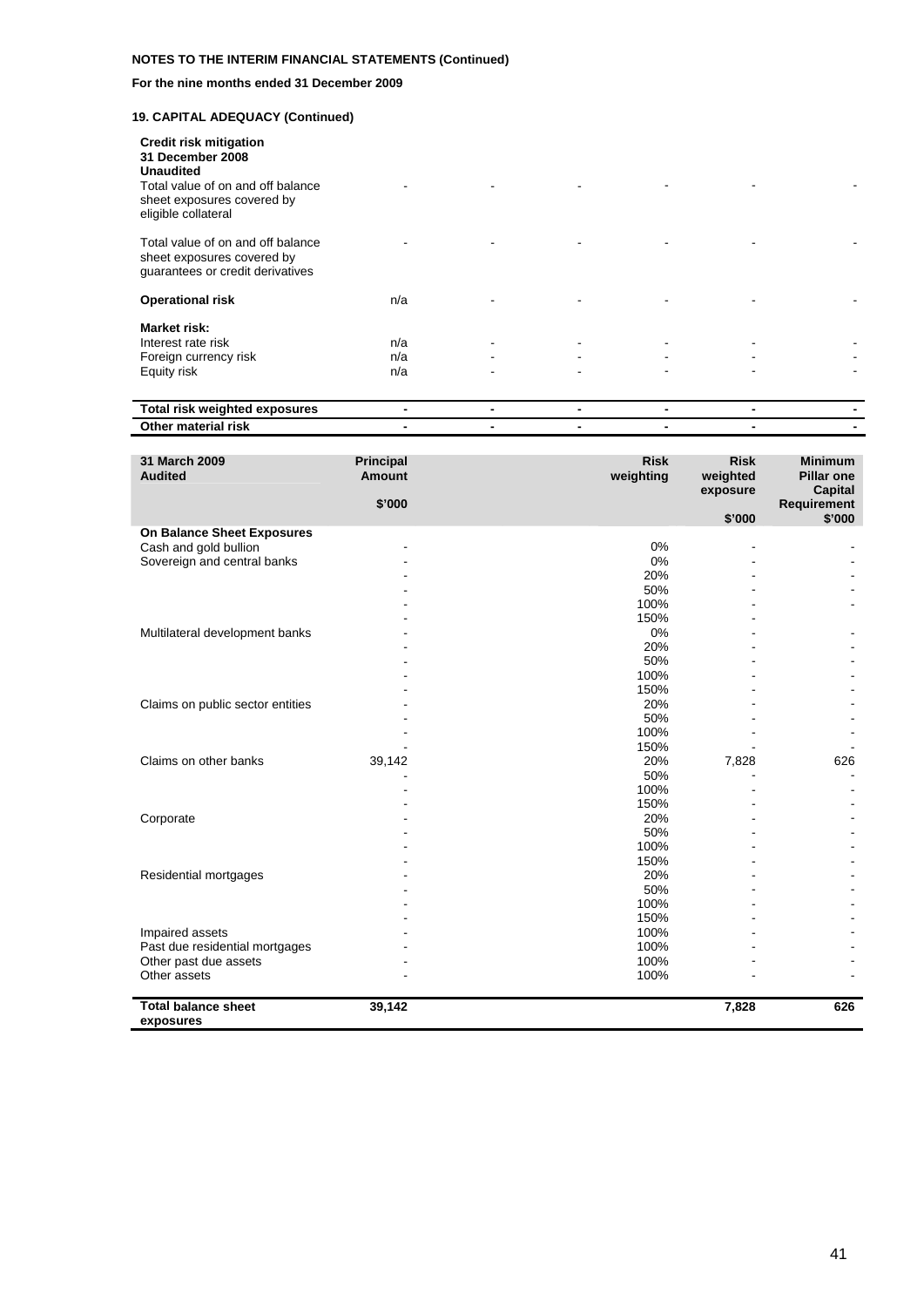#### **For the nine months ended 31 December 2009**

| 31 March 2009<br><b>Audited</b>      | <b>Total</b><br><b>Exposure</b> | <b>Credit</b><br>conversion<br>factor | <b>Credit</b><br>equivalent<br>amount | Average<br>risk<br>weighting | <b>Risk</b><br>weighted<br>exposure | <b>Minimum</b><br><b>Pillar one</b><br><b>Capital</b><br><b>Requirement</b> |
|--------------------------------------|---------------------------------|---------------------------------------|---------------------------------------|------------------------------|-------------------------------------|-----------------------------------------------------------------------------|
|                                      | \$'000                          |                                       |                                       |                              | \$'000                              | \$'000                                                                      |
| <b>Off- Balance Sheet Exposures</b>  |                                 |                                       |                                       |                              |                                     |                                                                             |
| and market related contracts         |                                 |                                       |                                       |                              |                                     |                                                                             |
| Direct credit substitutes            |                                 | 100%                                  |                                       |                              |                                     |                                                                             |
| Asset sale with recourse             |                                 | 100%                                  |                                       |                              |                                     |                                                                             |
| Commitments with certain             |                                 | 100%                                  |                                       |                              |                                     |                                                                             |
| drawdown<br>Note issuance facility   |                                 | 50%                                   |                                       |                              |                                     |                                                                             |
| Revolving credit facilities          |                                 | 50%                                   |                                       |                              |                                     |                                                                             |
| Performance related                  |                                 | 50%                                   |                                       |                              |                                     |                                                                             |
| contingency                          |                                 |                                       |                                       |                              |                                     |                                                                             |
| Trade related contingency            |                                 | 20%                                   |                                       |                              |                                     |                                                                             |
| Placements of forward deposits       |                                 | 100%                                  |                                       |                              |                                     |                                                                             |
| Other commitments greater than       |                                 | 50%                                   |                                       |                              |                                     |                                                                             |
| 1 year                               |                                 |                                       |                                       |                              |                                     |                                                                             |
| Other commitments less than 1        |                                 | 20%                                   |                                       |                              |                                     |                                                                             |
| year                                 |                                 |                                       |                                       |                              |                                     |                                                                             |
| <b>Market related contracts:</b>     |                                 |                                       |                                       |                              |                                     |                                                                             |
| Interest rate contracts              |                                 | n/a                                   |                                       |                              |                                     |                                                                             |
| Foreign exchange contracts           |                                 | n/a                                   | L,                                    |                              |                                     |                                                                             |
| <b>Total off balance sheet</b>       |                                 | $\blacksquare$                        |                                       |                              |                                     |                                                                             |
| exposures                            |                                 |                                       |                                       |                              |                                     |                                                                             |
|                                      |                                 |                                       |                                       |                              |                                     |                                                                             |
| <b>Credit risk mitigation</b>        |                                 |                                       |                                       |                              |                                     |                                                                             |
| 31 March 2009<br><b>Audited</b>      |                                 |                                       |                                       |                              |                                     |                                                                             |
| Total value of on and off balance    |                                 |                                       |                                       |                              |                                     |                                                                             |
| sheet exposures covered by           |                                 |                                       |                                       |                              |                                     |                                                                             |
| eligible collateral                  |                                 |                                       |                                       |                              |                                     |                                                                             |
|                                      |                                 |                                       |                                       |                              |                                     |                                                                             |
| Total value of on and off balance    |                                 |                                       |                                       |                              |                                     |                                                                             |
| sheet exposures covered by           |                                 |                                       |                                       |                              |                                     |                                                                             |
| guarantees or credit derivatives     |                                 |                                       |                                       |                              |                                     |                                                                             |
|                                      |                                 |                                       |                                       |                              |                                     |                                                                             |
| <b>Operational risk</b>              | n/a                             |                                       |                                       |                              |                                     |                                                                             |
| <b>Market risk:</b>                  |                                 |                                       |                                       |                              |                                     |                                                                             |
| Interest rate risk                   | n/a                             |                                       |                                       |                              |                                     |                                                                             |
| Foreign currency risk                | n/a                             |                                       |                                       |                              | 23,117                              | 1,849                                                                       |
| Equity risk                          | n/a                             |                                       |                                       |                              |                                     |                                                                             |
|                                      |                                 |                                       |                                       |                              |                                     |                                                                             |
| <b>Total risk weighted exposures</b> | 39,142                          |                                       | ٠                                     | $\blacksquare$               | 30,945                              | 2,475                                                                       |
| Other material risk                  | ٠                               |                                       |                                       |                              | $\overline{\phantom{a}}$            |                                                                             |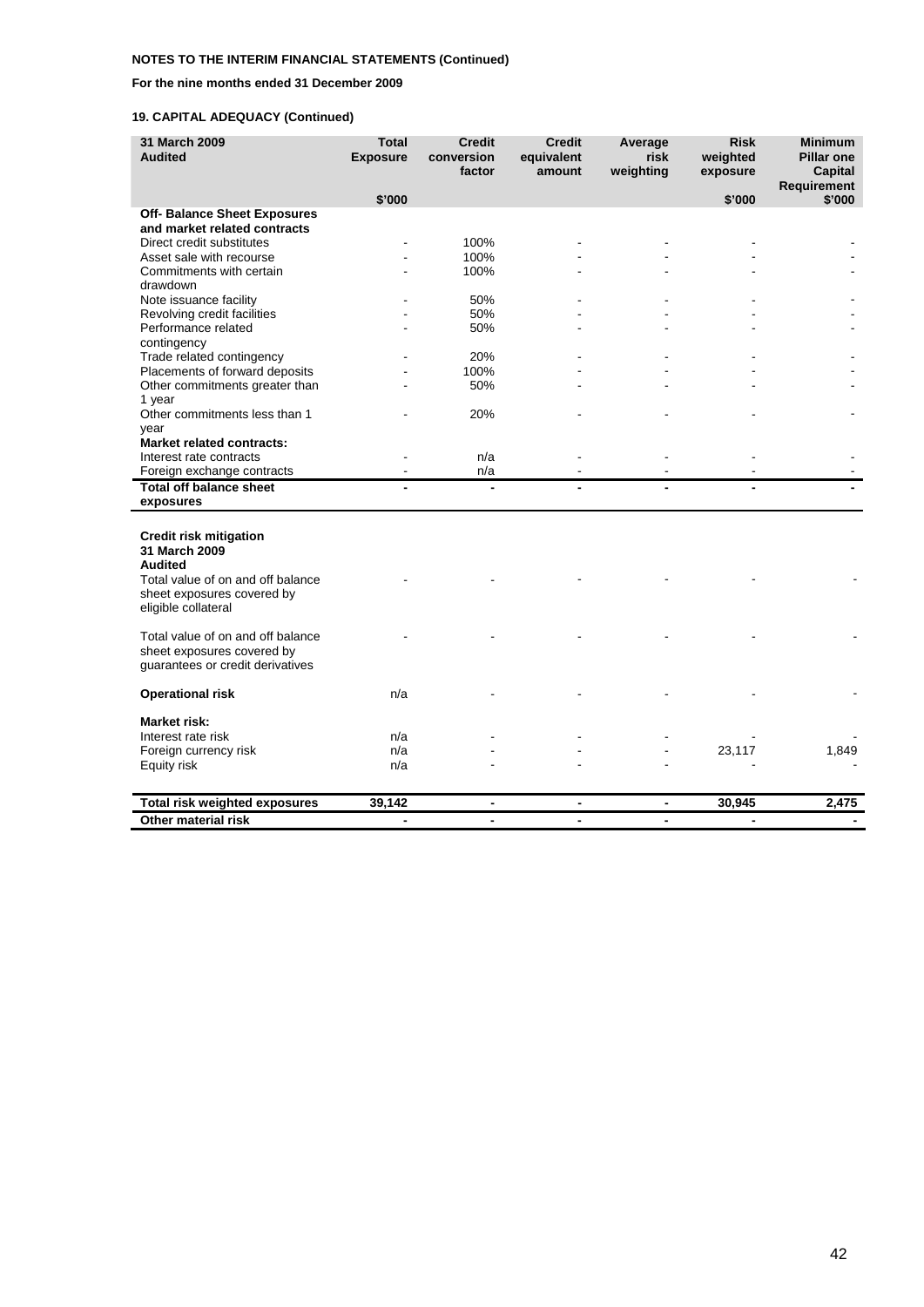#### **For the nine months ended 31 December 2009**

#### **19. CAPITAL ADEQUACY (Continued)**

#### **Capital adequacy of Ultimate Parent Bank**

The Ultimate Parent Bank of Bank of Baroda (New Zealand) Limited is BOB.

BOB is required by the Reserve Bank of India to hold minimum capital at least equal to that specified under the Basel II (standardised) approach. Specifically, the Reserve Bank of India's guidelines for the capital adequacy of BOB are:

- BOB is required to maintain a minimum capital to risk weighted assets ratio of 9 % on an ongoing basis; and
	- BOB has to maintain a minimum Tier I capital ratio of 6%.

This information is made available to users via the BOB website (www.bankofbaroda.com).

As at 31 December 2009, BOB's Tier One Capital was 9.31% of Total Risk-weighted Assets and Total Capital was 14.65% of Total Risk-weighted Assets (31 March 2009: Tier One Capital was 8.49% of Total Risk-weighted Assets and Total Capital was 14.05% of Total Risk-weighted Assets, 31 March 2008: Tier One Capital was 7.64% of Total Risk-weighted Assets and Total Capital was 12.94% of Total Risk-weighted Assets). BOB's capital ratios during the nine months ended 31 December 2009 and the years ended 31 March 2009 and 31 March 2008 exceeded both of the Reserve Bank of India's minimum capital adequacy requirements.

#### **20. LOAN TO VALUE RATIO**

The information in the following table is provided in respect of the Bank as at 31 December 2009

| 31 December 2009<br><b>Unaudited</b> |                          |                          |                          |
|--------------------------------------|--------------------------|--------------------------|--------------------------|
| <b>LVR Range</b>                     | $0\% - 80\%$             | $80\% - 90\%$            | <b>Over 90%</b>          |
| Value of exposures                   | $\overline{\phantom{0}}$ | $\overline{\phantom{a}}$ | $\overline{\phantom{a}}$ |

#### **21. MARKET RISK EXPOSURES**

Market risk exposures have been calculated in accordance with the methodology detailed in Part 10 of the RBNZ's BS2A Capital Adequacy framework, and schedule 5A of the Registered Bank Disclosure Statement (Full and half-year - New Zealand Incorporated Registered Banks) Order 2008. Peak exposures are calculated using the Bank's shareholders equity at the end of the quarter.

| Interest rate exposures<br>60<br>60<br>Aggregate interest rate<br>exposures<br>Aggregate interest rate<br>0.2%<br>0.2%<br>exposures expressed as a<br>percentage of the Bank's equity<br>Implied interest rate risk<br>750<br>750<br>weighted exposure<br>Foreign currency exposures<br>Aggregate foreign currency<br>exposures<br>Aggregate foreign currency<br>0%<br>0%<br>exposures expressed as a<br>percentage of the Bank's equity<br>Implied foreign currency risk<br>weighted exposure<br>The Bank holds no equity instruments and so has no equity exposures | (Unaudited)<br>As at 31 December<br>2009<br>\$'000 | (Unaudited)<br>Peak for the 3<br>months ended<br>31 December 2009<br>\$'000 |
|-----------------------------------------------------------------------------------------------------------------------------------------------------------------------------------------------------------------------------------------------------------------------------------------------------------------------------------------------------------------------------------------------------------------------------------------------------------------------------------------------------------------------------------------------------------------------|----------------------------------------------------|-----------------------------------------------------------------------------|
|                                                                                                                                                                                                                                                                                                                                                                                                                                                                                                                                                                       |                                                    |                                                                             |
|                                                                                                                                                                                                                                                                                                                                                                                                                                                                                                                                                                       |                                                    |                                                                             |
|                                                                                                                                                                                                                                                                                                                                                                                                                                                                                                                                                                       |                                                    |                                                                             |
|                                                                                                                                                                                                                                                                                                                                                                                                                                                                                                                                                                       |                                                    |                                                                             |
|                                                                                                                                                                                                                                                                                                                                                                                                                                                                                                                                                                       |                                                    |                                                                             |
|                                                                                                                                                                                                                                                                                                                                                                                                                                                                                                                                                                       |                                                    |                                                                             |
|                                                                                                                                                                                                                                                                                                                                                                                                                                                                                                                                                                       |                                                    |                                                                             |
|                                                                                                                                                                                                                                                                                                                                                                                                                                                                                                                                                                       |                                                    |                                                                             |
|                                                                                                                                                                                                                                                                                                                                                                                                                                                                                                                                                                       |                                                    |                                                                             |